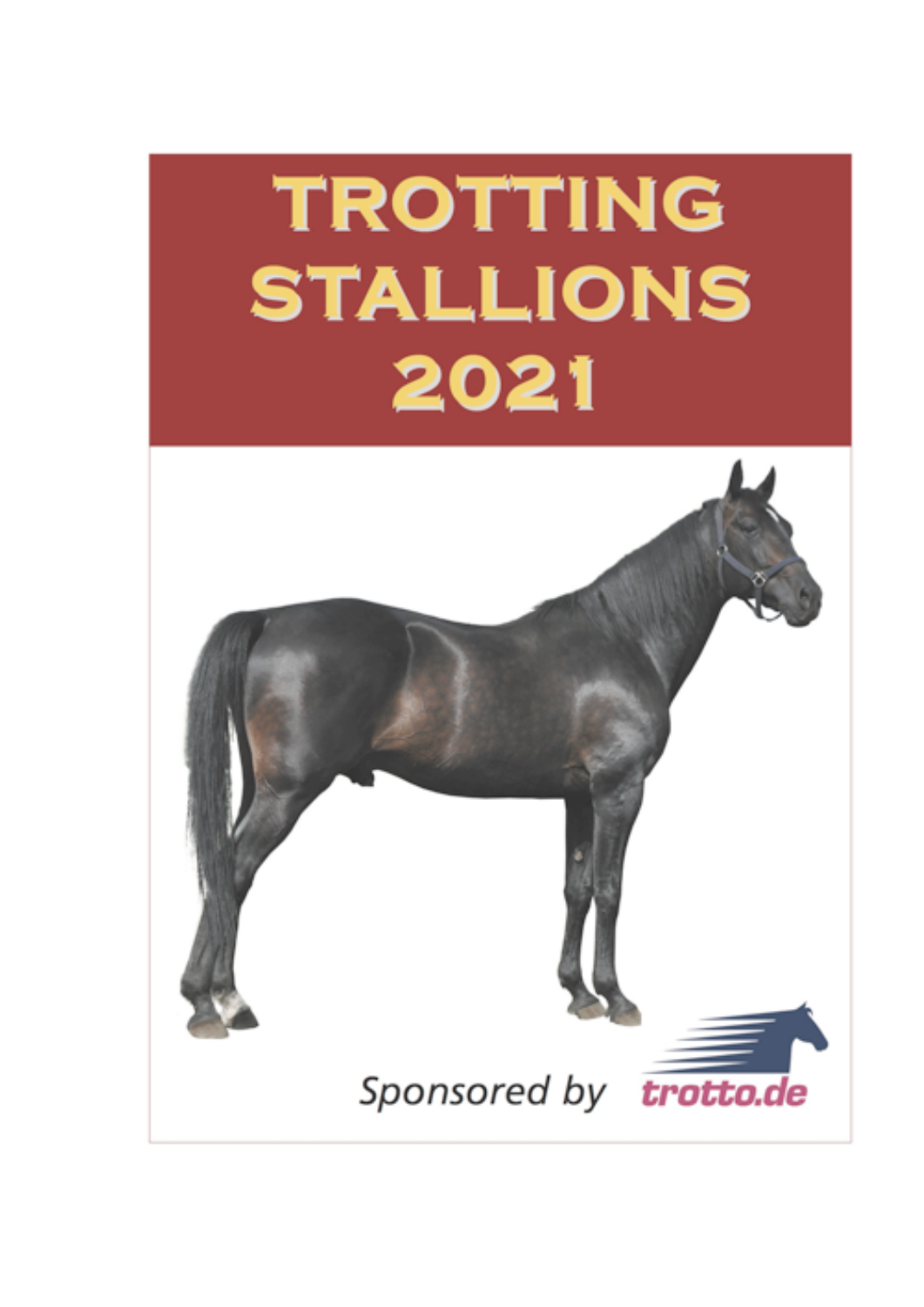Sehr geehrte Damen und Herren,

werte Züchter!

Vor Ihnen liegt ein weltweiter Katalog warmblütiger Traber-Deckhengste.

Natürlich kann ein solcher Katalog niemals behaupten, vollständig zu sein. Wir haben unsere Bezugsquellen für jedes Land genützt und möchten unseren Freunden in den jeweiligen Traberländern danken.

Dieser Katalog berücksichtigt alle Länder, aus denen wir Antworten erhalten haben. Sollten weitere Informationen vorliegen, werden wir diese hinzufügen und Ihnen den Katalog erneut zusenden.

Alle Informationen wurden nach bestem Wissen und Gewissen weitergegeben, sind jedoch ohne Gewähr. Wir übernehmen keine Haftung für Übertragungs- oder Druckfehler.

Bitte beachten Sie, dass die Deckgebühren in einigen Ländern verschieden sind als im Heimatland der Hengste. Und bitte beachten Sie auch, dass in vielen Ländern die jeweilige Steuer zu den Gestütsgebühren hinzugefügt wird.

Sollten Sie Fehler entdecken, zögern Sie bitte nicht, uns unter *info@trabrennzucht.at* zu kontaktieren.

Mit freundlichen Grüßen

Nikolaus Matzka

*www.breedingtrotters.com www.trabrennzucht.at*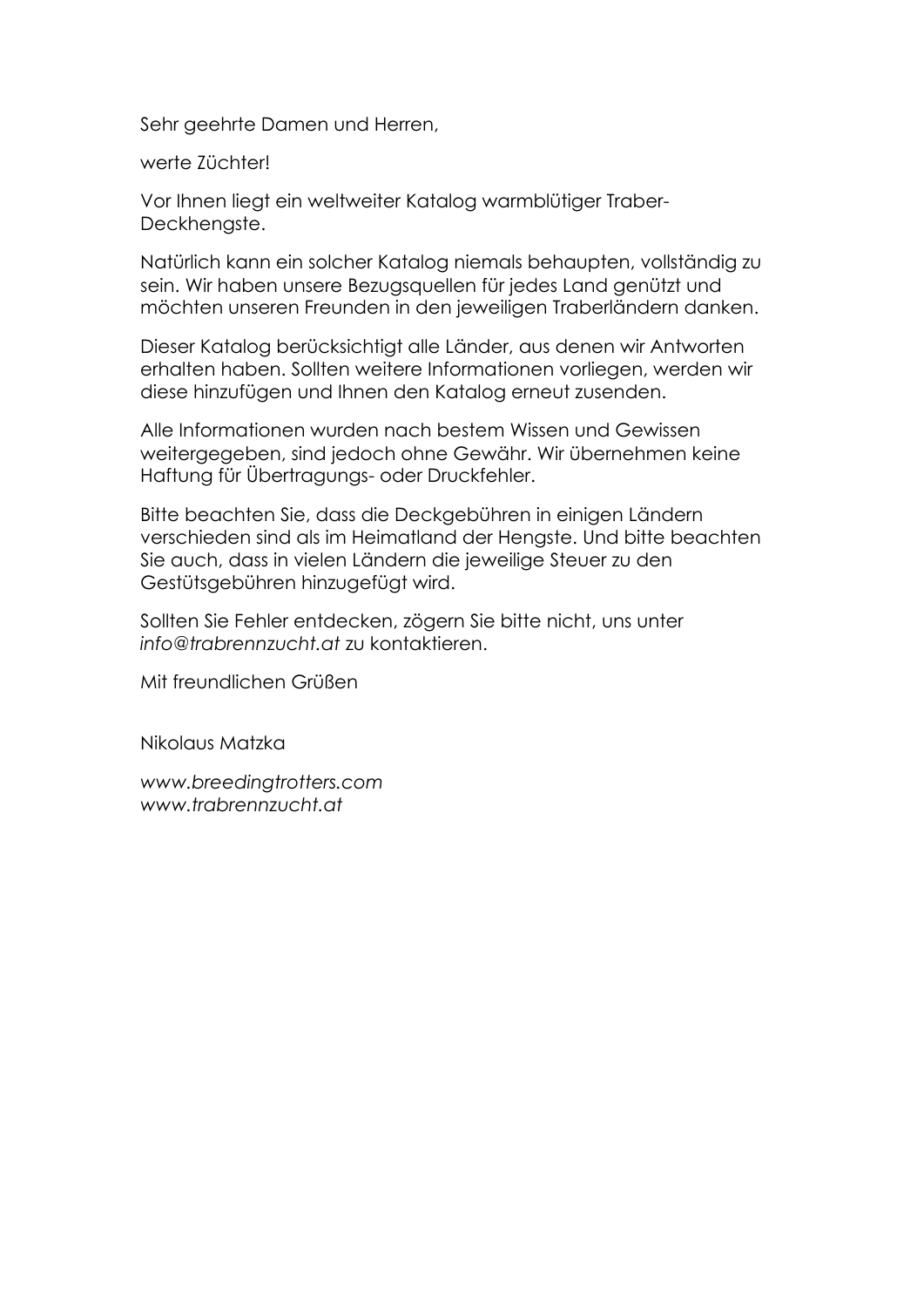Dear Sir or Madam,

dear Breeders!

In front of you is a global catalog of warmblood trotting stallions. We have tried to bring together as many stallions from all over the world as possible.

Of course, such a catalog can never claim to be complete, we have noted our sources of supply separately for each country and would like to thank our friends in the respective trotting countries.

This catalog takes into account all countries from which we have received responses. Should there be continuing informations, we will add them and send you the catalog again.

All information was given to the best of our knowledge and belief, but is without any guarantee. We assume no liability for any transmission or printing errors.

Please also note that the stud fees in some countries are different than in the stallions' home country. And please note that in many countries the respective tax can be added to the stud fees.

Should you discover any errors, please do not hesitate to contact us at *info@ breedingtrotters.com*

Yours, Nikolaus Matzka

*www.breedingtrotters.com www.trabrennzucht.at*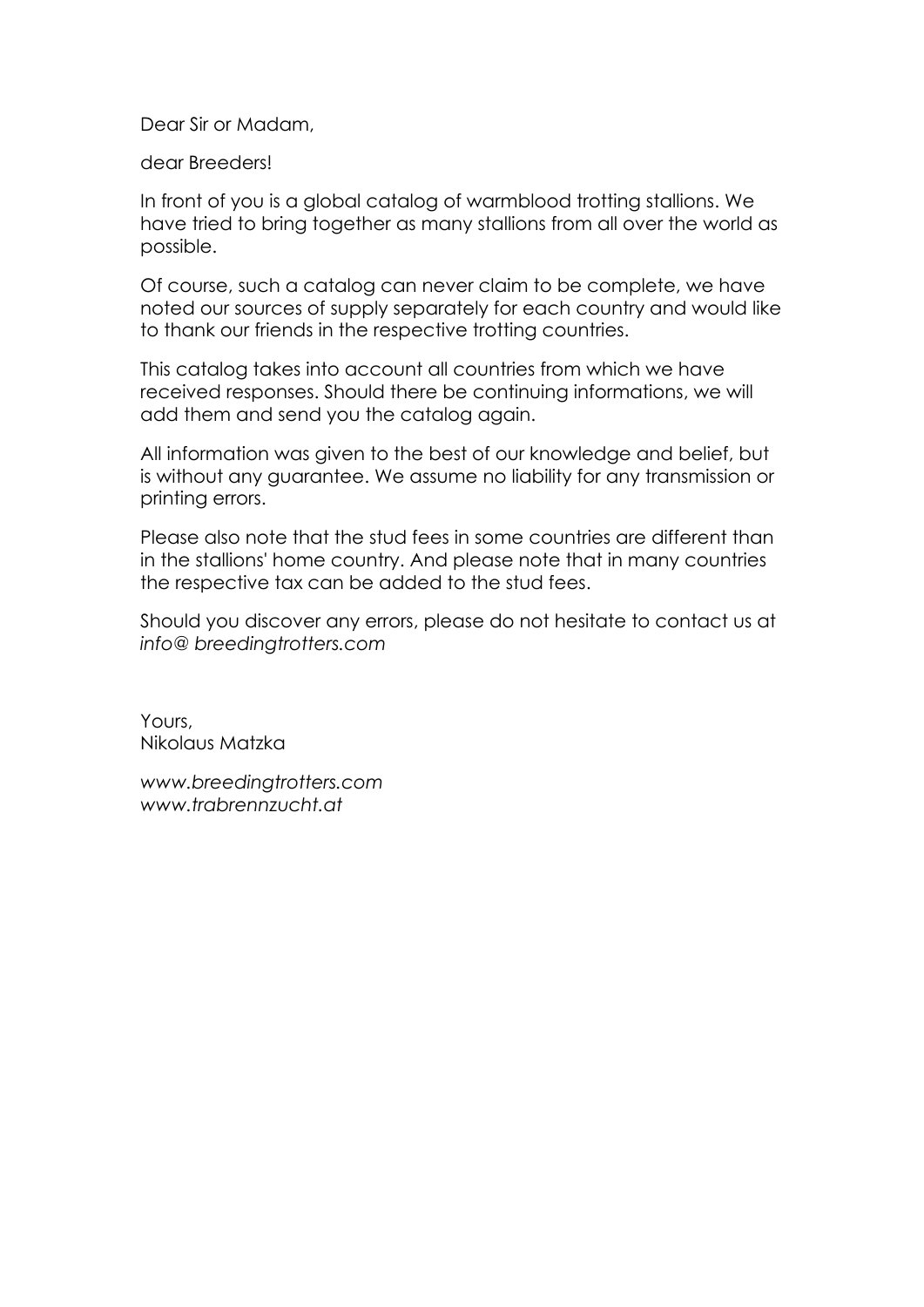# **AUSTRALIA (AUSTRALIEN)**

# **ARMBRO VARIABLE** (1998, USA)

(Donerail – Delmegan – Super Bowl) Fee: 880 AUD Contact: info@peppercorndell.com

# **CARDIGAN BOKO** (2009, Sweden)

(Varenne – Thelsey Boko – American Winner) Fee: 1.980 AUD Contact: judiandian@bigpond.com

# **DOWN UNDER MUSCLES** (2005, Australia)

(Muscles Yankee – Fionas Flair – Entrepreneur) Fee: 1.100 AUD Contact: eldarin.park@bigpond.com

# **FRAMEWORK**(2004, USA)

(Angus Hall – Keystone Profile – Speedy Crown) Fee: 990 AUD Contact: +61 432 382 459

# **GREAT SUCCESS** (2004, USA)

(Self Possessed – Victory Please – Mr Vic) Fee: 1.320 AUD Contact: kjwills8@bigpond.com

# **IM STATELY** (2010, Australia)

(Majestic Son – Shadows – Sundon) Fee: 1.100 AUD Contact: loddonvalleystud1@gmail.com

**KVINTET AVENGER** (2008, Finland) (Love You – Nobes Hanover – Prakas) Fee: 990 AUD Contact: kjwills8@bigpond.com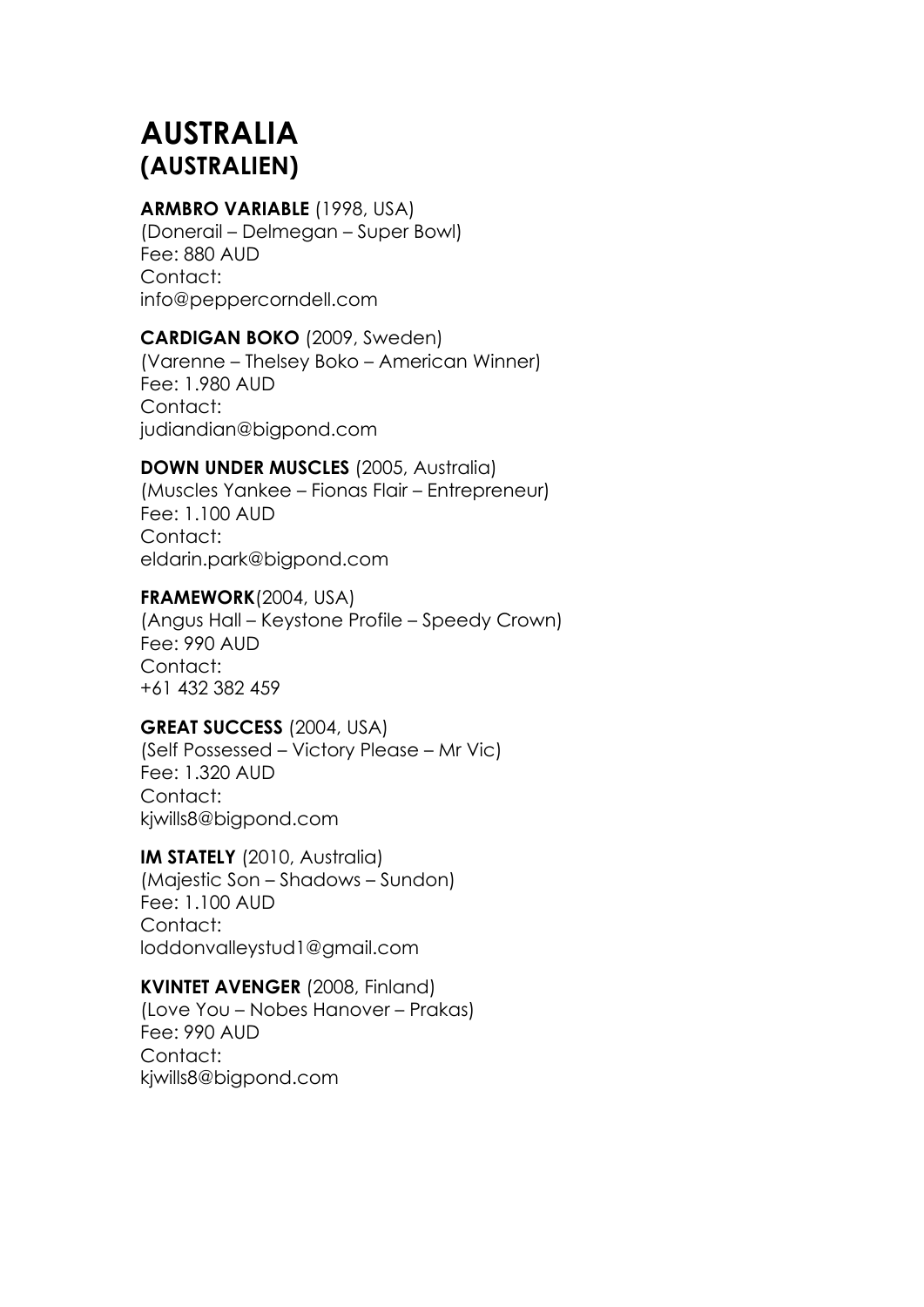# **LAWMAN** (2001, USA)

(Malabar Man – Malabar Gracious – Armbro Goal) Fee: 1.200 AUD Contact: +61 459 677 775

# **LOUEY LOUEY LOUEY** (2006, Australia)

(CR Commando – La Coocaracha – Safely Kept) Fee: 800 AUD Contact: whiteboxer-4@hotmail.com

#### **MY HIGH EXPECTATIONS** (2000, USA)

(Ken Warkentin – Kovel – Garland Lobell) Fee: 1.400 AUD Contact<sup>.</sup> medowielodge@bigpond.com.au

#### **SKYVALLEY** (2004, New Zealand)

(Muscles Yankee – Chiola's Lass – Chiola Hanover) Fee: 2.000 AUD Contact: hrshvn@aldebaranpark.com

#### **SUNDONS COURAGE** (2012, Australia)

(Sundon – Truscott Photo – S J´s Photo) Fee: 1.500 AUD Contact: truscottlodge@gmail.com

#### **TENNOTRUMP** (2001, Australia)

(A Go Go Lauxmont - Maori Trump – Overtrick) Fee: 1.320 AUD Contact: +61 (03) 5484 1407

**USED TO ME** (2008, France) (Nuage De Lait – North Lane – Coktail Jet) Fee: 1.925 AUD Contact: louise@harasdestrotteurs.com.au

#### **YANKEE SPIDER** (2003, USA)

(Muscles Yankee – So So Chic – Sir Taurus) Fee: 1.500 AUD Contact: mr\_henty@hotmail.com

*Source: Brett Coffey*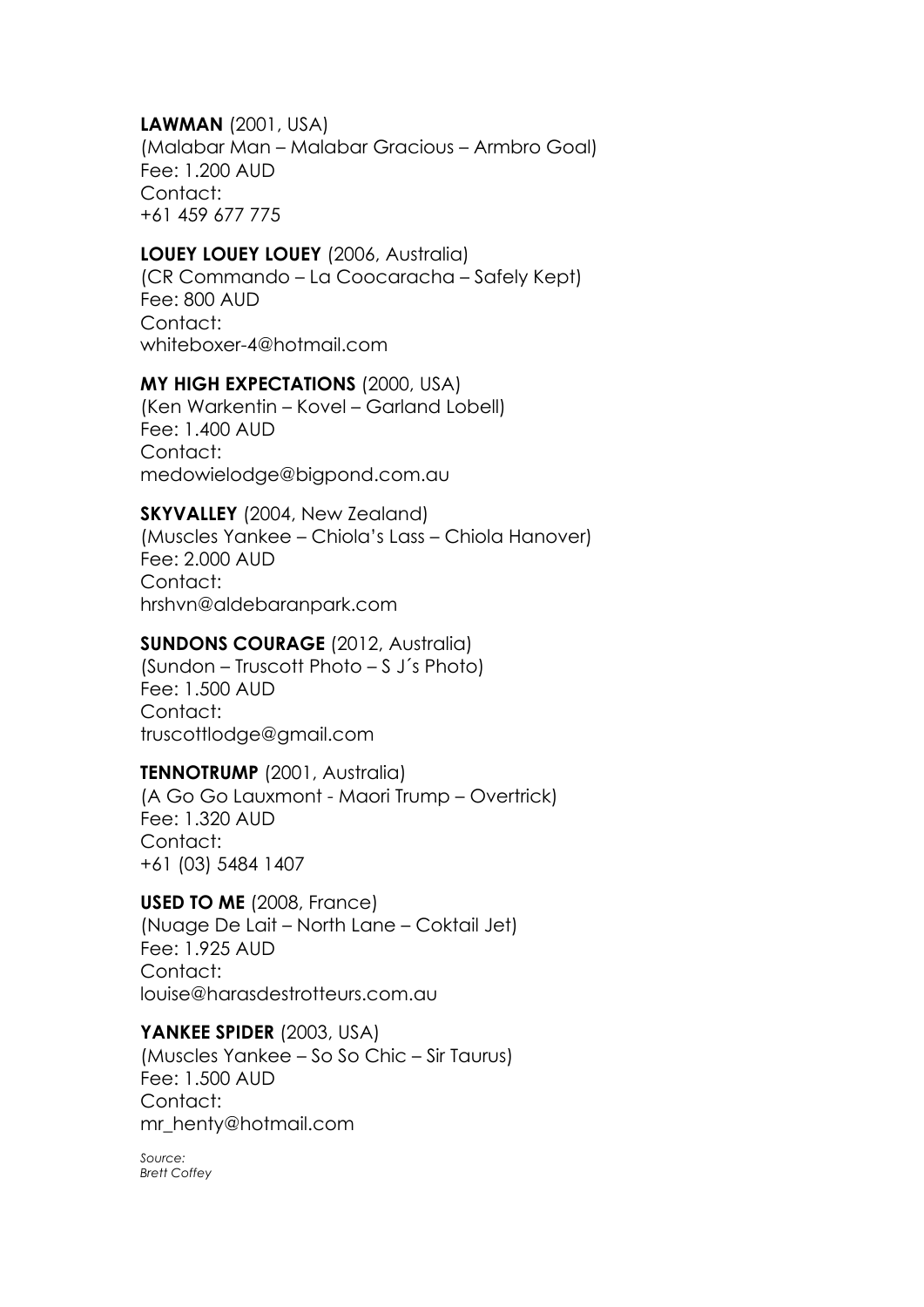# **AUSTRIA (ÖSTERREICH)**

# **ACTION FERRARI** (2002, Austria)

(Super Joie – Mondina – Diamond Way) Contact: +43 676 7223425

**ALESI OM** (1997, Italy)

(Waikiki Beach – Ortensia OM – Sharif di Iesolo) Contact: Team Neuhof +43 664 3817138

**ALV PEACEPIPE** (1996, Sweden) (Active Bowler – Lebban – Smokin Yankee)

**BALTIMORE AS** (2007, Germany) (Ganymede – Balmoral SL – Malabar Man) Fee: 2.500 EUR Contact: www.stall-venus.com

**CELEBRATION XL** (2006, Germany) (Oscar Schindler SL – Nuke It Linsay – Garland Lobell) Fee: 1.500 EUR Contact: www.stall-venus.com

# **CHAPARAL DE VANDEL** (2012, France) (Ready Cash – Maelia de Vandel – Coktail Jet)

Fee: 1.500 EUR Contact: www.stall-venus.com

**CONNY NOBELL** (2001, Sweden) (Pearsall Hanover – Ring in Peace – Peace on Earth)

**DONERBOOTS MO** (2000, Austria) (Donerail – MS Boots – Balanced Image) Contact: office@moser-fertigputz.at

**DREAMBOY AS** (2013, Austria) (Igor Font – Jamellia Venus – Edu's Speedy) Fee: 1.000 EUR Contact: www.stall-venus.com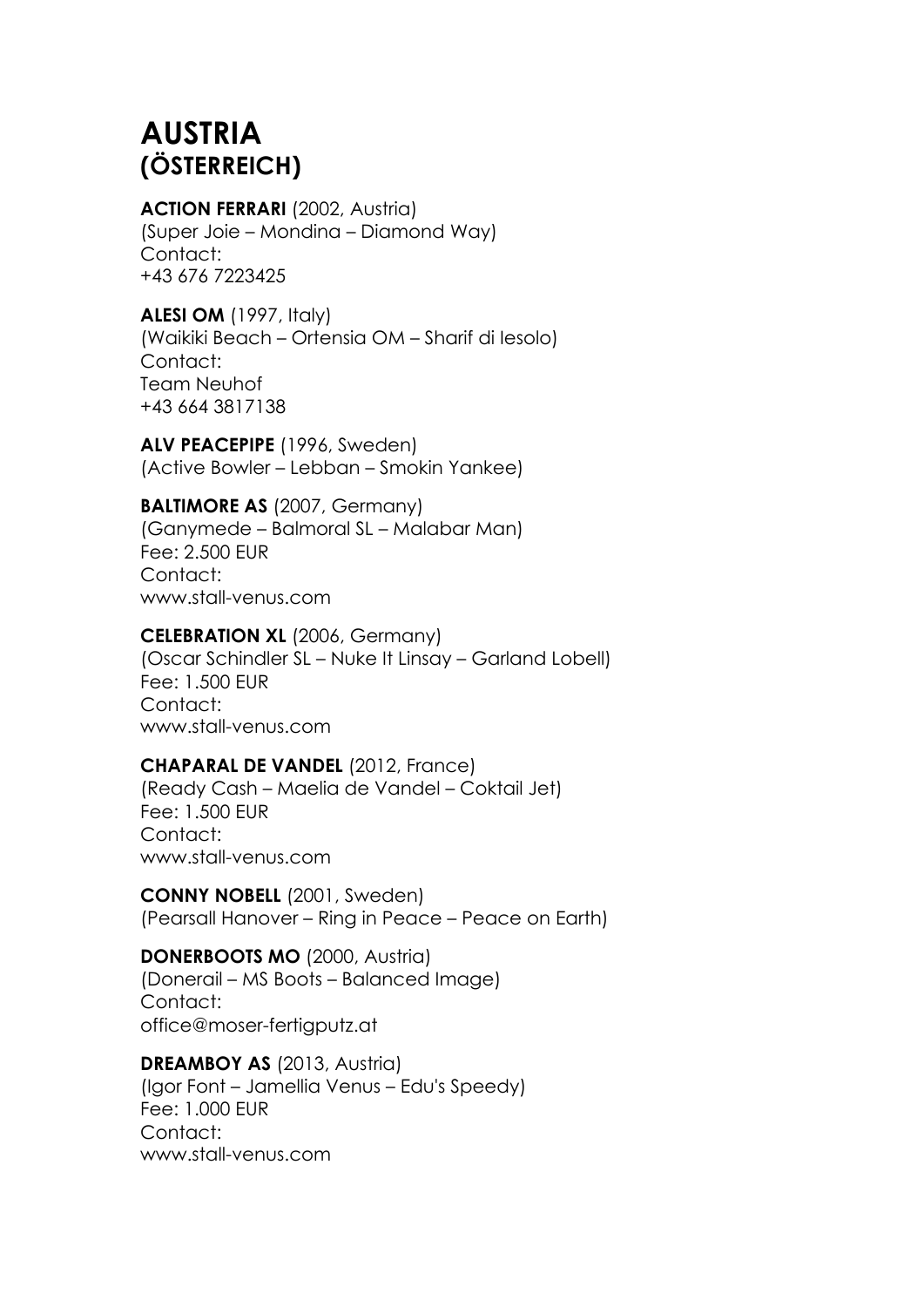**FOR PLEASURE AS** (2009, Germany)

(Abano As – Frill Aas – Pine Chip) Contact: Team Neuhof +43 664 3817138

**FREEMAN VENUS** (2014, Austria) – (*to be confirmed)* (Light Kronos – Futura November – General November)

**ICEMAN MO** (2005, Austria) (Supergill – Irabell – Gridiron Lad) Contact: office@moser-fertigputz.at

#### **INCREDIBLE HULK** (2000, USA)

(Muscles Yankee – Gingerly – Sierra Kosmos) Fee: 1.500 EUR Contact: www.stall-venus.com

#### **ISTOGRAMMA SAS** (2014, Italy)

(Diamond Way – Zelda Per – Crowning Point) Fee: 1.200 EUR Contact: team-mayr@gmx.at

**JS TOLSTOY** (2013, Austria) – (*to be confirmed)* (Algiers Hall – Last Dance S – Meadow Road)

**KING OF THE WORLD** (2009, Germany) (Magnificent Rodney – Queen of Hearts – Hermes de Pericard) Contact: +43 664 3403401

**LAST MAN STANDING** (2006, Germany) (Love You – Lady Louise – Diamond Way)

**LIGHT KRONOS** (2005, Italy) (S J's Photo – Luck of the Day – Mr Lavec) Fee: 2.500 EUR Contact: www.stall-venus.com

**LOVELY LIDOB** (2005, Sweden) (Love You – Glad Palema T. – Alf Palema)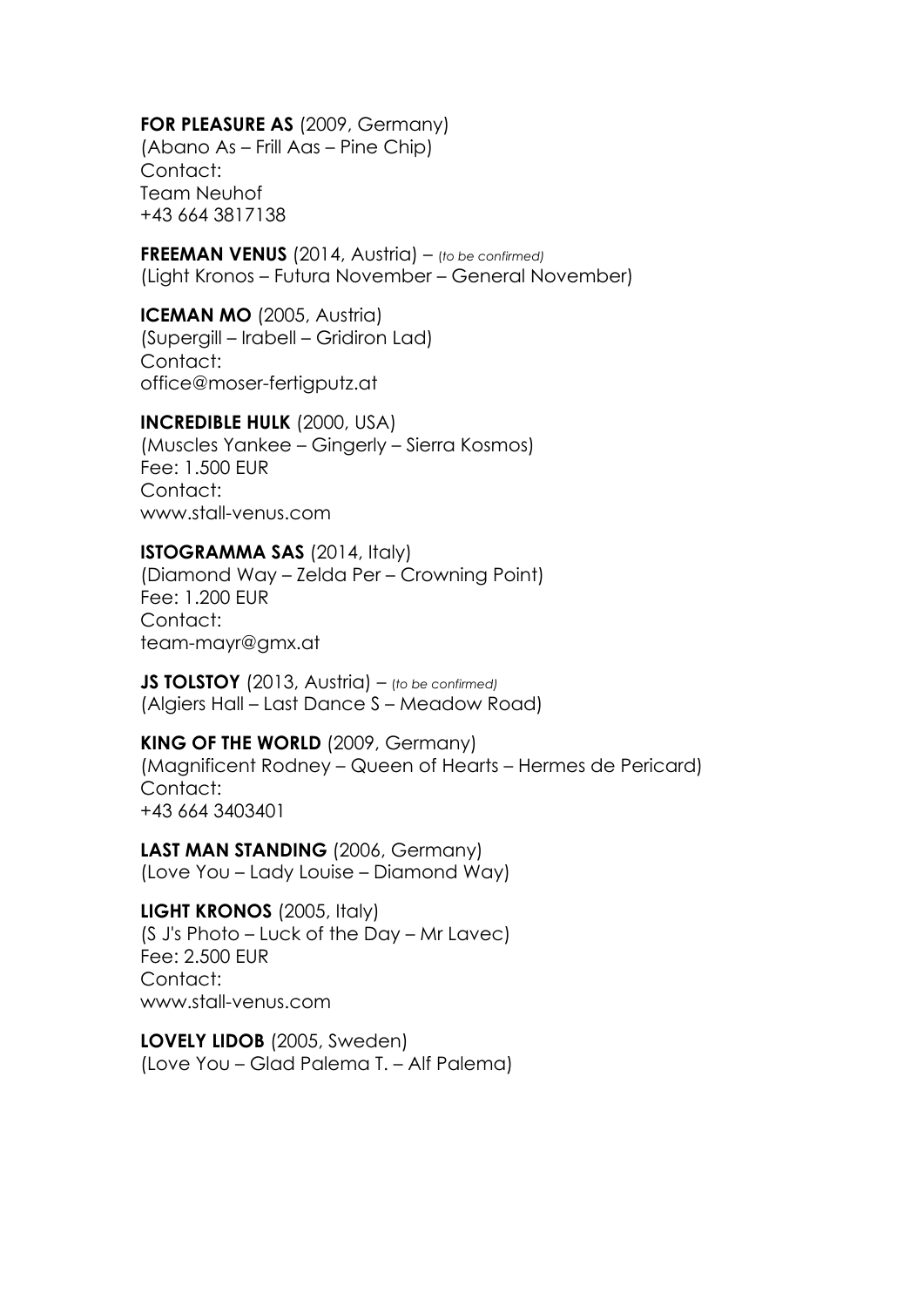**NEVIO** (2007, Italy) (Cantab Hall – I Love Livia – Super Bowl) Contact: Team Neuhof +43 664 3817138

# **NOVEMBER** (2000, Germany)

(Buvetier d'Aunou – Scotch Velvet – Native Starlight) Fee: 1.000 EUR Contact: Oliver Badura +43 664 180 180 2 office@oliverbadura.at

#### **OSCAR THE MO** (2003, Austria)

(Bosphorus– Irabell – Gridiron Lad) Contact: office@moser-fertigputz.at

**SANSSOUCI** (2004, Austria) (Gigaro – American Goal – Armbro Goal)

#### **RYAN'S PATRICK** (2000, Sweden)

(Coktail Jet – Yannicka Hornline – Lindy´s Crown) Fee: Private Contact: team-mayr@gmx.at

#### **SHAMAN HALL** (2005, USA)

(Like a Prayer – Sweet Cindy – Malabar Man) Fee: 1.200 EUR Contact: team-mayr@gmx.at

# **STARK BI** (2011, Italy)

(Toss Out – No Reason Bi – Equinox Bi) Contact: Team Neuhof +43 664 3817138

# **TOSCA VICTORY** (2010, Austria)

(Up di Poggio – Tootsie Rich – Super Arnie) Fee: 1.000 EUR Contact: Oliver Badura +43 664 180 180 2 office@oliverbadura.at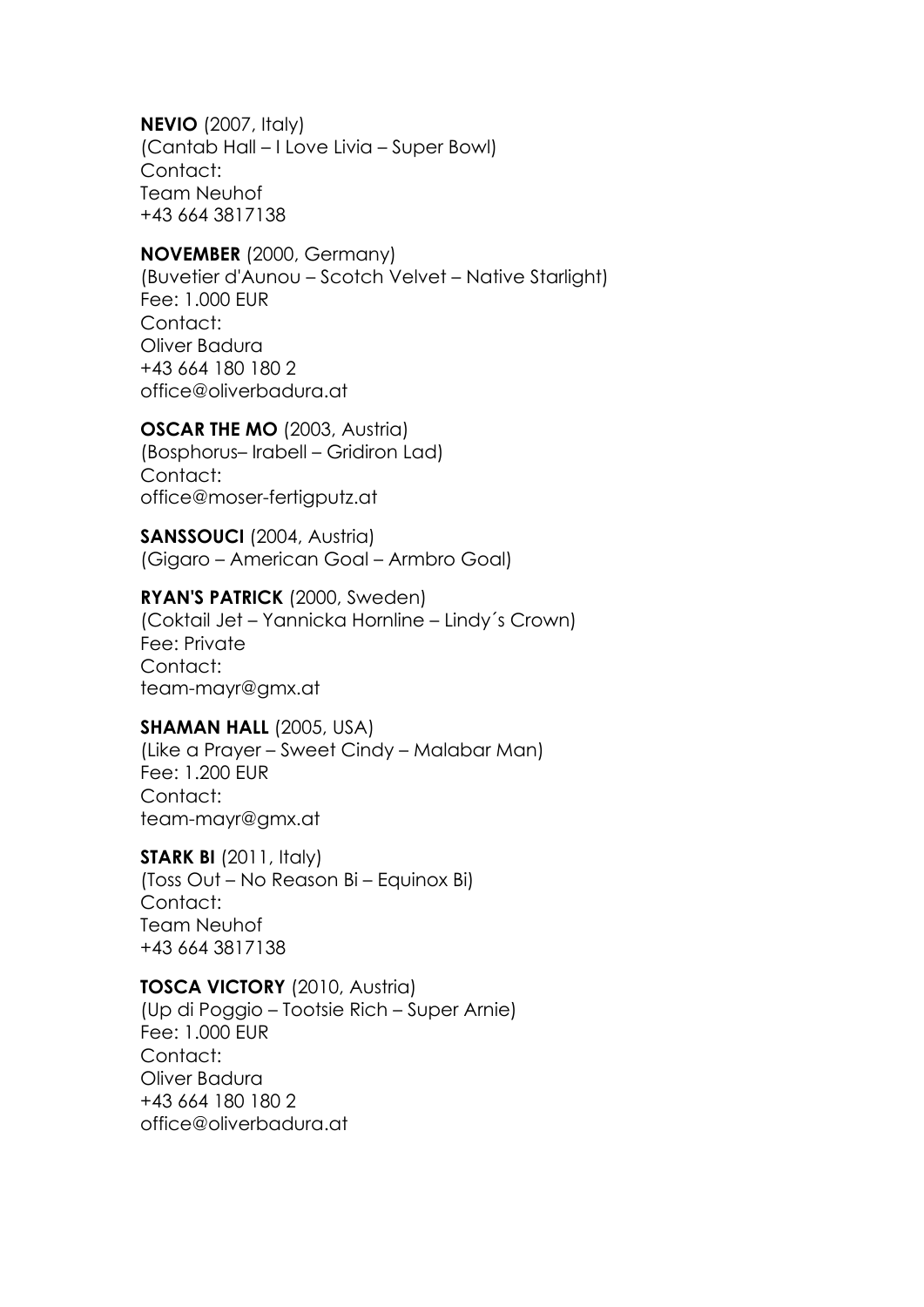# **VRAI LORD** (2009, France)

(Meaulnes du Corta – Orelady – And Arifant) Fee: 1.700 EUR Contact: team-mayr@gmx.at

# **WORLD BY THE TAIL** (2001, USA)

(Lindy Lane – Victorious Tail – Bonefish) Contact: Team Neuhof +43 664 3817138

*Source: www.traberzentrale.at*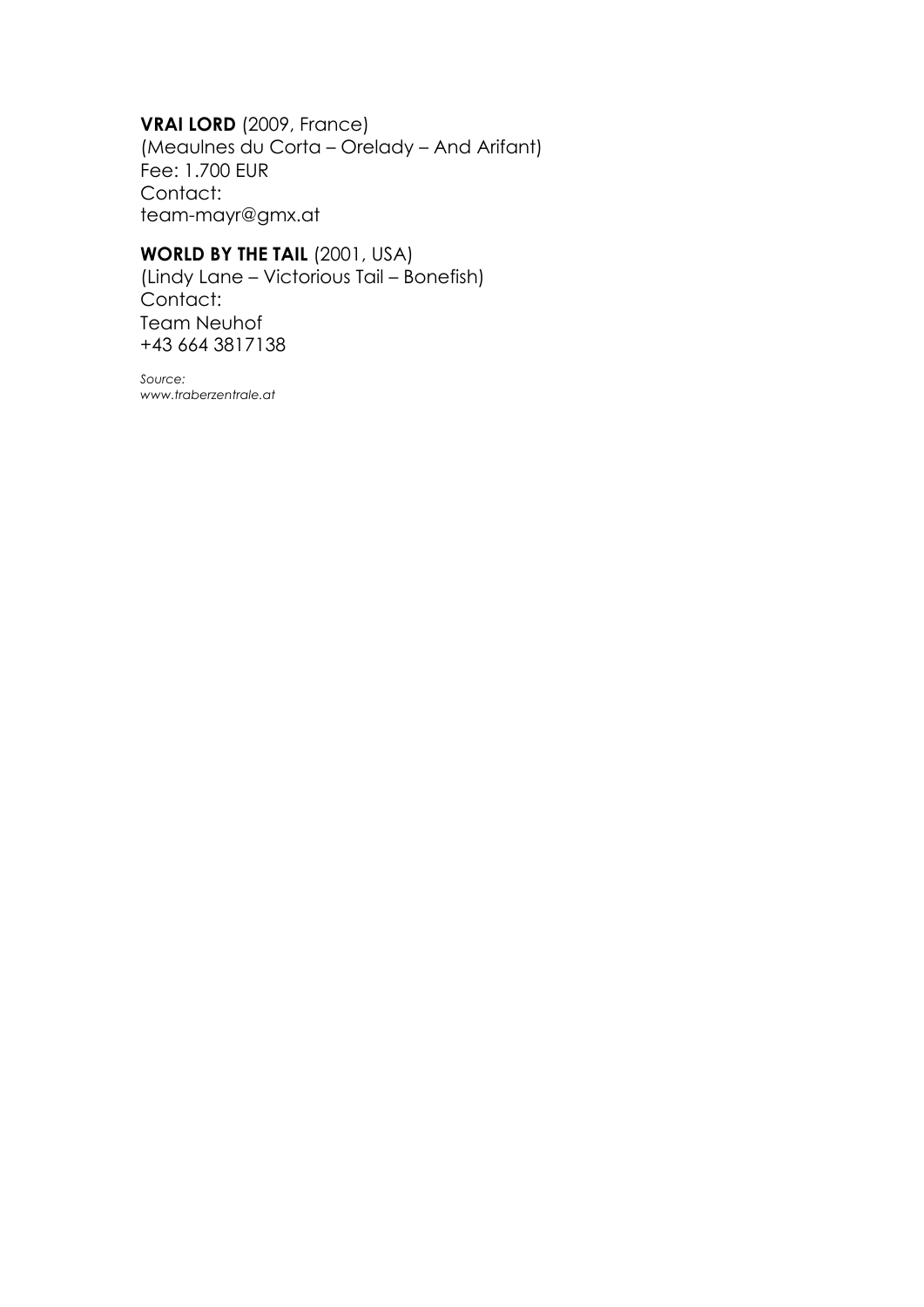# **CZECH REPUBLIC (TSCHECHISCHE REPUBLIK)**

#### **BOCCACCIO** (2011, Czech Republik)

(Carpe Diem – Haria des Champs – Varum d'Ombree) Fee: 1.200 EUR Contact: info@dostihyostrava.cz

# **DONADONITRANSS R** (2010, Netherlands)

(Ken Warkentin – The Best Fanatic – Armbro Goal) Fee: 2.000 CZK Contact: pa.vavra@tiscali.cz

# **HELLO JO** (1995, France)

(Buvetier d'Aunou – Rencoo – Chambon P) Fee: 20.000 CZK Contact: +420 323 605 959

# **INSTANT GEDE** (1996, France)

(Jet du Vivier – Bom Gede – Firstly) Fee: 5.000 CZK Contact: josef.dubrosky@seznam.cz

# **KAIZER JAMACAN** (2007, Sweden)

(Rotation – Champagne Royale – Spotlite Lobell) Fee: 12.000 CZK Contact: info@dostihyostrava.cz

# **STEAKHOUSE** (2001, USA)

(Muscles Yankee – Chiped Steak – Pine Chip) Fee: 15.000 CZK Contact: +420 323 605 959

# **UN NUAGE D'OSMOZ** (2008, France)

(Nuage Noir – L'Etoile d'Escrit – Chaillot) Fee: 600 EUR Contact: info@dostihyostrava.cz

*Source: www.trotdb.info*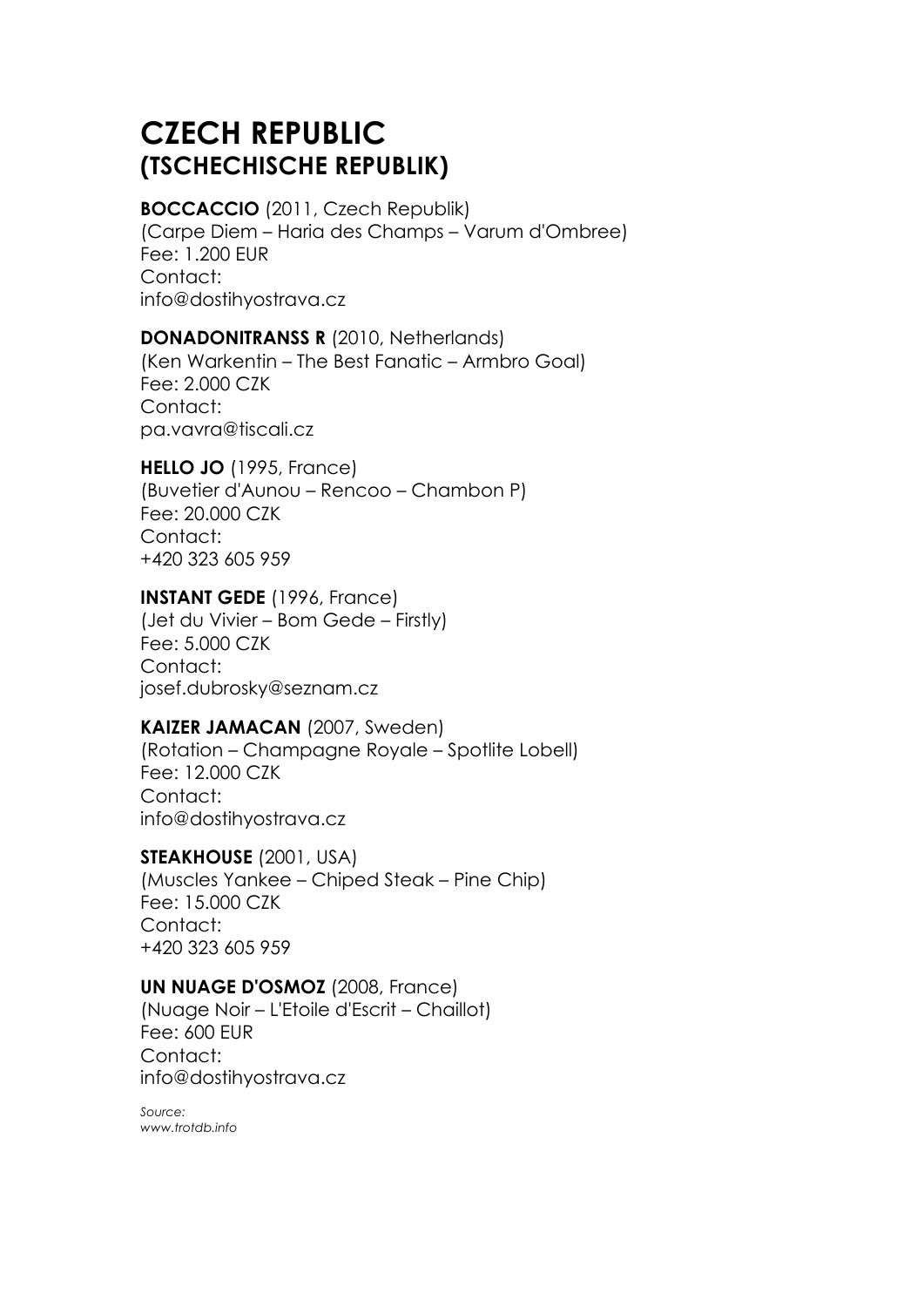# **DENMARK (DÄNEMARK)**

# **BROAD BAHN** (2008, USA)

(Broadway Hall – Madonarail – Donerail) Fee: 12.000 DKK Contact: stutterishadow@hotmail.com

# **DOMINION BEACH** (2013, USA)

(Muscle Hill – Windylane Hanover – Lindy Lane) Fee: 9.000 DKK Contact<sup>.</sup> stutterishadow@hotmail.com

# **ENS SNAPSHOT** (1999, USA)

(S J's Photo – Ens Brittania – Go Get Lost) Fee: 12.000 DKK Contact: gunnerchristiansen@outlook.com

# **GIGANT NEO** (1998, Sweden)

(Super Arnie – Clorita Lobell – Speedy Crown) Fee: 10.000 DKK Contact: mail@hovhedegaard.dk

# **GREAT CHALLENGER** (2001, USA)

(Conway Hall – Ali's Cat – Meadow Road) Fee: 18.000 DKK Contact: mail@hovhedegaard.dk

# **HILLUSTRIOUS** (2011, USA)

(Muscle Hill – Mom's Millionaire – Pine Chip) Fee: 12.000 DKK Contact: mail@hovhedegaard.dk

# **MICHAEL'S TURN** (2011, USA)

(Muscle Hill – Decimal Hanover – S J's Caviar) Fee: 12.000 DKK Contact: gunnerchristiansen@outlook.com

# **TAKETHEM** (2010, Denmark)

(From Above – D'Cherie – New Quick) Fee: 6.000 DKK Contact: stutterishadow@hotmail.com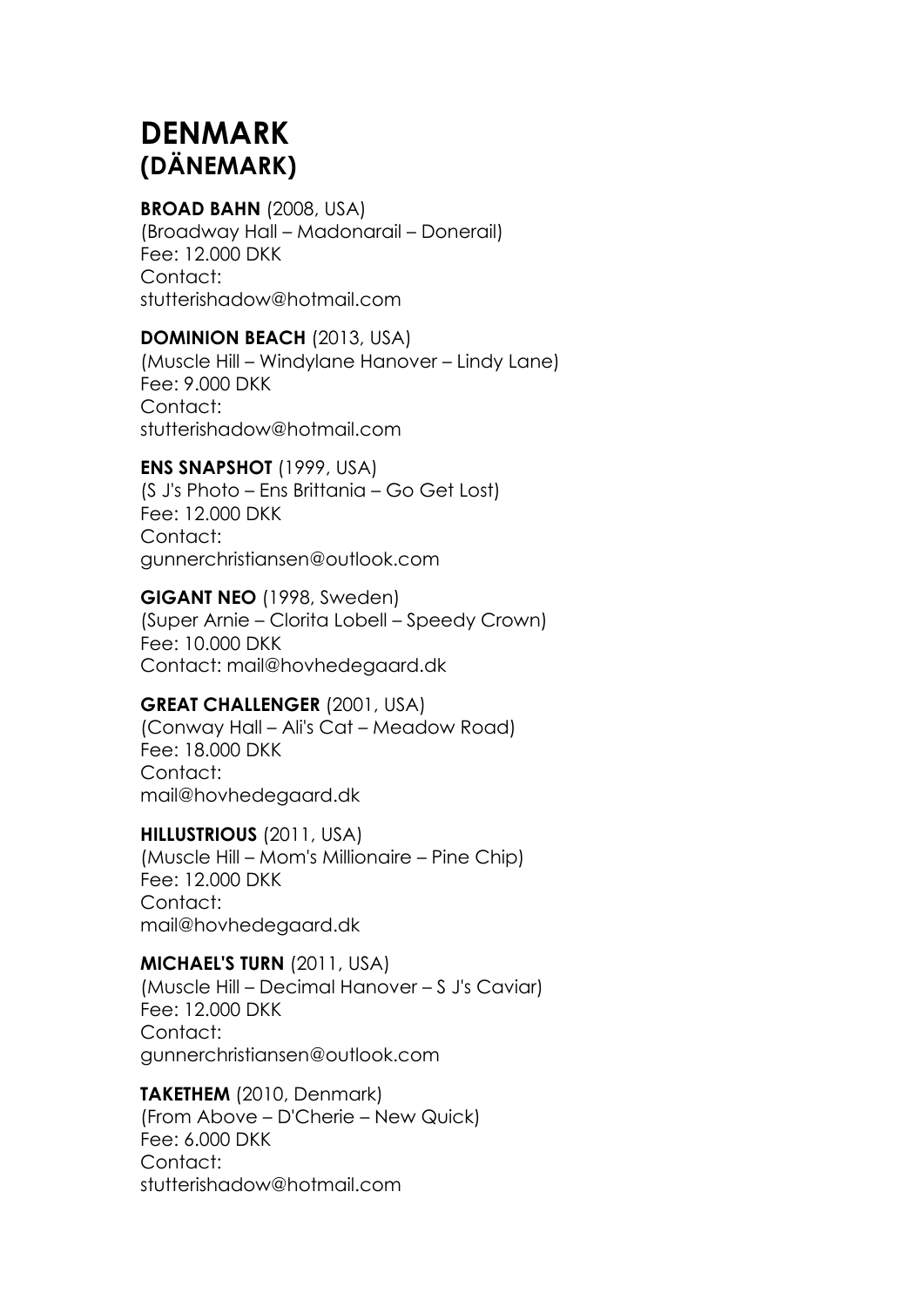# **TYCOON CONWAY HALL** (2010, USA)

(Conway Hall – Golden Sunday – Supergill) Fee: 6.000 DKK Contact: stutterishadow@hotmail.com

*Source: Div. www*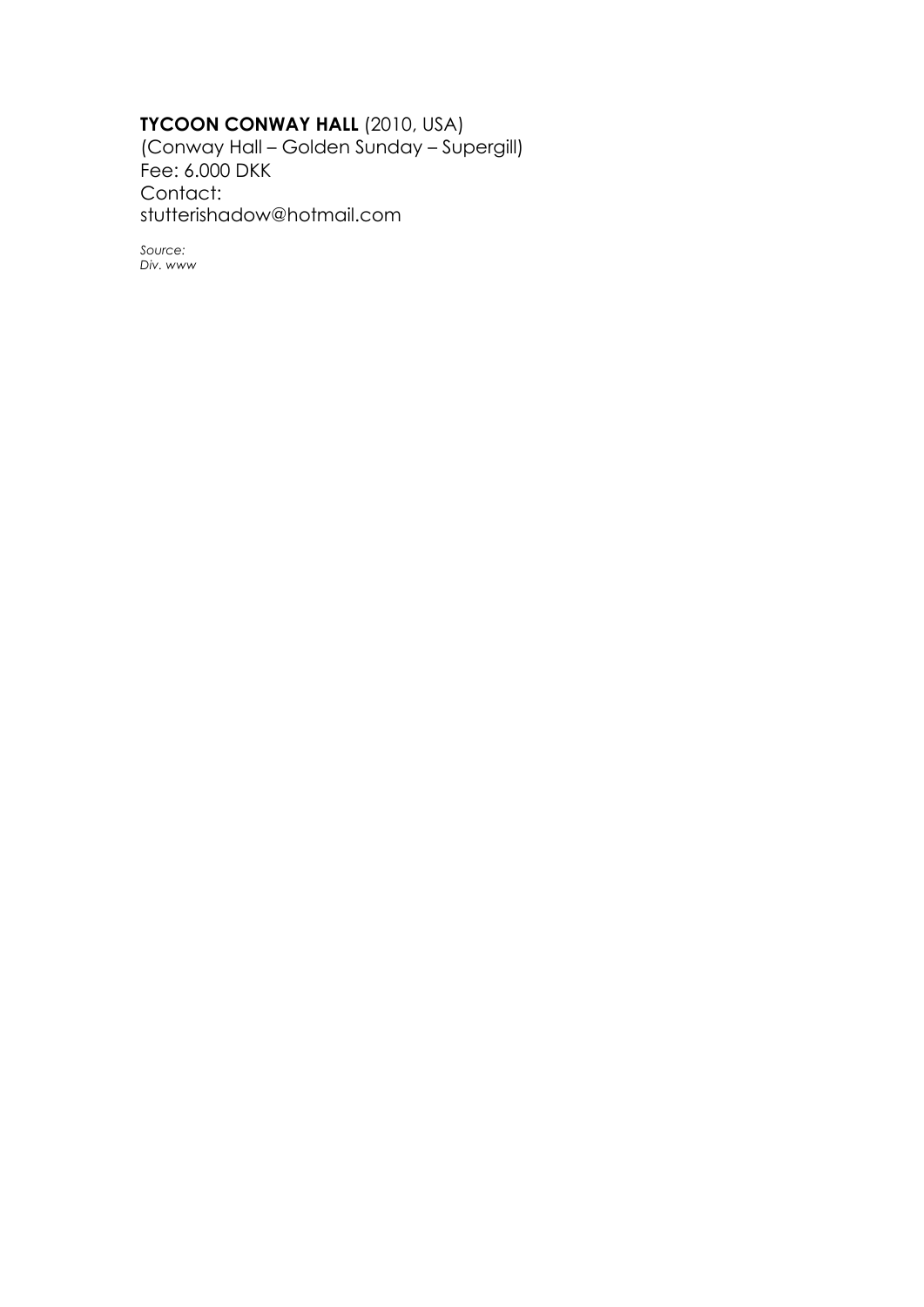# **FINLAND (FINNLAND)**

*(All Stallions to be confirmed on February 18/19)*

**APPOMATTOX** (2009, USA) (Yankee Glide – Courtney Hall – Garland Lobell)

**ATUPEM** (2013, Finland) (Andover Hall – Rudy Rose – Rite On Line)

**BROADWAY HALL** (2000, USA) (Conway Hall – B Cor Tamgo – A Go Go Lauxmont)

**CAPTAIN MORGAN** (2015, USA) (Cantab Hall – Muchness – Yankee Glide)

**FRIENDLY BOURBON** (2015, France) (Ready Cash – Une Belle Bourbon – Love You)

**EXPECTATIONS** (2017, USA) (Muscle Hill – Exceed Expectation – Kadabra)

**GREENLEAF SLIM** (2010, Finland) (Andover Hall – Mabelese – Malabar Man)

**M.S. TRIPLE J.** (2015, USA) (Cantab Hall – Marita's Victory – Valley Victory)

**MAIN WISE AS** (2006, Italy) (Yankee Glide – Desert Flower K. – Sierra Kosmos)

**PATO** (2008, Sweden) (Orlando Vici – She's My Pie – Alf Palema)

**POJKE KRONOS** (2009, Italy) (Donato Hanover – Flicka Kronos – Viking Kronos)

**SEVEN AND SEVEN** (2014, USA) (Chapter Seven – Ally Oop – Kadabra)

**SOUTHWIND SPIRIT** (2011, USA) (Muscle Hill – Spice On Ice – Pine Chip)

**TOAST OF LINDY** (2015, USA) (Cantab Hall – Bellini Lindy – Credit Winner)

**WHITEHOUSE EXPRESS** (2011, USA) (Yankee Glide – Miss Garland – Garland Lobell)

**WIN B HILL** (2012, USA) (Muscle Hill – Win B – Tagliabue)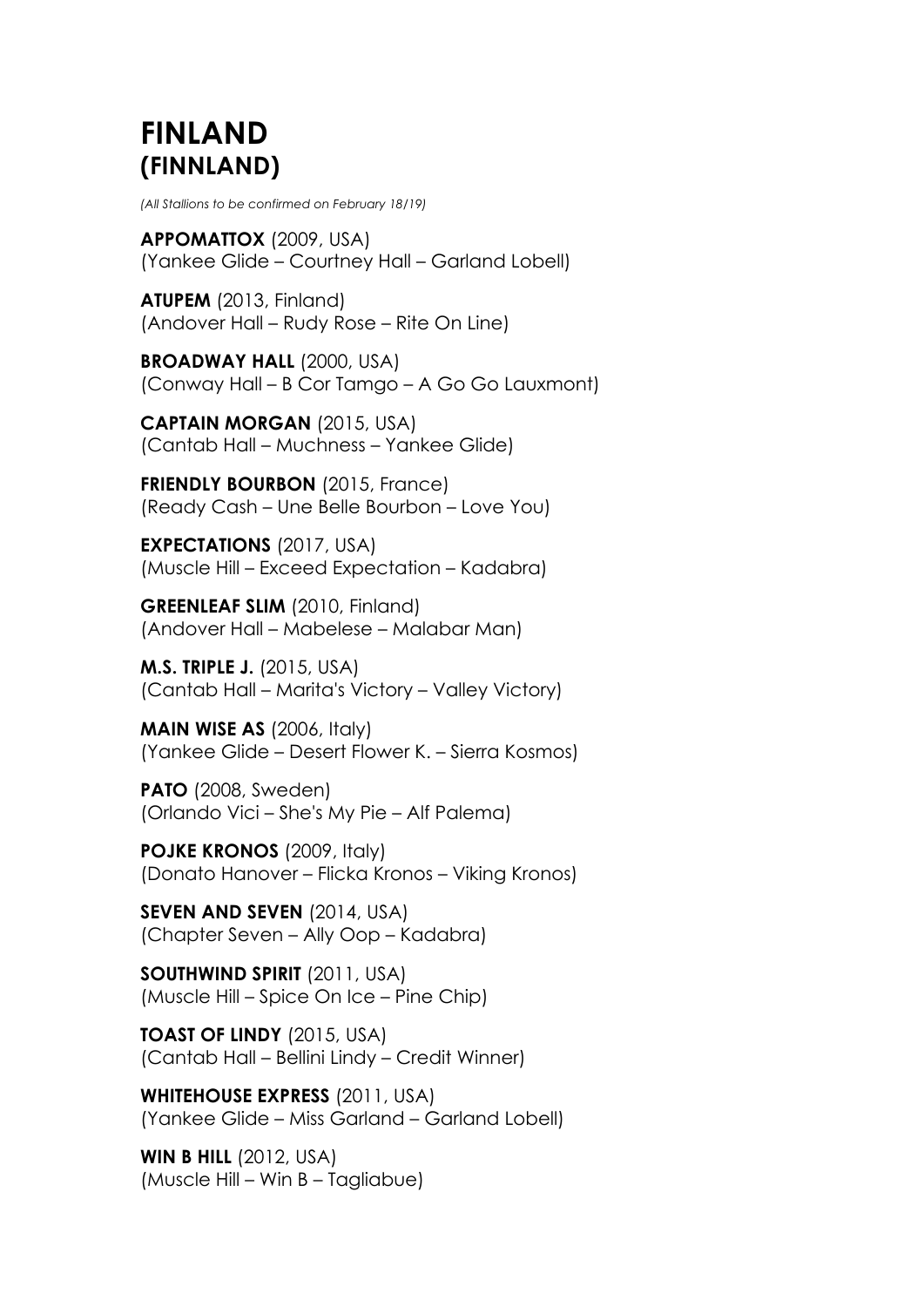# **ZERON WANIA** (2018, Sweden)

(Muscle Hill – Random Destiny – Ken Warkentin)

**ZOLA BOKO** (2006, Sweden) (Goetmals Wood – Big Blue Kitten – Pine Chip)

*Source: www.hippos.fi*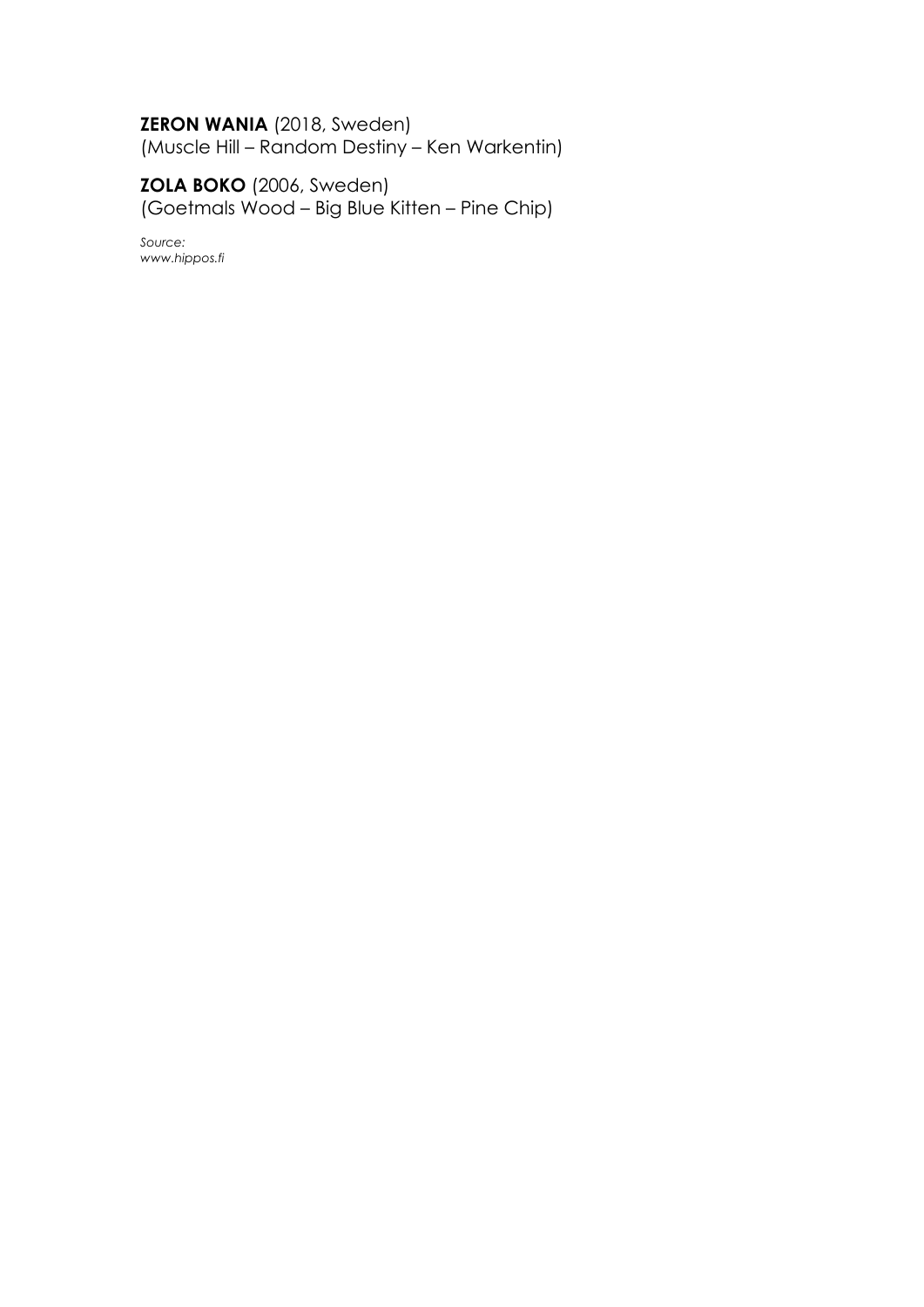# **FRANCE (FRANKREICH)**

*Stallions over 2.000 EUR Fee*

# **AKIM DU CAP VERT** (2010, France)

(First de Retz – Prima du Cap Vert – Cezio Josselyn) Fee: 2.700 EUR Contact: Haras de Brasse marion@harasdebrasse.fr

# **ALADIN D'ECAJEUL** (2010, France)

(Quaker Jet – Nancy d'Ecajeul – Halimede) Fee: 2.400 EUR Contact: marion@harasdebrasse.fr

# **ALTO DE VIETTE** (2010, France)

(Ready Cash – Mini Ceinture – Dahir de Prelong) Fee: 2.500 EUR Contact: harasvaiges@genesdiffusion.com

# **AMIRAL SACHA** (2010, France)

(Ganymede – Nostalgique Sacha – Goetmals Wood) Fee: 3.000 EUR Contact: harasduboulay@gmail.com

# **ASTOR DE ROZOY** (2010, France)

(Ready Cash – Natacha de Rozoy – Coktail Jet) Fee: 2.800 EUR Contact: harasdefligny@wanadoo.fr

# **ATLAS DE JOUDES** (2010, France)

(Ready Cash – Queschua Love – Love You) Fee: 5.000 EUR Contact: ecurie.allaire.ph@wanadoo.fr

**BILIBILI** (2011, France) (Niky – Quetty du Donjon – Coktail Jet) Fee: 5.000 EUR Contact: contact@harasdumontgoubert.com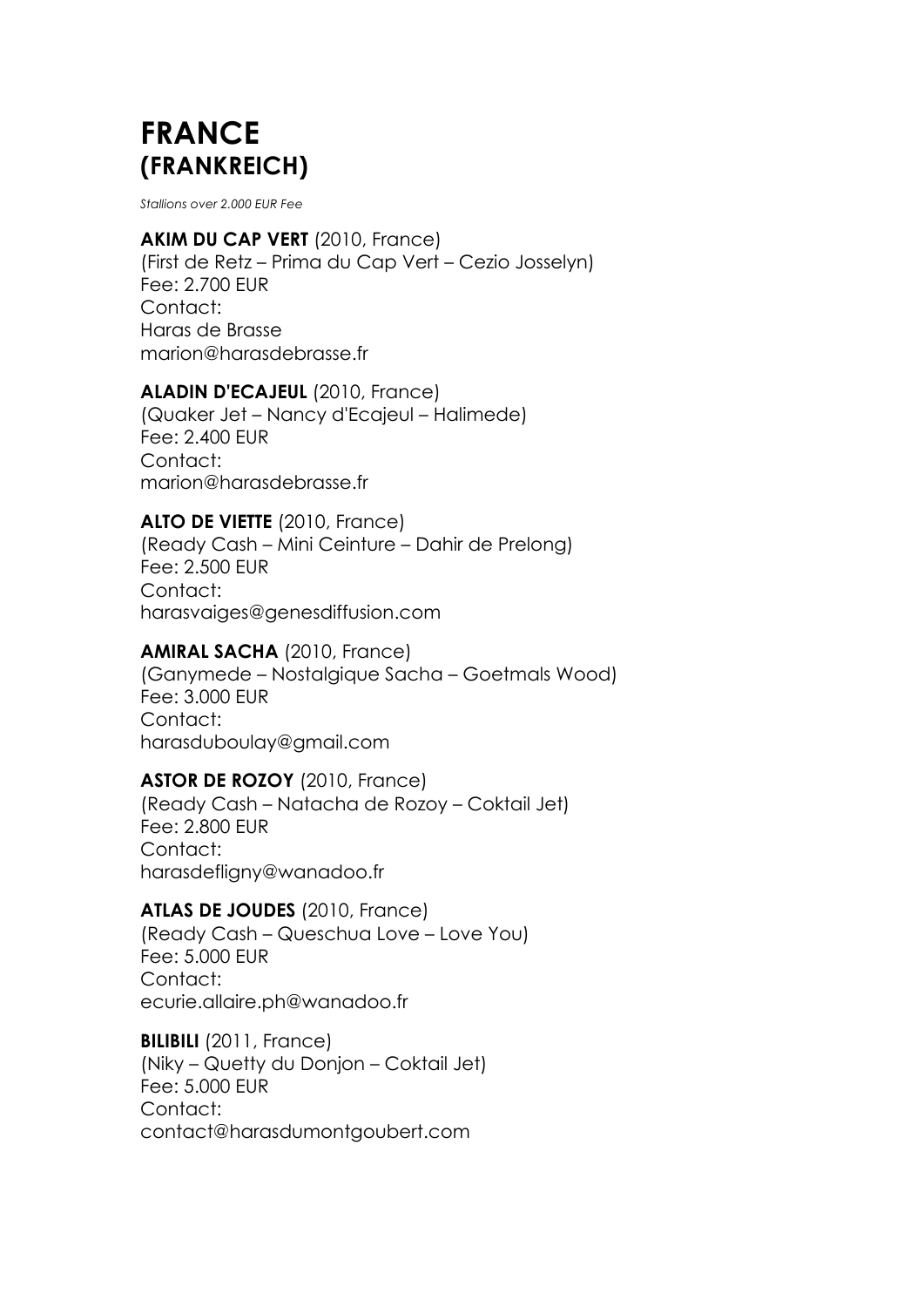**BIRD PARKER** (2011, France) (Ready Cash – Belisha – Fakir du Vivier) Fee: 14.000 EUR Contact: ecurie.allaire.ph@wanadoo.fr

# **BLACK D'AVRIL** (2011, France)

(Oceano Nox – Olivia d'Avril – Extreme Aunou) Fee: 2.500 EUR Contact: marancourt@orange.fr

**BLUE PASS** (2011, France) (Prodigious – Pazina – Extreme Aunou) Fee: 2.200 EUR Contact<sup>.</sup> michel.dumoch@wanadoo.fr

#### **BOCCADOR DE SIMM** (2011, France)

(Rieussec – Poupee Charmeuse – Hetre Vert) Fee: 6.000 EUR Contact: elevagedelaumance@yahoo.fr

#### **BOLD EAGLE** (2011, France)

(Ready Cash – Reethi Rah Jet – Love You) Fee: 12.000 EUR Contact: contact@harasdelameslerie.fr

#### **BOLERO LOVE** (2011, France)

(Love You – Orelady – And Arifant) Fee: 5.500 EUR Contact: haras-sassy@nordnet.fr

#### **BOOSTER WINNER** (2011, France)

(Love You – Quille Viretaute – Elvis de Rossignol) Fee: 6.000 EUR Contact: harasdefligny@wanadoo.fr

# **BRIAC DARK** (2011, France)

(Prince Gede – Queen des Charmes – Look de Star) Fee: 4.000 EUR Contact: harasdefligny@wanadoo.fr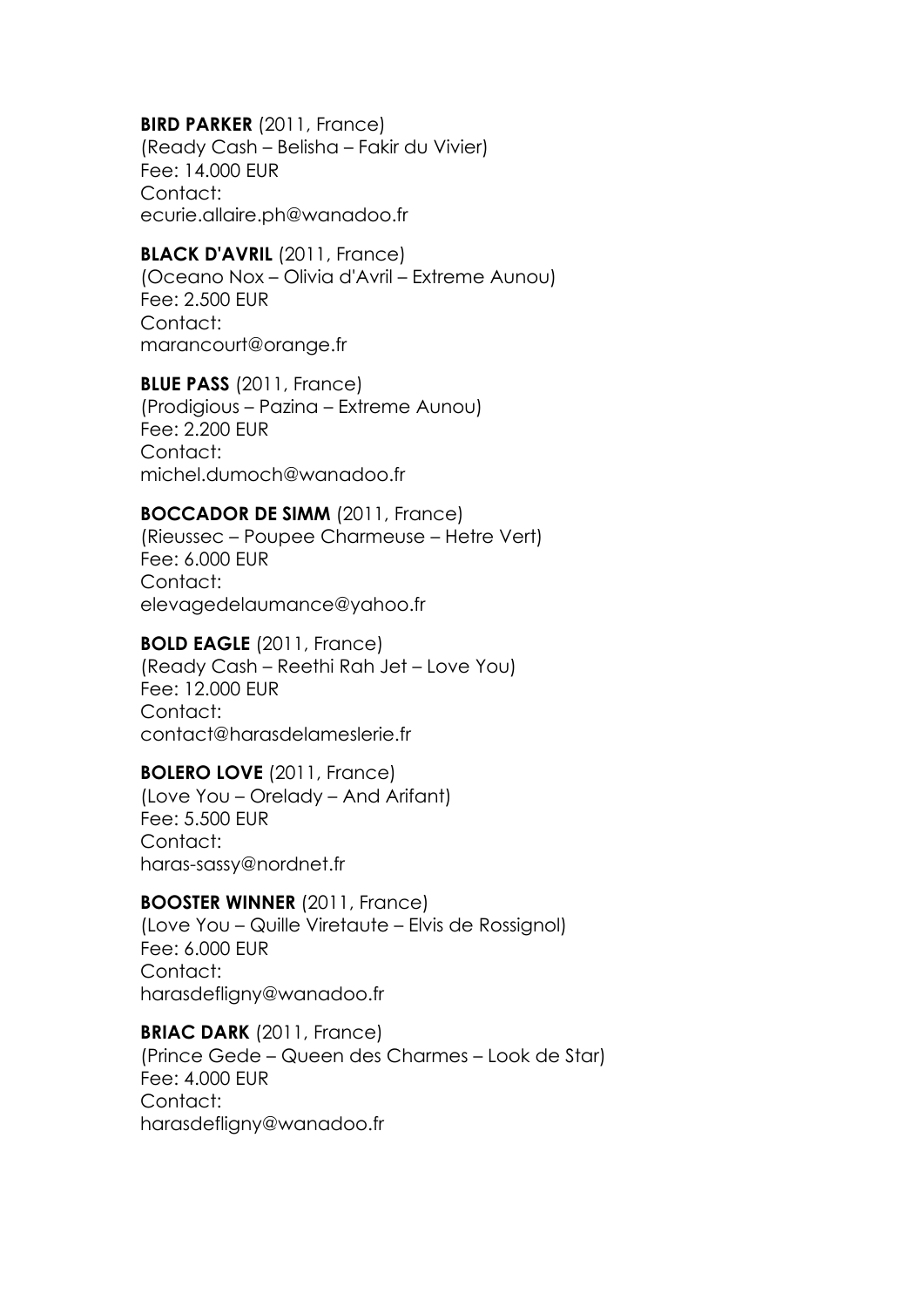# **BRILLANTISSIME** (2011, France)

(Ready Cash – Ivre de Victoire – Buvetier d'Aunou) Fee: 14.000 EUR Contact: ecurie.allaire.ph@wanadoo.fr

# **BRUTUS DE BAILLY** (2011, France)

(Niky – Ninon de Bailly – Carnac Fee: 2.500 EUR Contact: avireau@orange.fr

# **CANADIEN D'AM** (2012, France)

(Ready Cash – Kanadia – Canada) Fee: 3.000 EUR Contact<sup>.</sup> avireau@orange.fr

# **CAPTAIN SPARROW** (2012, France)

(Ready Cash – Holly du Locton – Viking's Way) Fee: 6.000 EUR Contact: harasdefligny@wanadoo.fr

#### **CARAT WILLIAMS** (2012, France)

(Prodigious – Miss Williams – Sancho Panca) Fee: 9.000 EUR Contact: contact@harasdelamesliere.fr

# **CASH AND GO** (2012, France)

(Ready Cash – Reethi Rah Jet – Love You) Fee: 7.000 EUR Contact: contact@harasdelamesliere.fr

#### **CELEBRISSIME** (2012, France)

(Password – Ivre de Victoire – Buvetier d'Aunou) Fee: 2.500 EUR Contact: marancourt@orange.fr

#### **CHARLY DU NOYER** (2012, France)

(Ready Cash – Ornella Jet – Halimede) Fee: 11.000 EUR Contact: ecurie.allaire.ph@wanadoo.fr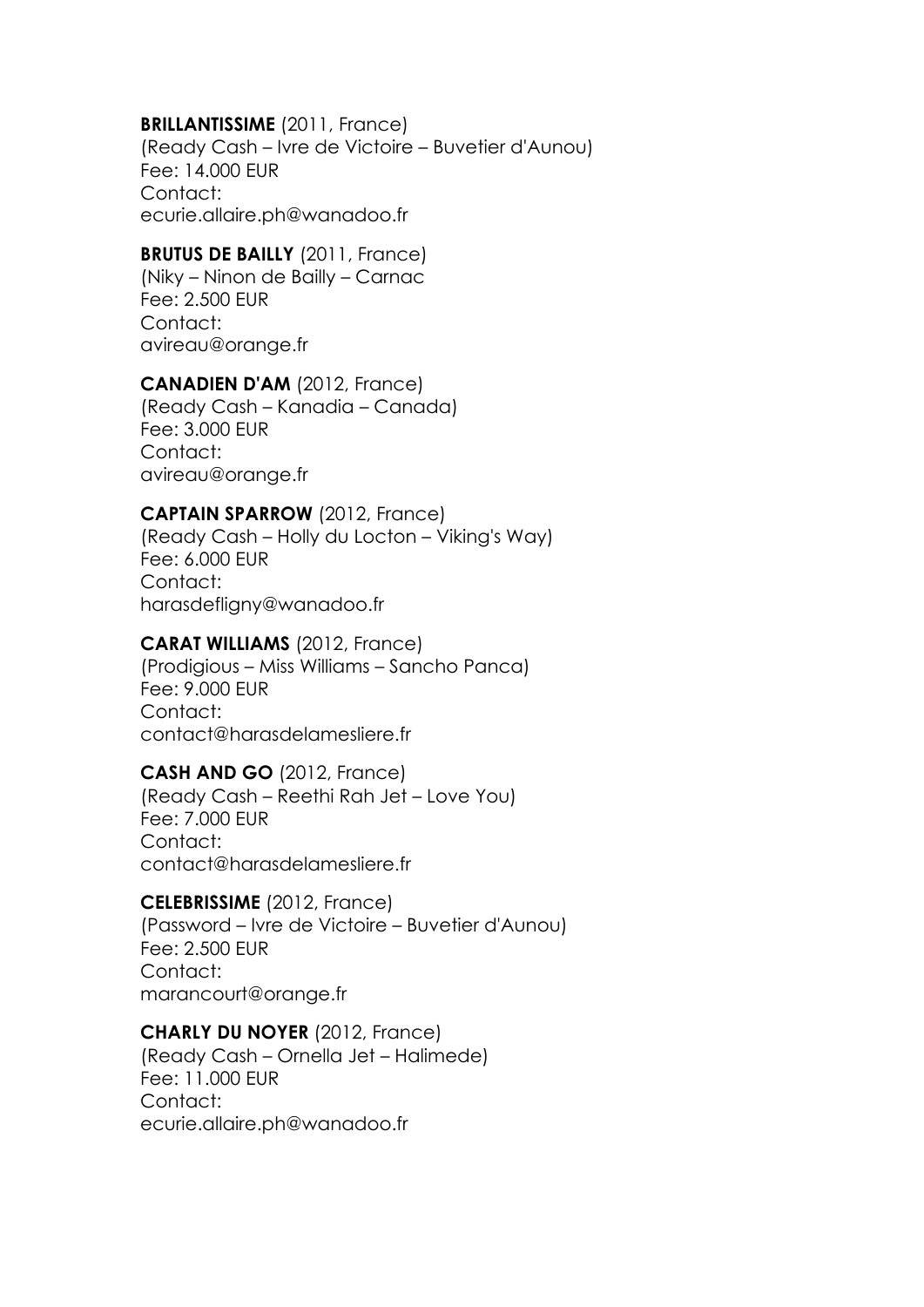# **CHICAGO BLUES** (2012, France)

(Prodigious – New Orleans – Workaholic) Fee: 2.500 EUR Contact: contact@harasdesfeullesdor.fr

#### **CLASSIC WAY** (2012, France)

(Prodigious – Pole Position – Coktail Jet) Fee: 3.500 EUR Contact: harasdefligny@wanadoo.fr

#### **CLIF DU POMMEREUX** (2012, France)

(Love You – Noune du Pommereux – Halimede) Fee: 2.200 EUR Contact: haras-sassy@nordnet.fr

#### **COCKTAIL MESLOIS** (2012, France)

(Roc Meslois – Ocarina Mesloise – Hermes du Buisson) Fee: 2.200 EUR Contact: ecuriedelaumoy@yahoo.fr

#### **COUP DE POKER** (2012, France)

(Coktail Jet – Tacticienne – Goetmals Wood) Fee: 3.900 EUR Contact: harasvaiges@genesdiffusion.com

#### **CRISTAL MONEY** (2012, France)

(Coktail Jet – Making Money – Himo Josselyn) Fee: 12.000 EUR Contact: accueil@ecuriedescharmes.com

#### **CYPRIEN DES BORDE** (2012, France)

(Ouragon de Celland – Perle des Bordes – Jasmin de Flore) Fee: 2.800 EUR Contact: ribjeloca@orange.fr

#### **DAVIDSON DU PONT** (2013, France)

(Pacha du Pont – Laguna du Pont – Pelican du Pont) Fee: 5.300 EUR Contact: marymath@msn.com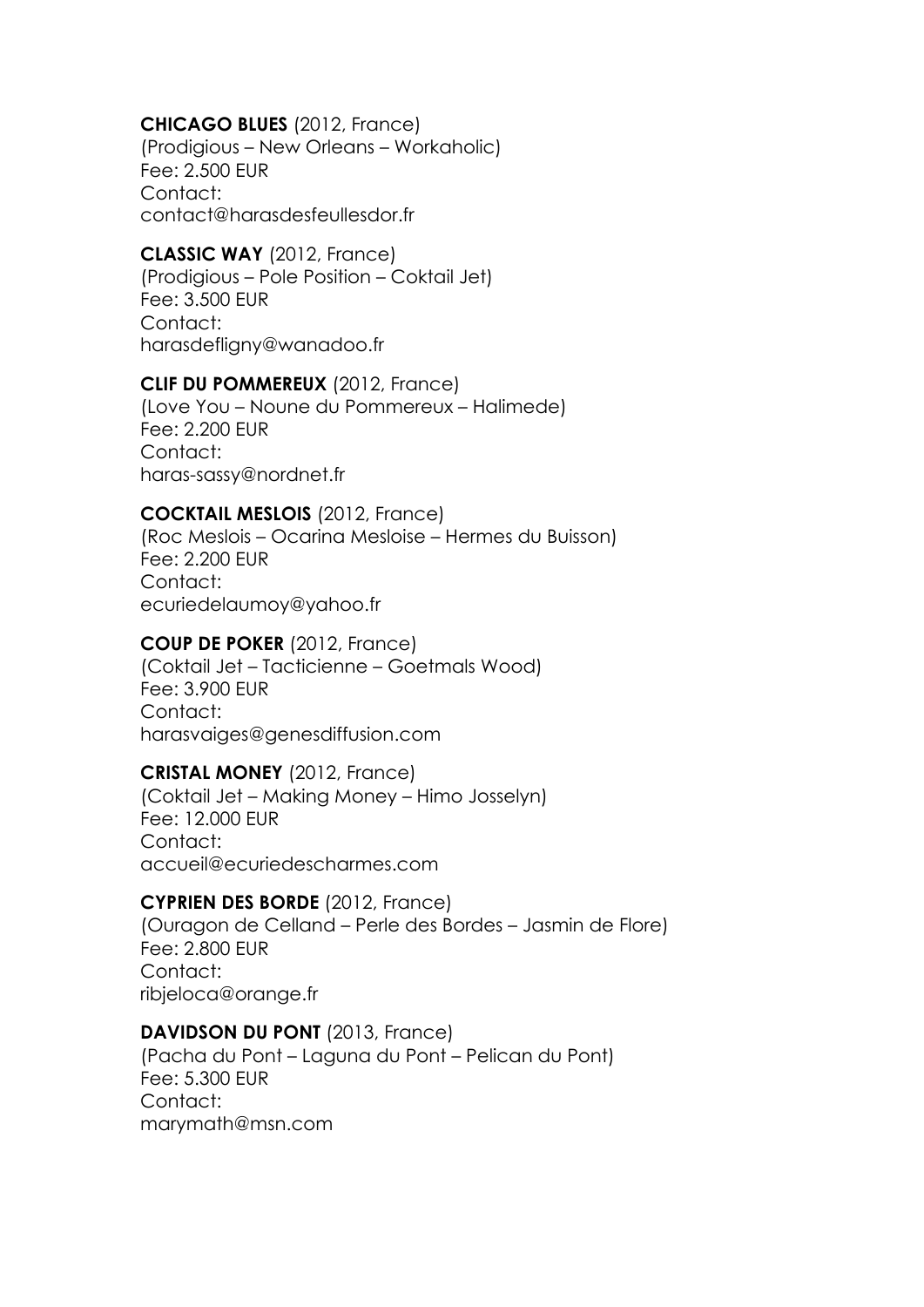# **DESIR CASTELETS** (2013, France)

(Quaker Jet – Ophelie Jet – Install) Fee: 3.200 EUR Contact: +33 02 33 81 21 30

# **DEXTER FROMENTRO** (2013, France)

(Qwerty – Princesse d'Ombree – Tarass Boulba) Fee: 2.200 EUR Contact: haras-du-lude@orange.fr

#### **DIABLE DE VAUVERT** (2013, France)

(Prince d'Espace – Pop Star – First de Retz) Fee: 2.500 EUR Contact<sup>.</sup> harasderouffigny@orange.fr

#### **DIABLO DU NOYER** (2013, France)

(Jasmin de Flore – Une Et Indivisible – Jag de Bellouet) Fee: 3.000 EUR Contact: harasvaiges@genesdiffusion.com

#### **DIEGO DU GUELIER** (2013, France)

(Kepler – Ophelie La Garenne – Blason Clayettois) Fee: 2.500 EUR Contact: harasdelabeuneliere@gmail.com

# **DIJON** (2013, France)

(Ganymede – Sonate d'Aunou – Coktail Jet Fee: 4.500 EUR Contact: haras-sassy@nordnet.fr

**DJANGO RIFF** (2013, France)

(Ready Cash – Rasta Perrine – Look de Star) Fee: 8.000 EUR Contact: ecurie.allaire.ph@wanadoo.fr

**DOBERMAN** (2013, France) (Prodigious – Quietude Mesloise – Look de Star) Fee: 4.500 EUR Contact: accueil@ecuriedescharmes.com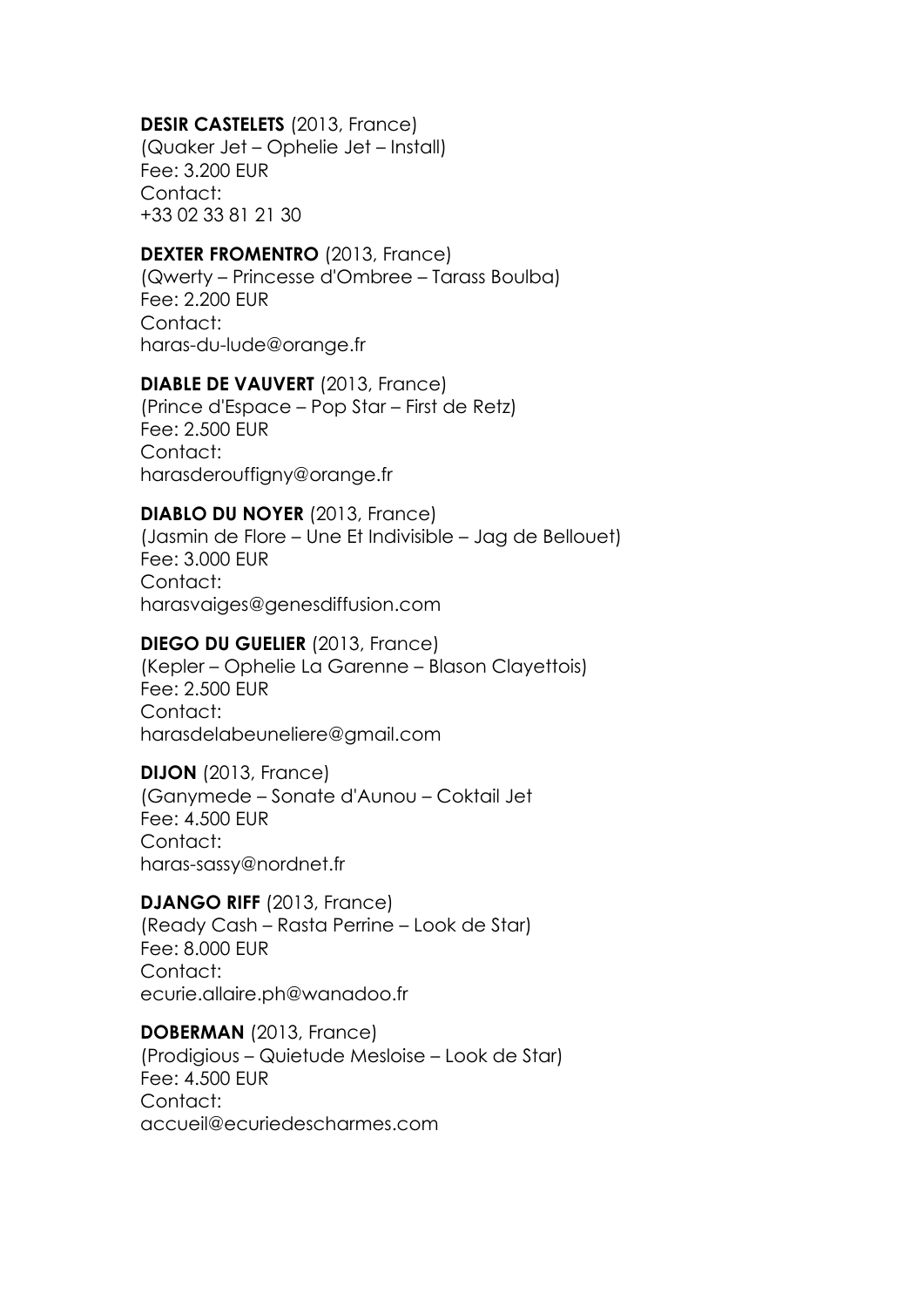#### **DOLLAR MACKER** (2013, France)

(Saxo de Vandel – Salt Lake City – Insert Gede) Fee: 5.000 EUR Contact: ecurie.allaire.ph@wanadoo.fr

#### **DREAMER DELO** (2013, France)

(Ready Cash – Reverie d'Ar – Kuadro Wild) Fee: 2.500 EUR Contact: harasdelabeuneliere@gmail.com

#### **DREAMMOKO** (2013, France)

(Timoko – Uranie d'Atout – Kaisy Dream) Fee: 4.300 EUR Contact: haras-sassy@nordnet.fr

#### **DROLE DE JET** (2013, France)

(Coktail Jet – Likely Jet – Defi d'Aunou) Fee: 6.000 EUR Contact: +33 02 33 81 21 30

#### **DUCATO BOURBON** (2013, France)

(Love You – Kamera Bourbon – Cezio Josselyn) Fee: 3.200 EUR Contact: avireau@orange.fr

# **EARL SIMON** (2014, France)

(Prodigious – Tindrana – Insert Gede) Fee: 5.500 EUR Contact: clthd@wanadoo.fr

# **ECU PIERJI** (2014, France)

(Tucson – Tosca Pierji – Kaisy Dream) Fee: 3.200 EUR Contact: contact@harasdelameslerie.fr

#### **ENINO DU POMMEREUX** (2014, France)

(Coktail Jet – Noune du Pommereux – Halimede) Fee: 6.000 EUR Contact: haras-sassy@nordnet.fr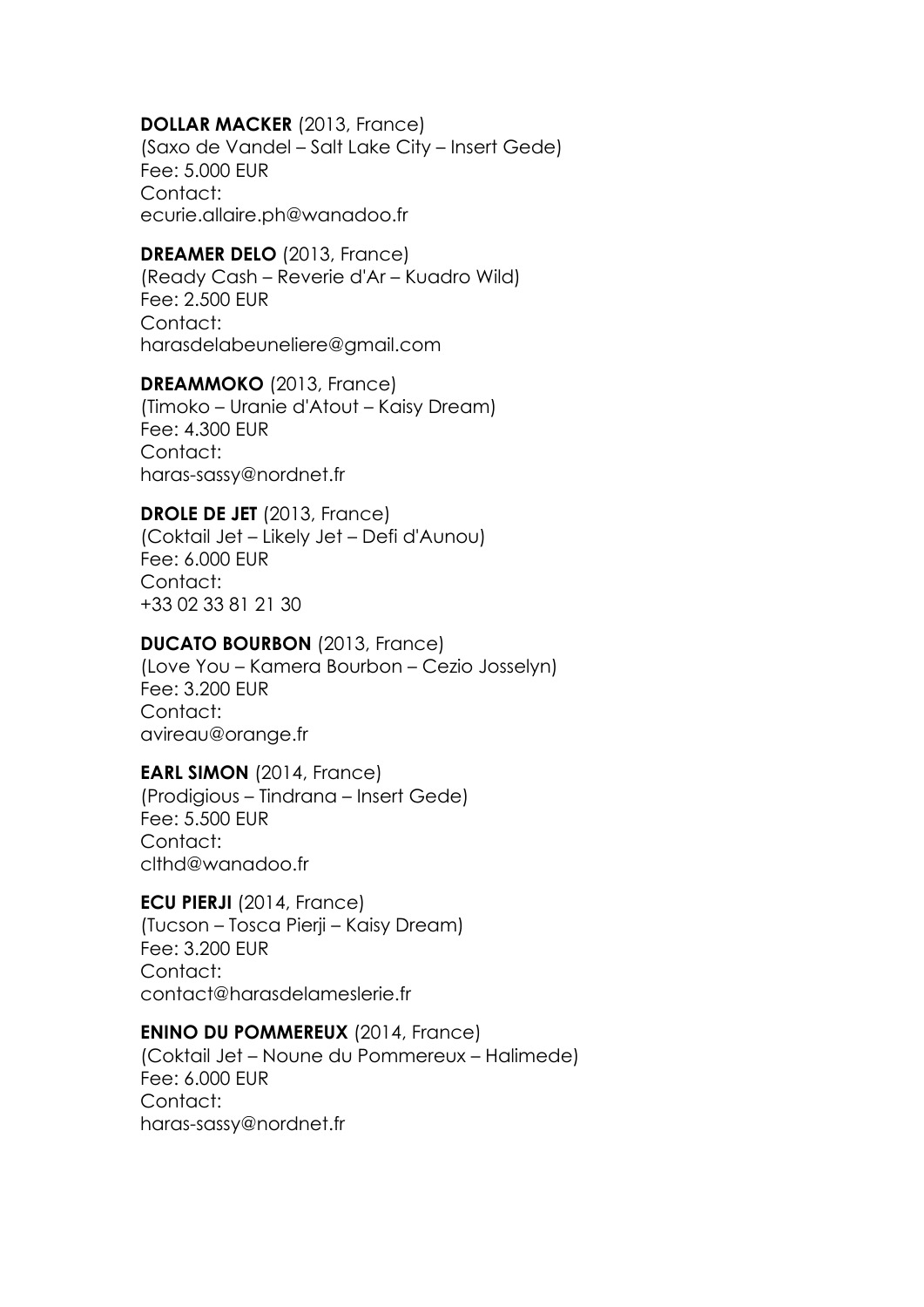**ECU PIERJI** (2014, France) (Tucson – Tosca Pierji – Kaisy Dream) Fee: 3.200 EUR Contact: contact@harasdelameslerie.fr

**EPIC JULRY** (2014, France) (Nice Love – Ophelie de Bas – Diable Indien) Fee: 2.500 EUR Contact: jp-gauvin@wanadoo.fr

**ERIDAN** (2014, France) (Ready Cash – Topaze d'Atout – Coktail Jet) Fee: 8.000 EUR Contact<sup>+</sup> contact@harasdelameslerie.fr

# **EROS DU CHENE** (2014, France)

(Un Amour d'Haufor – Oulanova de Lou – Biesolo) Fee: 3.000 EUR Contact: marancourt@orange.fr

#### **ESPOIR PRESTANCE** (2014, France)

(Ready Cash – Quelle Prestance – Buvetier d'Aunou) Fee: 2.500 EUR Contact: marancourt@orange.fr

#### **ETONNANT** (2014, France)

(Timoko – Migraine – Alligator) Fee: 3.000 EUR Contact: avireau@orange.fr

#### **EUGENITO DU NOYER** (2014, France)

(Saxo de Vandel – Pakarina – Full Account) Fee: 3.000 EUR Contact: harasdefligny@wanadoo.fr

**EVER PRIDE** (2014, France) (Prodigious – Queenly Pride – Love You) Fee: 2.200 EUR Contact: contact@harasdelameslerie.fr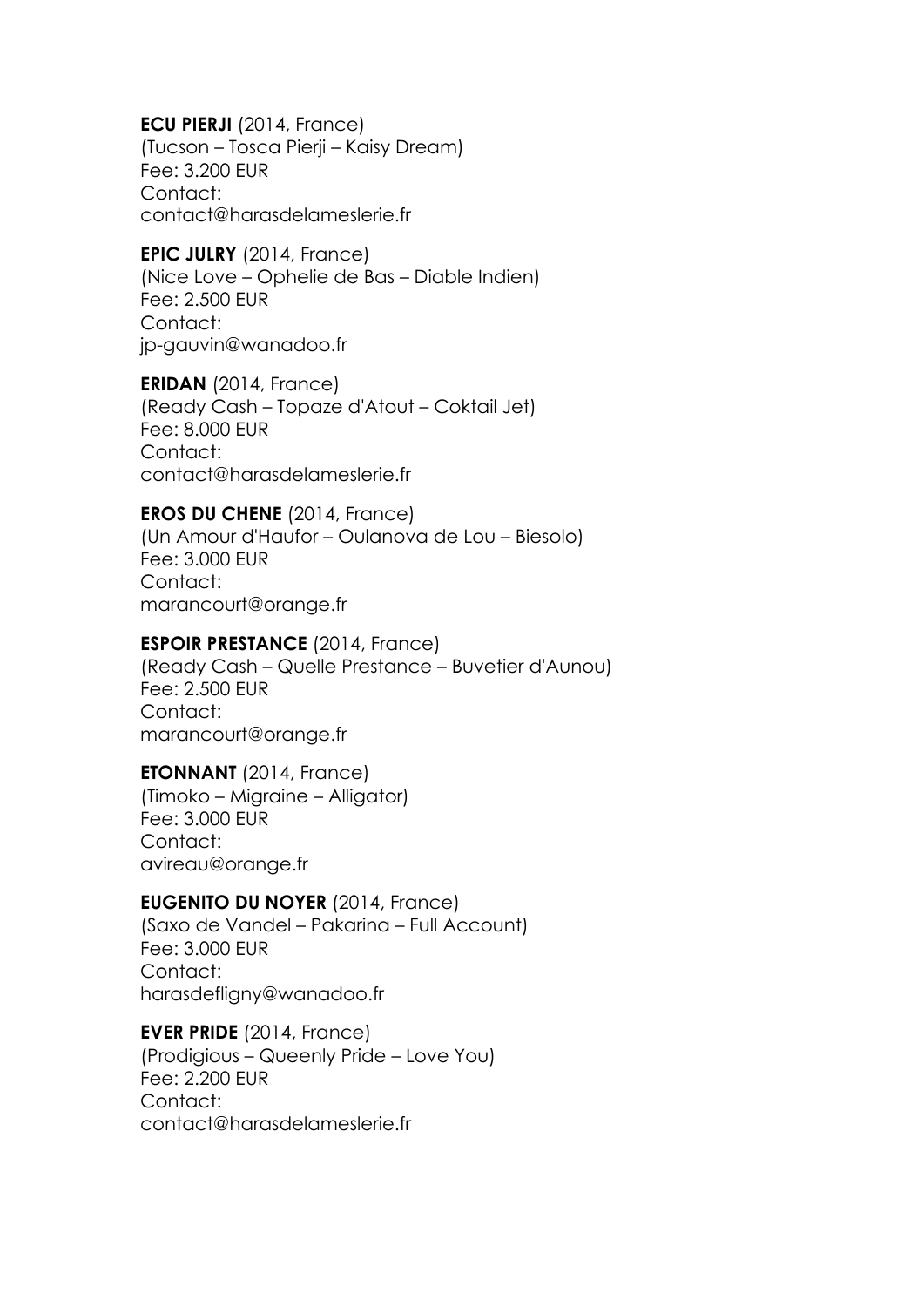# **EXCELLENT** (2014, France)

(Real de Lou – Udine d'Odyssee – Ipson de Mormal) Fee: 3.700 EUR Contact: avireau@orange.fr

# **EXPRESS JET** (2014, France)

(Goetmals Wood – Run For Jet – Coktail Jet) Fee: 6.000 EUR Contact: +33 02 33 81 21 30

# **FABULOUS WOOD** (2015, France)

(Ready Cash – Qualita Bourbon – Love You) Fee: 18.000 EUR Contact: ecuried@orange.fr

# **FABULOUS WOOD** (2015, France)

(Ready Cash – Qualita Bourbon – Love You) Fee: 18.000 EUR Contact: ecuried@orange.fr

# **FACE TIME BOURBON (2015, France)**

(Ready Cash – Vita Bourbon – Love You) Fee: Private Contact: contact@harasdelameslerie.fr

# **FADO DU CHENE** (2015, France)

(Singalo – Star du Chene – Coktail Jet) Fee: 3.000 EUR Contact: harasauge@genesdiffusion.fr

# **FAIRPLAY D'URZY** (2015, France)

(Ready Cash – Romane d'Urzy – Goetmals Wood) Fee: 6.500 EUR Contact: clthd@wanadoo.fr

# **FAKIR DU LORAULT** (2015, France)

(Vaillant Cash – Native du Lorault – Chef du Chatelet) Fee: 2.500 EUR Contact: delaroque.adrien@gmail.com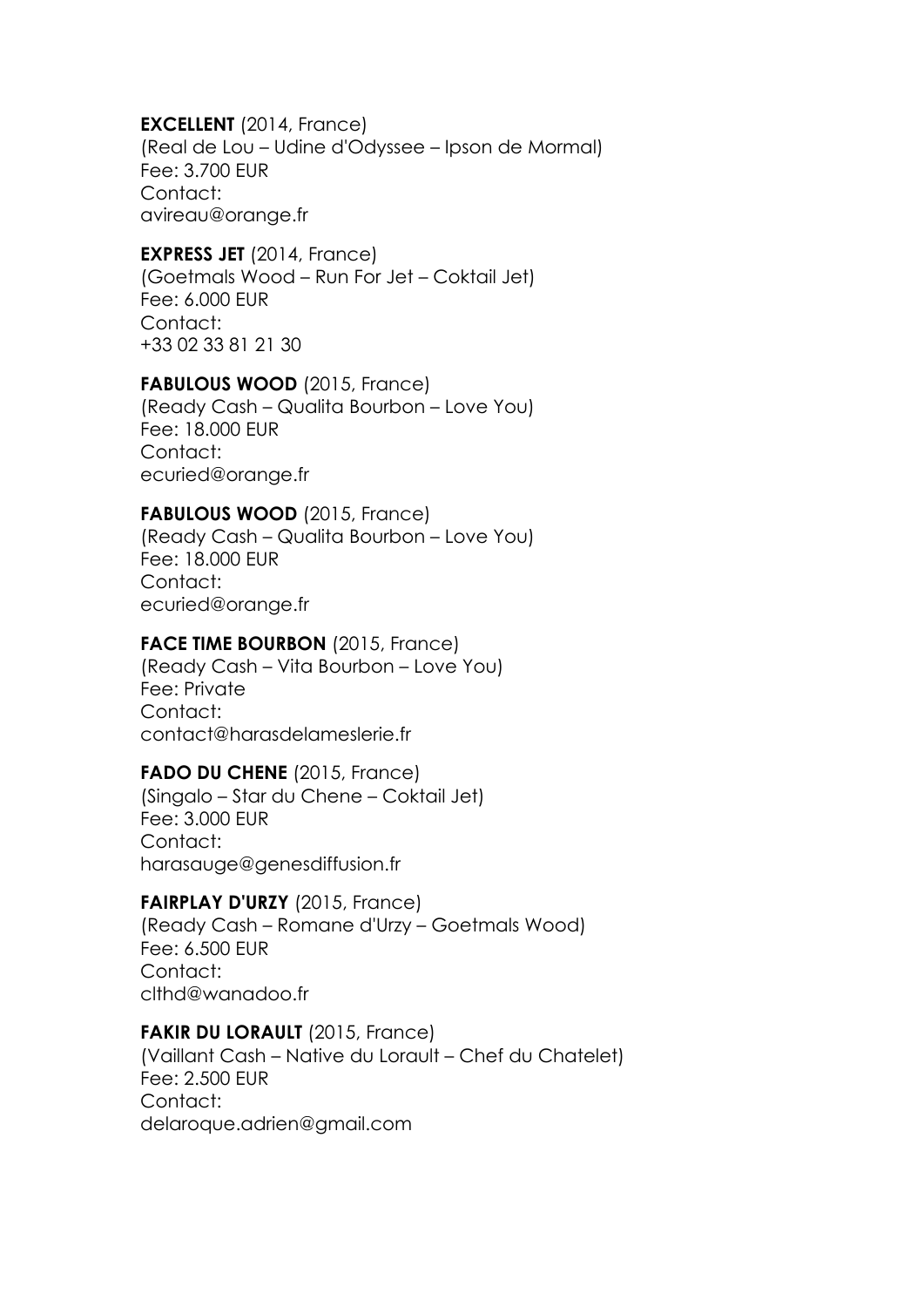# FALCAO DE LAURMA (2015, France)

(Uniclove – Rangoon – Capriccio) Fee: 5.000 EUR Contact: clthd@wanadoo.fr

**FASTISSIME** (2015, France) (Ready Cash – Ivre de Victoire – Buvetier d'Aunou) Fee: 3.200 EUR Contact: contact@harasdumontgoubert.com

**FEELING CASH** (2015, France) (Ready Cash – Royale Star – Coktail Jet) Fee: 8.000 EUR Contact<sup>+</sup> accueil@ecuriedescharmes.com

#### **FELICIANO** (2015, France)

(Ready Cash – Ravanella – Jain de Beval) Fee: 10.000 EUR Contact: accueil@ecuriedescharmes.com

#### **FIFTY KALOUMA** (2015, France)

(Ready Cash – Sadaya de Cerisy – Kiwi) Fee: 4.200 EUR Contact: clthd@wanadoo.fr

#### **FOLLOW YOU** (2015, France)

(Ready Cash – Mara Bourbon – And Arifant) Fee: 14.000 EUR Contact: ecuried@orange.fr

#### **FOR YOU MADRIK** (2015, France)

(Up And Quick – Quelea Madrik – Coktail Jet) Fee: 3.000 EUR Contact: harasvaiges@genesdiffusion.com

**FREE MAN** (2015, France) (Ready Cash – Olly Star – Gai Brillant) Fee: 3.000 EUR Contact: harasdelabeuneliere@gmail.com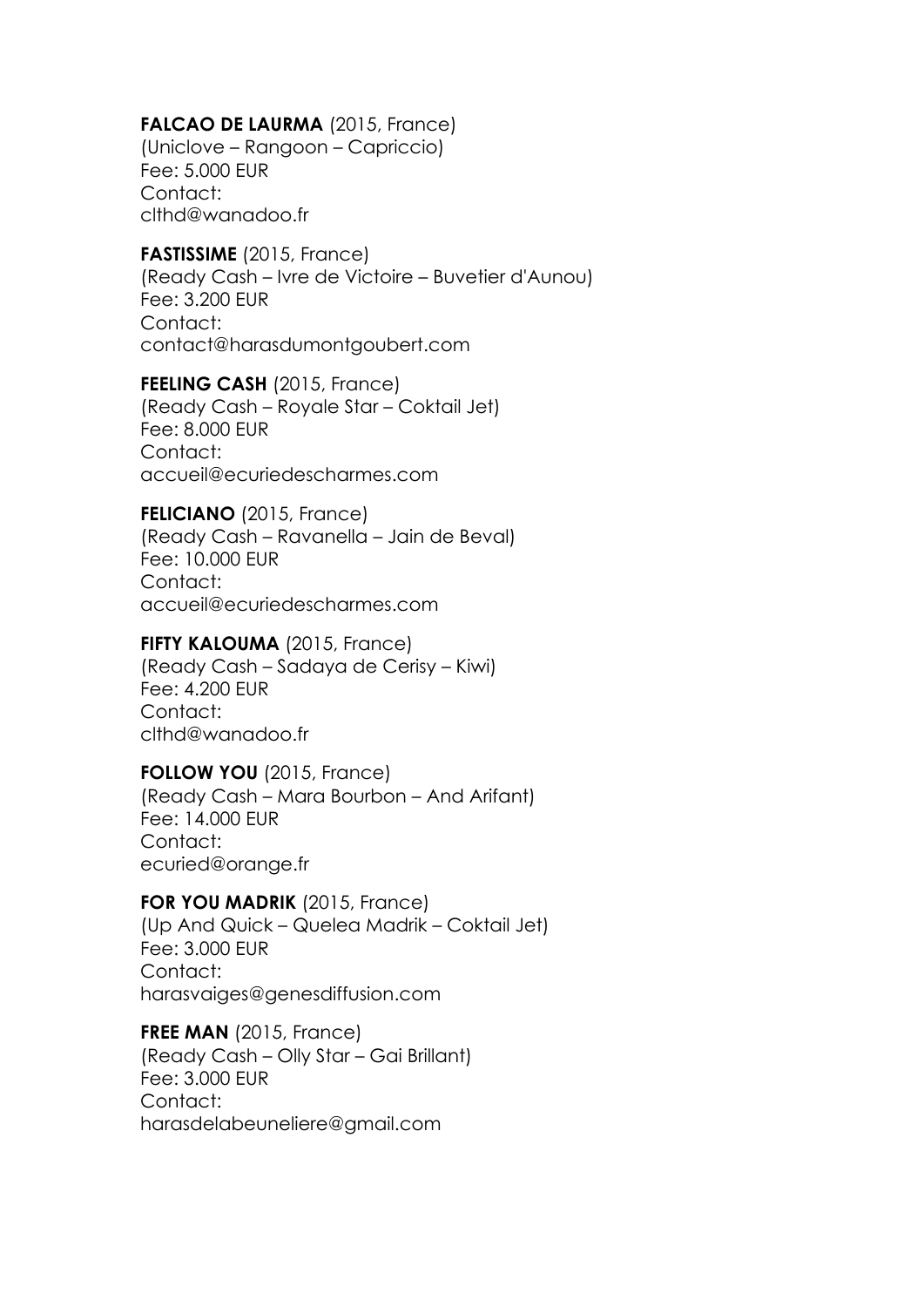#### **FRISBY D'AM** (2015, France)

(The Best Madrik – Miska des Rondes – Extreme Aunou) Fee: 3.000 EUR Contact: avireau@orange.fr

# **GALA TEJY** (2016, France)

(Atlas de Joudes – Aurore des Charmes – Prince Gede) Fee: 3.000 EUR Contact: harasdhaufor@orange.fr

#### **GATSBY PERRINE** (2016, France)

(Bird Parker – Unabella Perrine – Diamant Gede) Fee: 2.500 EUR Contact: avireau@orange.fr

#### **GET HAPPY** (2016, France)

(Bird Parker – Rasta Perrine – Look de Star) Fee: 3.000 EUR Contact: harasdelaudoirie@orange.fr

#### **GOETMALS WOOD** (1994, France)

(And Arifant – Tahitienne – Kimberland) Fee: 11.000 EUR Contact: ecuried@orange.fr

# **GOLDEN BRIDGE** (2016, France)

(Ready Cash – Usenza – Coktail Jet) Fee: 7.000 EUR Contact: ecurie.allaire.ph@wanadoo.fr

#### **GOOD BOY LIGNERIES** (2016, France)

(Un Mec d'Heripre – Amy Ligneries – Password) Fee: 4.500 EUR Contact: info@harasdeginai.net

# **GOTLAND** (2016, France)

(Ready Cash – Sanawa – Jeanbat du Vivier) Fee: 11.000 EUR Contact: ecurie.allaire.ph@wanadoo.fr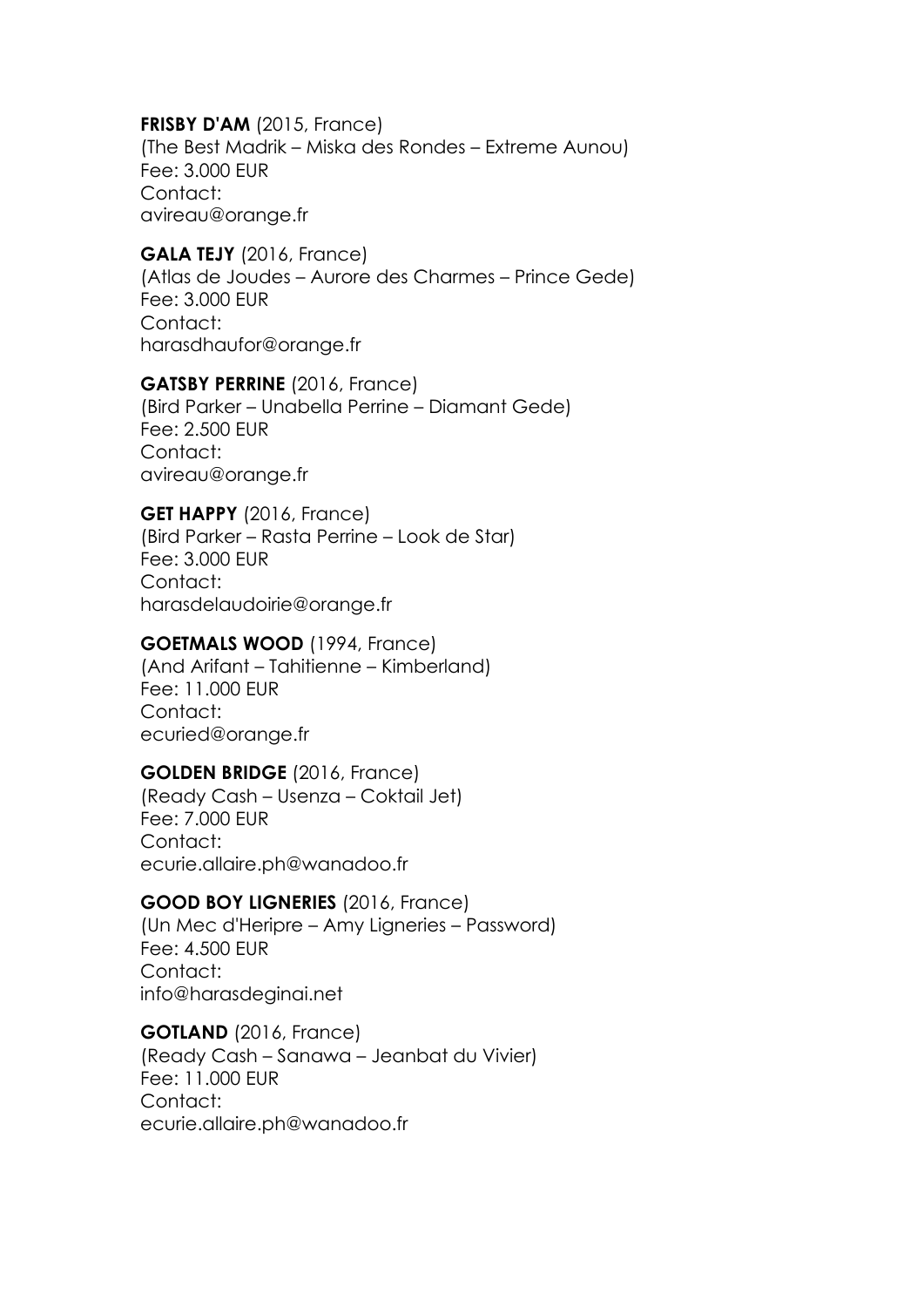#### **GALAS TEJY** (2016, France)

(Atlas de Joudes – Aurore des Charmes – Prince Gede) Fee: 3.000 EUR Contact: harasdhaufor@orange.fr

#### **GU D'HERIPRE** (2016, France)

(Coktail Jet – Vedetta d'Heripre – Orlando Vici) Fee: 12.000 EUR Contact: info@harasdeginai.net

#### **GUIDE MOI FORGAN** (2016, France)

(Neutron du Cebe – Trajane – Laetenter Diem) Fee: 2.800 EUR Contact: lecomte.14290@orange.fr

#### **HEARTBREAKER ONE** (2017, France)

(Alto de Viette – Reine Normande – Jest) Fee: 2.200 EUR Contact: harasdefligny@wanadoo.fr

#### **HELGAFELL** (2017, France)

(Charly du Noyer – Baaria – Quaker Jet) Fee: 10.000 EUR Contact: ecurie.allaire.ph@wanadoo.fr

#### **HOOKER BERRY** (2017, France)

(Booster Winner – Osaka Berry – Caballio In Blue) Fee: 3.500 EUR Contact: avireau@orange.fr

#### **KESACO PHEDO** (1998, France)

(Caballio In Blue – Feria de Vrie – Hetre Vert) Fee: 2.500 EUR Contact: marion@harasdebrasse.fr

#### **LOOK DE STAR** (1999, France)

(Coktail Jet – Corte – Lurabo) Fee: 5.500 EUR Contact: accueil@ecuriedescharmes.com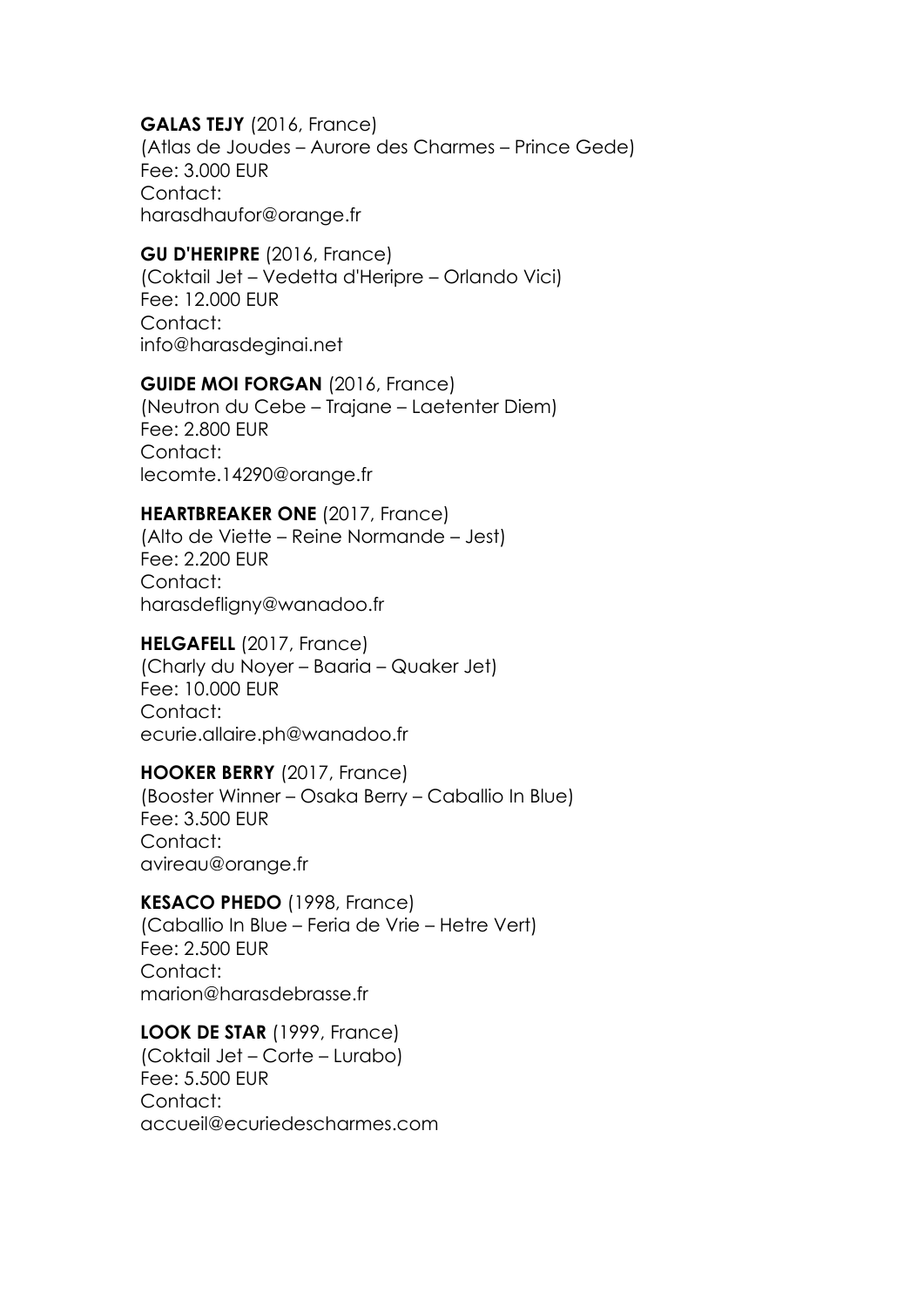#### **LOVE YOU** (1999, France)

(Coktail Jet – Guilty Of Love – And Arifant) Fee: 18.000 EUR Contact: ecuried@orange.fr

#### **MAGNIFICENT RODNEY** (2000, France)

(Coktail Jet – Bodomie – Podosis) Fee: 5.000 EUR Contact: harasdefligny@wanadoo.fr

#### **MEMPHIS DU RIB** (2000, France)

(Elvis de Rossignol – Unite de Vandel – Kepi Vert) Fee: 2.500 EUR Contact: ribjeloca@orange.fr

# **NEUTRON DU CEBE** (2001, France)

(Chaillot – Fausta Maud – Seilhac) Fee: 2.200 EUR Contact: +33 06 66 41 07 76

#### **NI HO PED D'OMBREE** (2001, France)

(Bassano – Fantasia d'Ombree – Off Gy) Fee: 3.000 EUR Contact: harasdefligny@wanadoo.fr

**NICE LOVE** (2001, France) (Coktail Jet – Guilty Of Love – And Arifant) Fee: 2.200 EUR Contact: marion@harasdebrasse.fr

**NIKY** (2001, France) (Viking's Way – Fete – Sancho Panca) Fee: 8.000 EUR Contact: haras-sassy@nordnet.fr

# **OFFSHORE DREAM** (2002, France)

(Reve d'Udon – Enfilade – Tarass Boulba) Fee: 3.700 EUR Contact: harasauge@genesdiffusion.fr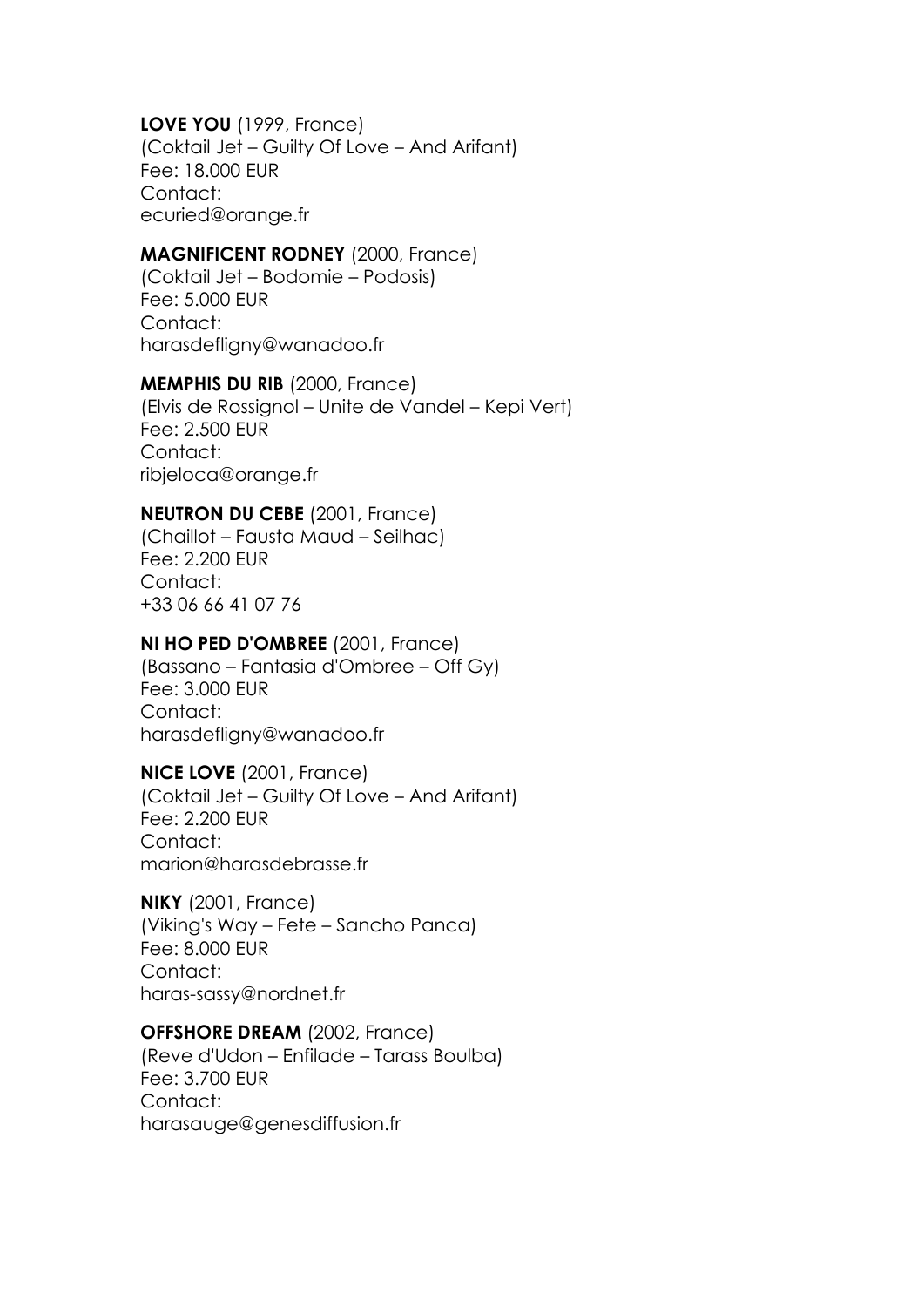#### **OISEAU DE FEUX** (2002, France)

(Biesolo – Danseuse du Coq – Rokardo) Fee: 3.200 EUR Contact: harasargentan@genesdiffusion.fr

# **OPUS VIERVIL** (2002, France)

(Jag de Bellouet – Envoutante – Passionant) Fee: 2.500 EUR Contact: sophie.du14@hotmail.fr

#### **ORLANDO VICI** (2002, France)

(Quadrophenio – Irlande du Nord – Workaholic) Fee: 8.500 EUR Contact: info@harasdeginai.net

#### **OURAGON DE CELLAND** (2002, France)

(Goetmals Wood – Diolida – Workaholic) Fee: 3.800 EUR Contact: contact@harasdevire.fr

# **PACHA DU PONT** (2003, France)

(Baccarat du Pont – Alba du Pont – Le Loir) Fee: 2.400 EUR Contact: harasdelabeuneliere@gmail.com

#### PASSWORD (2003, France)

(Goetmals Wood – Feraine d'Occagnes – Workaholic) Fee: 2.500 EUR Contact: dubois.jean-philippe@wanadoo.fr

#### **PRINCE D'ESPACE** (2003, France)

(Himo Josselyn – Eden's Star – Florestan) Fee: 2.500 EUR Contact: contact@harasdelameslerie.fr

#### **PRINCE GEDE** (2003, France)

(Sancho Panca – Favorite Gede – Jiosco) Fee: 4.600 EUR Contact: clthd@wanadoo.fr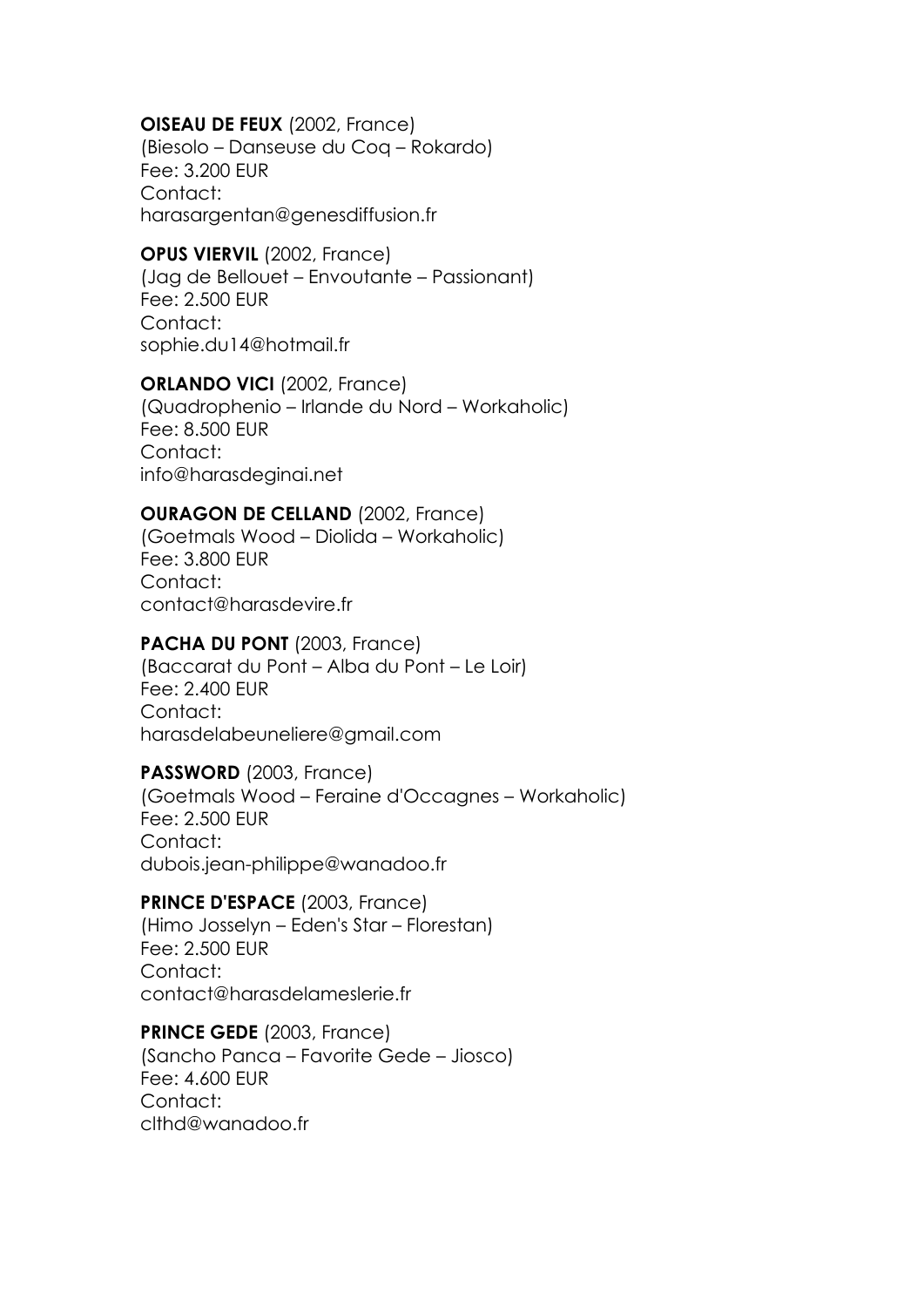#### **PRODIGIOUS** (2003, France)

(Goetmals Wood – Image d'Odyssee – Buvetier d'Aunou) Fee: 20.000 EUR Contact: dubois.jean-philippe@wanadoo.fr

#### **QUAKER JET** (2004, France)

(Love You – Jenny Jet – Dahir de Prelong) Fee: 5.000 EUR Contact: +33 02 33 81 21 30

# **QUARO** (2004, France)

(Kiwi – Encombevineuse – Workaholic) Fee: 3.000 EUR Contact: harasargentan@genesdiffusion.com

#### **QUIDO DU GOUTIER** (2004, France)

(Extreme Dream – Idole de Tugeras – Coktail Jet) Fee: 2.300 EUR Contact: ddecorbez@harasdulion.com

#### **QUINOA DU GERS** (2004, France)

(Ganymede – Targa du Chalange – Jorky) Fee: 2.500 EUR Contact: harasduboulay@gmail.com

# **READY CASH** (2005, France)

(Indy de Vive – Kidea – Extreme Dream) Fee: Private Contact: ecurie.allaire.ph@wanadoo.fr

#### **REAL DE LOU** (2005, France)

(Jag de Bellouet – Kooka de Lou – Coktail Jet) Fee: 6.000 EUR Contact: harras-sassy@nordnet.fr

#### **REPEAT LOVE** (2005, France)

(Coktail Jet – Guilty Of Love – And Arifant) Fee: 3.800 EUR Contact: contact@harasdevire.fr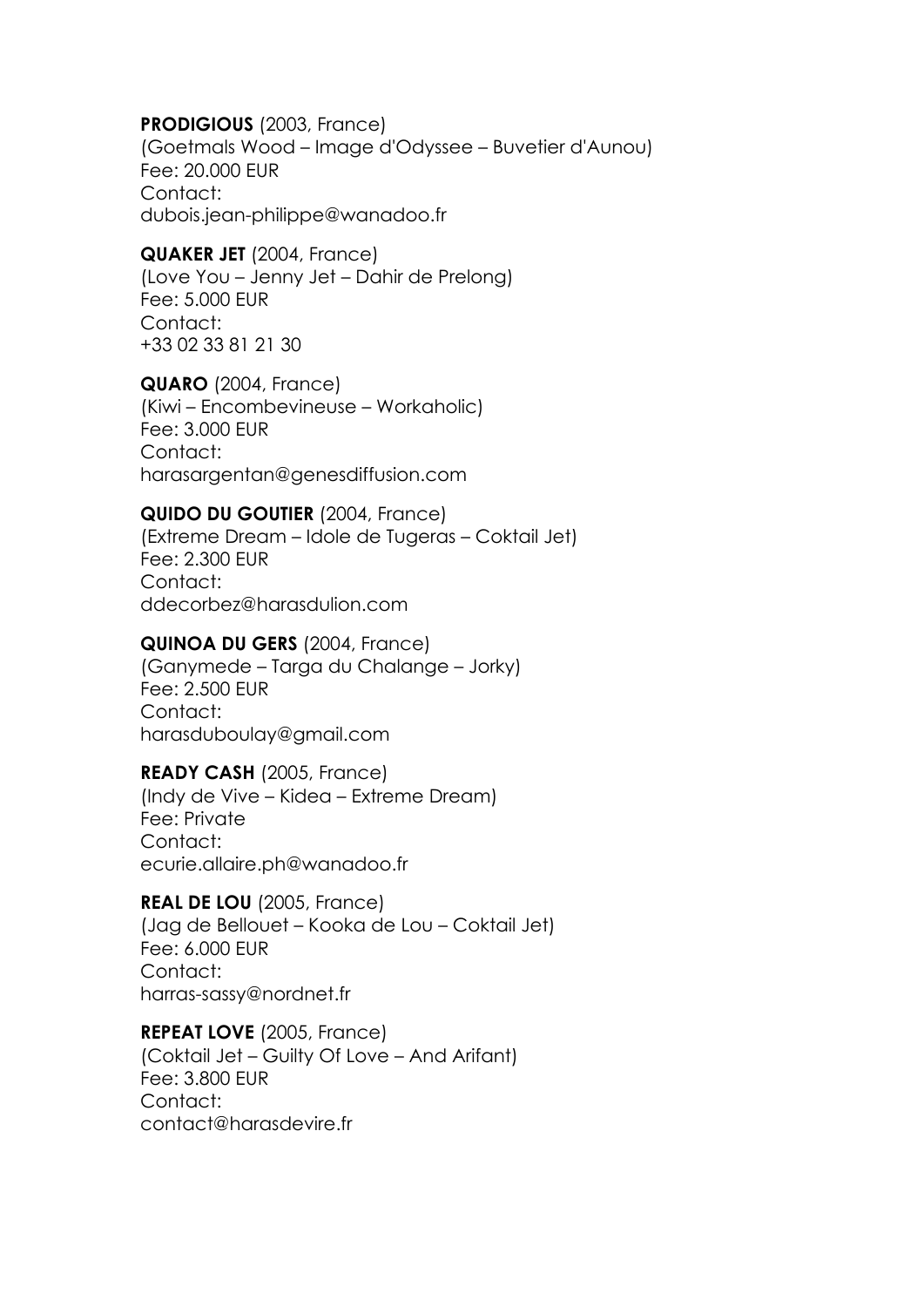# **REVE DE BEYLEV** (2005, France)

(Fortuna Fant – Heloise Poterie – Toscan Poterie) Fee: 2.500 EUR Contact: sophie.du14@hotmail.fr

#### **RICIMER** (2005, France)

(Hermes du Buisson – Gyka de La Chaise – Oregon) Fee: 2.200 EUR Contact: caroline.sionneau@orange.fr

**ROC MESLOIS** (2005, France) (Look de Star – Heroique Mesloise – Blue Dream) Fee: 3.500 EUR Contact: haras-sassy@nordnet.fr

#### **ROCKLYN** (2005, France)

(Love You – Halley Blue – Cezio Josselyn) Fee: 3.500 EUR Contact: dubois.jean-philippe@wanadoo.fr

#### **RODRIGO JET** (2005, France)

(Coktail Jet – Ita Maria – Buvetier d'Aunou) Fee: 3.500 EUR Contact: harasdefligny@wanadoo.fr

# **ROLLING D'HERIPRE** (2005, France)

(Dahir de Prelong – Harmony Blue – Blue Dream) Fee: 5.000 EUR Contact: haras-de-la-futelaie@wanadoo.fr

#### **ROYAL DREAM** (2005, France)

(Love You – Ida Bourbon – Buvetier d'Aunou) Fee: 15.000 EUR Contact: dubois.jean-phillipe@wanadoo.fr

#### **SAXO DE VANDEL** (2006, France)

(Coktail Jet – Lidice de Vandel – Cezio Josselyn) Fee: 6.500 EUR Contact: clthd@wanadoo.fr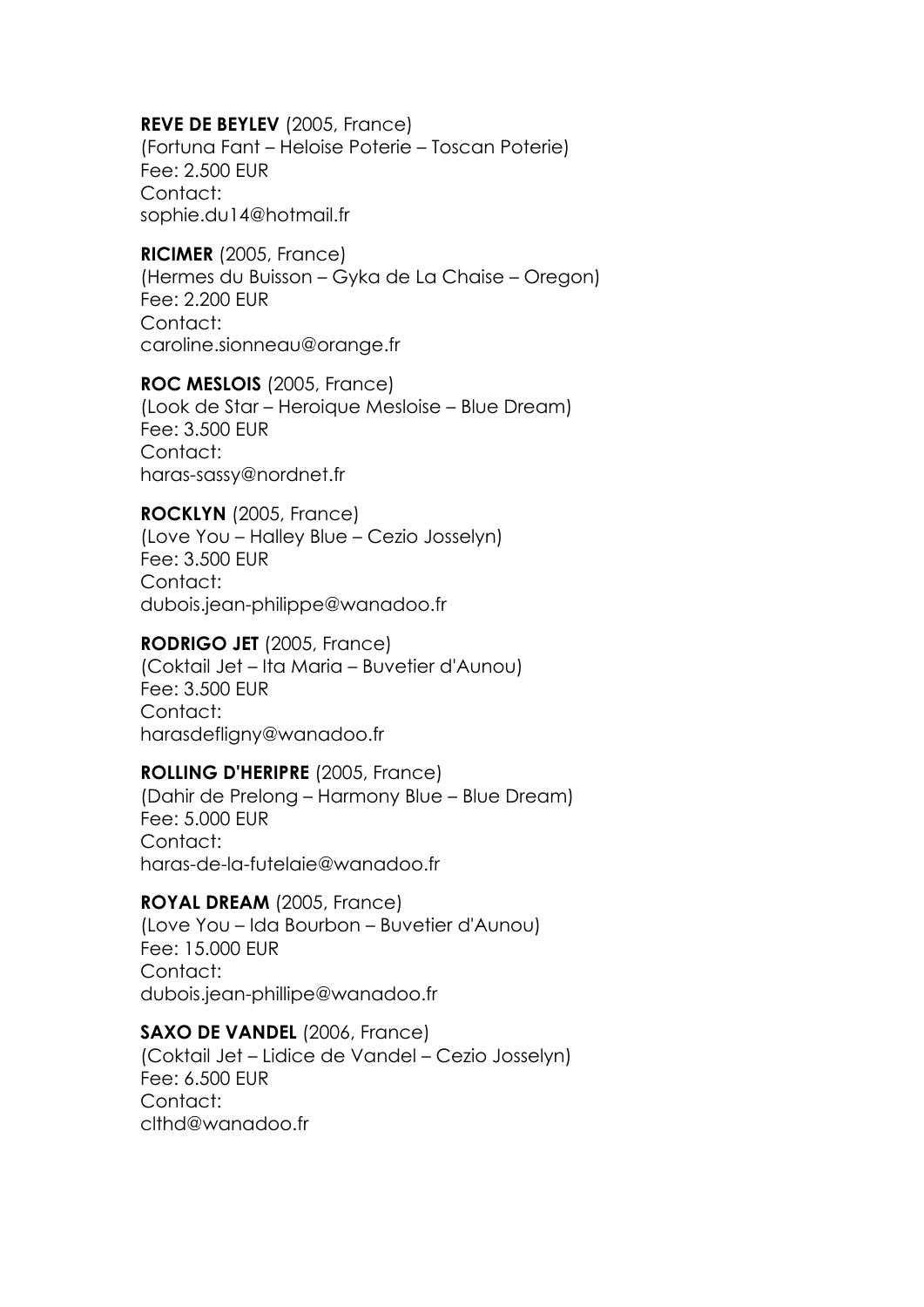# **SCIPION DU GOUTIER** (2006, France)

(Goetmals Wood – Gissi James – Jet du Vivier) Fee: 5.500 EUR Contact: avireau@orange.fr

# **SINGALO** (2006, France)

(Goetmals Wood – Ingala – Buvetier d'Aunou) Fee: 4.000 EUR Contact: ecurielouisbaudron@laposte.net

# **SOLEIL D'ENFER** (2006, France)

(Coktail Jet – Kavale d'Enfer – Viking's Way) Fee: 2.500 EUR Contact: harasdulieupetit@orange.fr

#### **TAG WOOD** (2007, France)

(Jag de Bellouet – Mysterious Valley – Goetmals Wood) Fee: 2.300 EUR Contact: harasduboulay@gmail.com

#### **TEXAS CHARM** (2007, France)

(Cygnus d'Odyssee – Kamela Charm – Coktail Jet) Fee: 2.500 EUR Contact: dubois.jean-philippe@wanadoo.fr

#### **THE BEST MADRIK** (2007, France)

(Coktail Jet – Lady Madrik – Biesolo) Fee: 4.000 EUR Contact: harasdelabeuneliere@gmail.com

#### **TIEGO D'ETANG** (2007, France)

(Chaillot – Harolene – Vroum d'Or) Fee: 2.500 EUR Contact: harasdhaufor@orange.fr

**TIMOKO** (2007, France) (Imoko – Kiss Me Coulonces – And Arifant) Fee: 8.500 EUR Contact: haras-sassy@nordnet.fr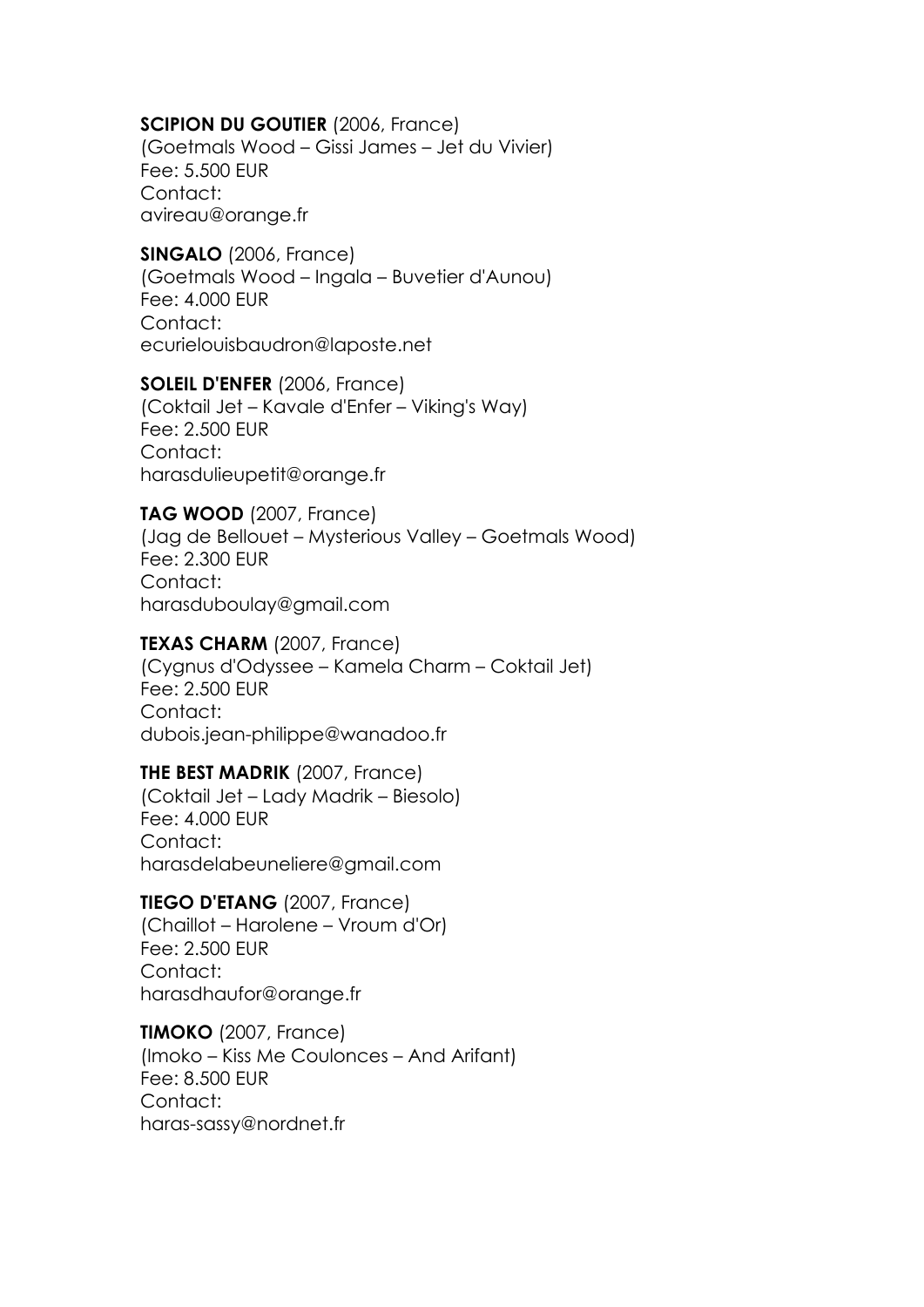# **TITAN D'OCCAGNES** (2007, France)

(Jag de Bellouet – Ingoda – Blue Dream) Fee: 3.000 EUR Contact: harasdefligny@wanadoo.fr

# **TORNADO BELLO** (2007, France)

(Jag de Bellouet – Enfilade – Tarass Boulba) Fee: 2.700 EUR Contact: avireau@orange.fr

# **UHLAN DU VAL** (2008, France)

(Islero du Bellouet – Indiana Beautiful – Beautiful Somolli) Fee: 3.500 EUR Contact<sup>.</sup> fred.cavey@orange.fr

#### **UN AMOUR D'HAUFOR** (2008, France)

(Love You – Glamour d'Haufor – Passionant) Fee: 2.500 EUR Contact: harasdhaufor@orange.fr

#### **UN CHARME FOU** (2008, France)

(Love You – Ma Crown – Full Account) Fee: 3.200 EUR Contact: avireau@orange.fr

#### **UN MEC D'HERIPRE** (2008, France)

(Orlando Vici – I Love You Darling – Buvetier d'Aunou) Fee: 12.000 EUR Contact: haras-de-la-futelaie@wanadoo.fr

# **UNBRIDLED CHARME** (2008, France)

(Password – Intense Action – Cezio Josselyn) Fee: 2.200 EUR Contact: dubois.jean-philippe@wanadoo.fr

**UNICLOVE** (2008, France) (Look de Star – Linda Somolli – Workaholic) Fee: 6.000 EUR Contact: clthd@wanadoo.fr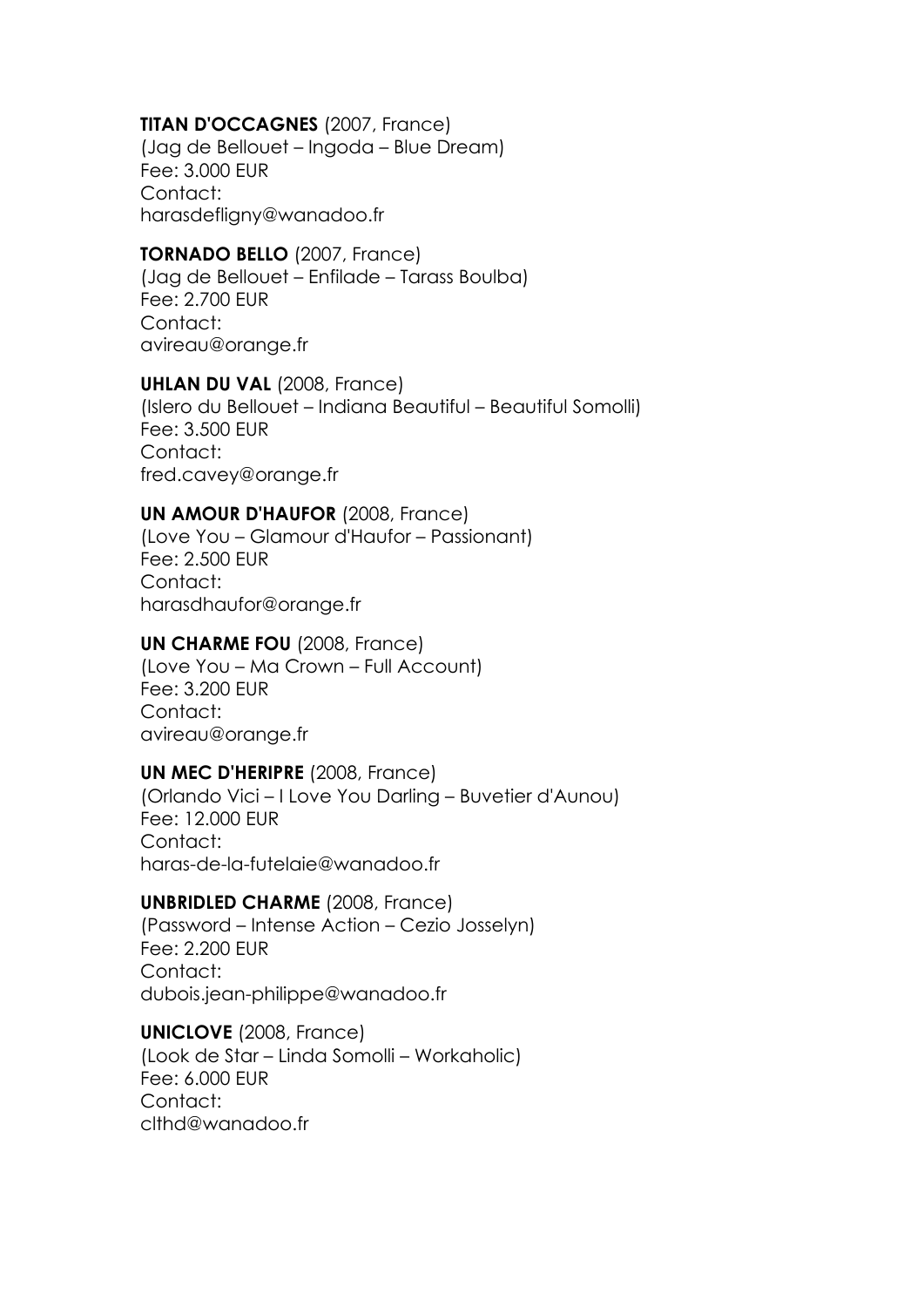#### **UNIVERS DE PAN** (2008, France)

(Kenya du Pont – Gypsilore – Pan de La Vaudere) Fee: 3.000 EUR Contact: lecomte.14290@orange.fr

# **UP AND QUICK** (2008, France)

(Buvetier d'Aunou – Fichtre – Quiton du Coral) Fee: 8.000 EUR Contact: haras-sassy@nordnet.fr

**URIEL SPEED** (2008, France) (Indy de Vive – Nadia Speed – Tenor de Baune) Fee: 6.000 EUR Contact<sup>.</sup> contact@harasdelameslerie.fr

#### **UZO JOSSELYN** (2008, France)

(Love You – Lezira Josselyn – Workaholic) Fee: 3.000 EUR Contact: ecuriesport@gmail.com

# **VALKO JENILAT** (2009, France)

(Kepler – Perle du Roc – Eclair de Vandel) Fee: 2.200 EUR Contact: contact@harasdevire.fr

# **VANISHING POINT** (2009, France)

(Ludo de Castelle – Engane du Perthois – Viking's Way) Fee: 2.700 EUR Contact: harasvaiges@genesdiffusion.com

#### **VERY NICE MARCEAUX** (2009, France)

(Jag de Bellouet – Jolie Fortuna – And Arifant) Fee: 4.300 EUR Contact: harasauge@genesdiffusion.com

**VIGOVE** (2009, France) (Gazouillis – Govive – Hetre Vert) Fee: 3.700 EUR Contact: avireau@orange.fr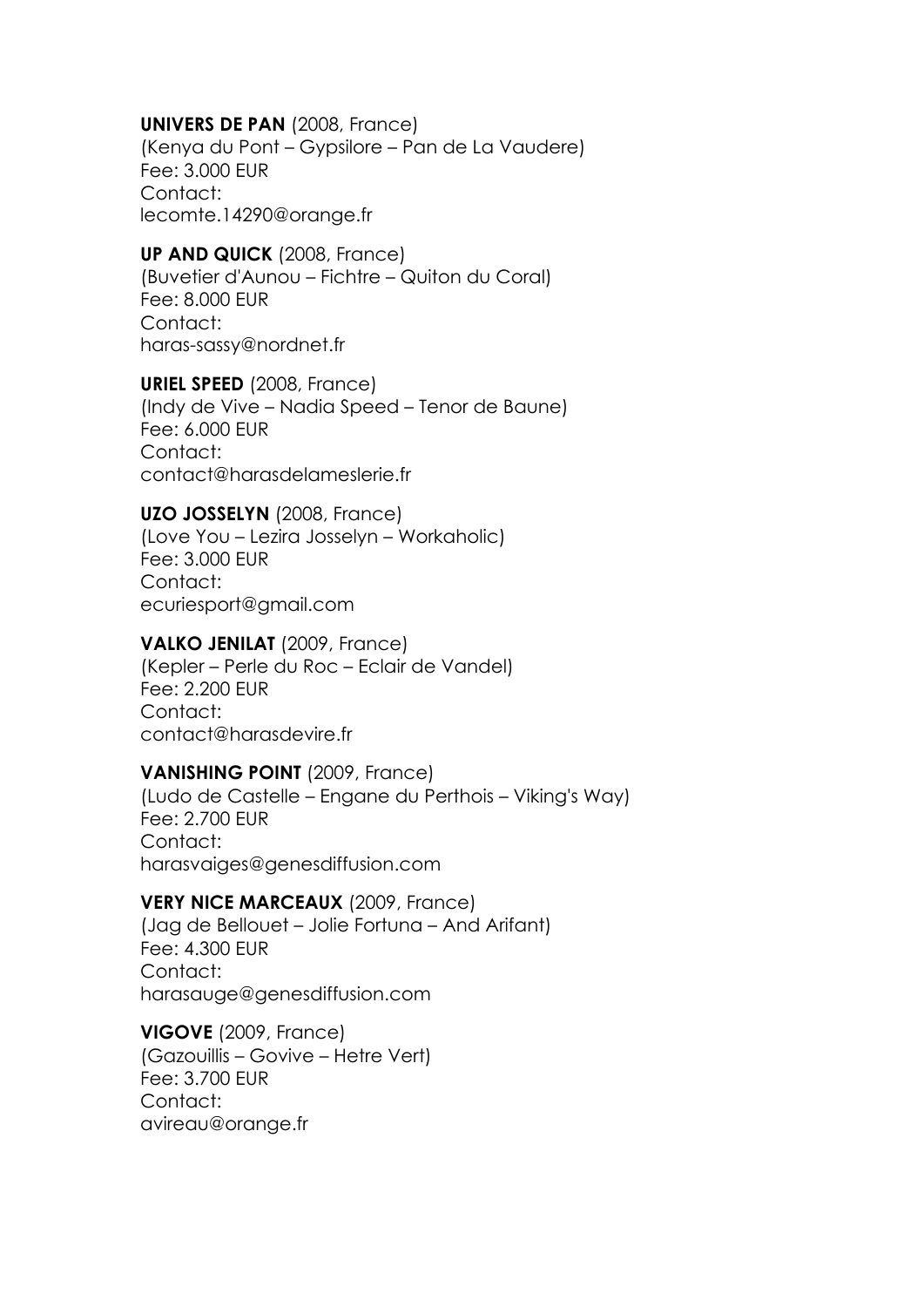# **VIKING DE VAL** (2009, France)

(Baccarat du Pont – La Forge de Val – Quadrophenio) Fee: 2.500 EUR Contact: coharasvaiges@genesdiffusion.com

# **VILLAGE MYSTIC** (2009, France)

(Love You – Netchka d'Orgeres – Full Account) Fee: 9.000 EUR Contact: ecurielouisbaudron@laposte.net

# **VITTEL DE BREVOL** (2009, France)

(Jag de Bellouet – Lady de Brevol – Capriccio) Fee: 2.900 EUR Contact: harasdelaudoirie@orange.fr

#### **VOLTIGEUR DE MYRT** (2009, France)

(Opus Viervil – Myrtille des Bois – Tenor de Baune) Fee: 3.800 EUR Contact: avireau@orange.fr

*Source: province-courses.fr/fiche\_etalon.php*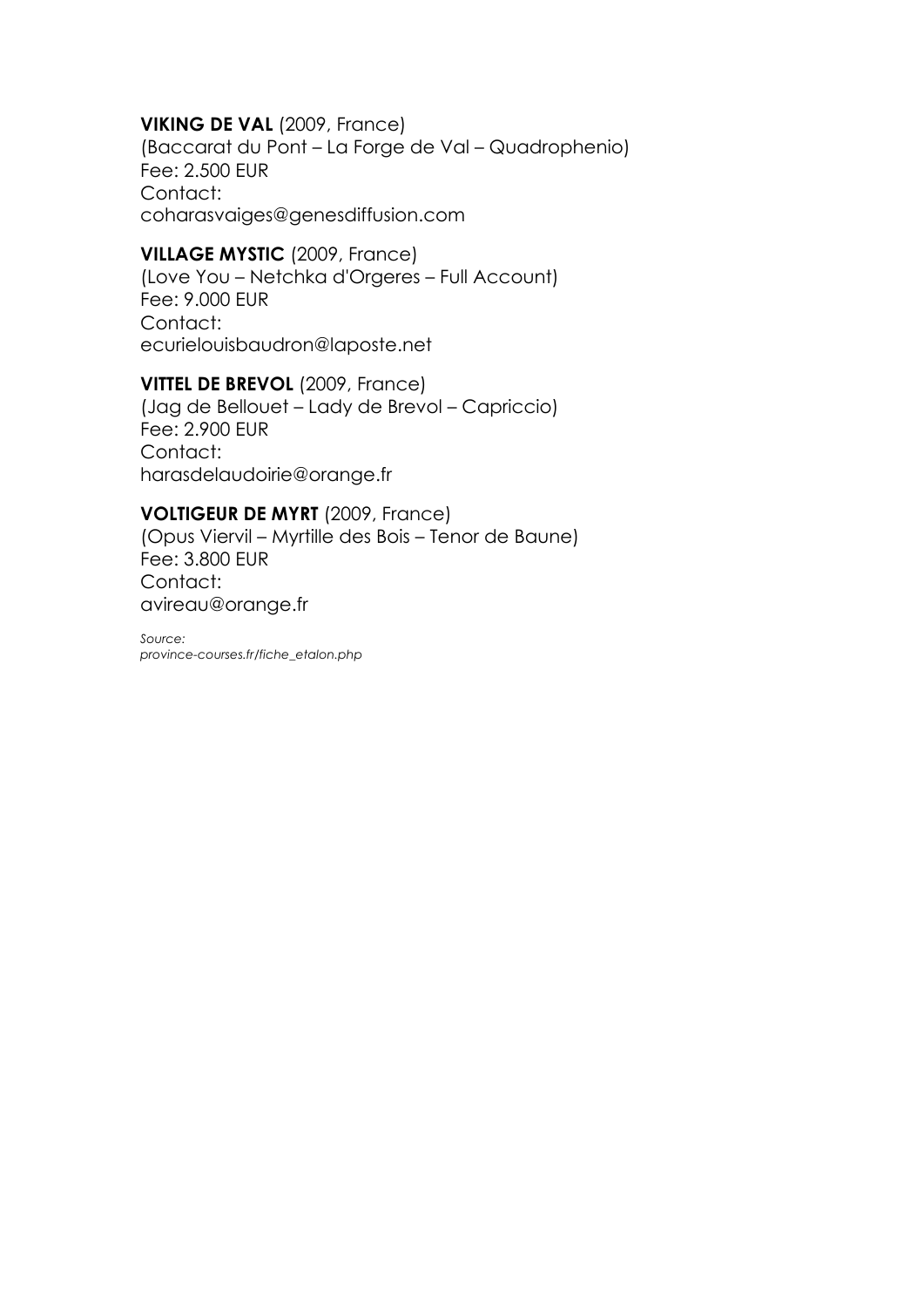# **GERMANY (DEUTSCHLAND)**

# **ADAM'S PEAK** (2001, Germany)

(Pik König – Jenny James – Cheetah) Fee: 1.000 EUR Contact: info@gestuet-helenenhof.de www.gestuet-helenenhof.de

# **BROADWELL** (2014, Germany) (Conway Hall – Boria – Supergill) Fee: 200 + 2000 EUR

Contact: info@gestuet-helenenhof.de www.gestuet-helenenhof.de

# **GIANT DES BOIS** (2002, Germany)

(Giant Special – Quibelle du Bois – Honorin) Fee: 1.000 EUR Contact: www.mutzenhof.de

# **JIMMY WILLIAM** (2013, USA)

(Cantab Hall – Solveig – Yankee Glide) Fee: 500 + 1.200 EUR Contact: info@gestuet-helenenhof.de www.gestuet-helenenhof.de

# **NEVELE WOOD** (2007, Italy)

(Goetmals Wood – Delores King – Armbro Goal) Fee: 300 + 600 EUR Contact: +43 660 5238534

# **NORTHERN CHARM** (2015, Germany)

(Muscle Hill – Clothie – Coktail Jet) Fee: 2.000 EUR Contact: +49 4532 22974

# **ODESSA SANTANA** (2004, Germany)

(Diamond Way – Joy Santana – Crysta's Best) Fee: 2.000 EUR Contact: a.gramueller@implaneo.com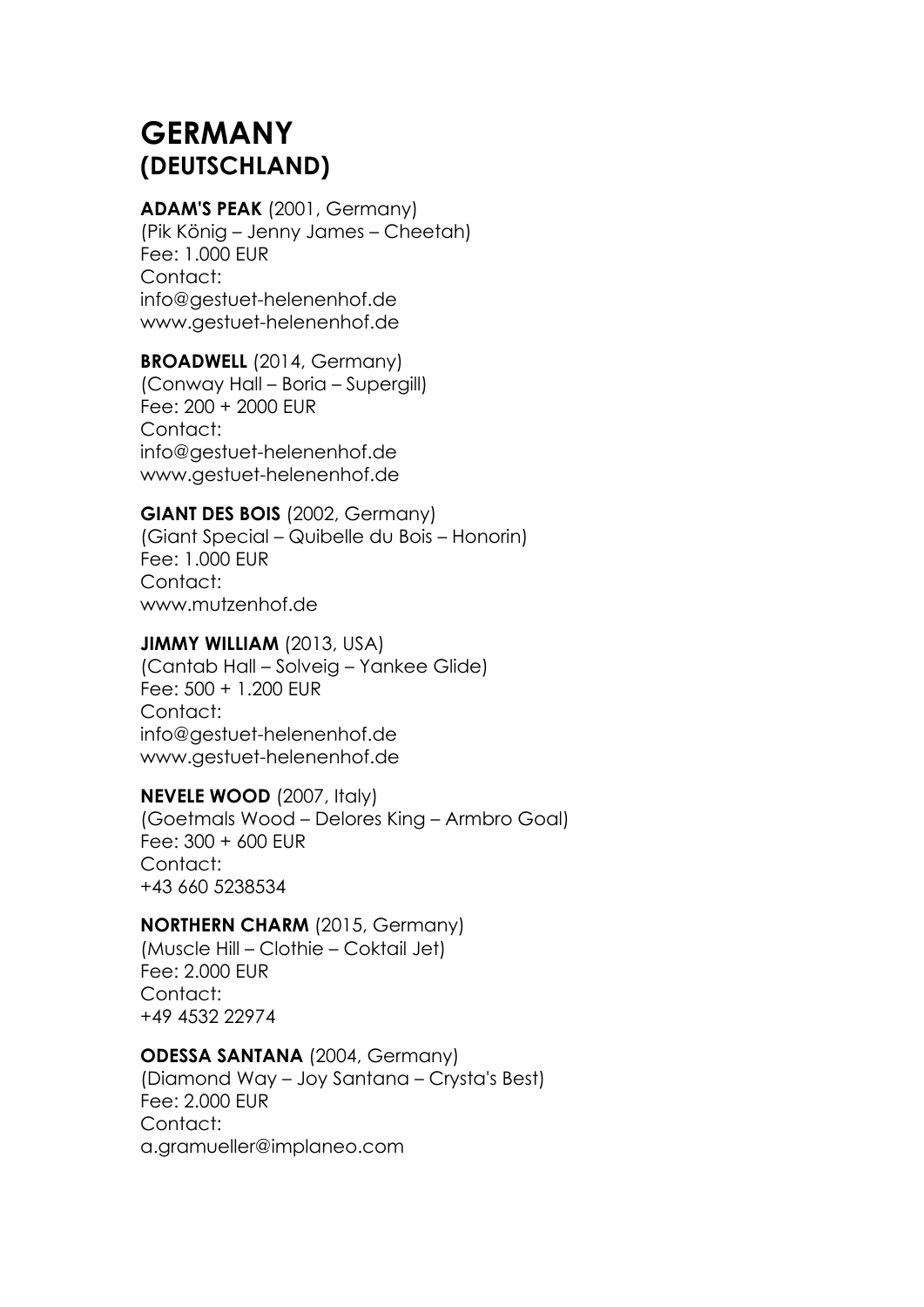# **PARTOUT SIMONI** (2007, Denmark)

(Jag de Bellouet – Axie Fair – Linus T) Fee: 1.500 EUR Contact: info@gestuet-helenenhof.de www.gestuet-helenenhof.de

# **RUBINO DEGLI DEI** (2010, Italy)

(Credit Winner – Elissa Dei – Donerail) Fee: 500 EUR Contact: andrea.belohaubek@gmail.com

#### **TIGER WOODS AS** (2010, Germany)

(Quick Wood – Tiegs Blue Chip – Yankee Glide) Fee: 1.000 EUR Contact: www.gestuet-weitkamp.de

# **TOP OF THE ROCKS** (2005, Germany)

(Love You – On the Rocks – Diamond Way) Fee: 2.000 EUR Contact: +49 8705 939225

*Source: www.mein-trabrennsport.de*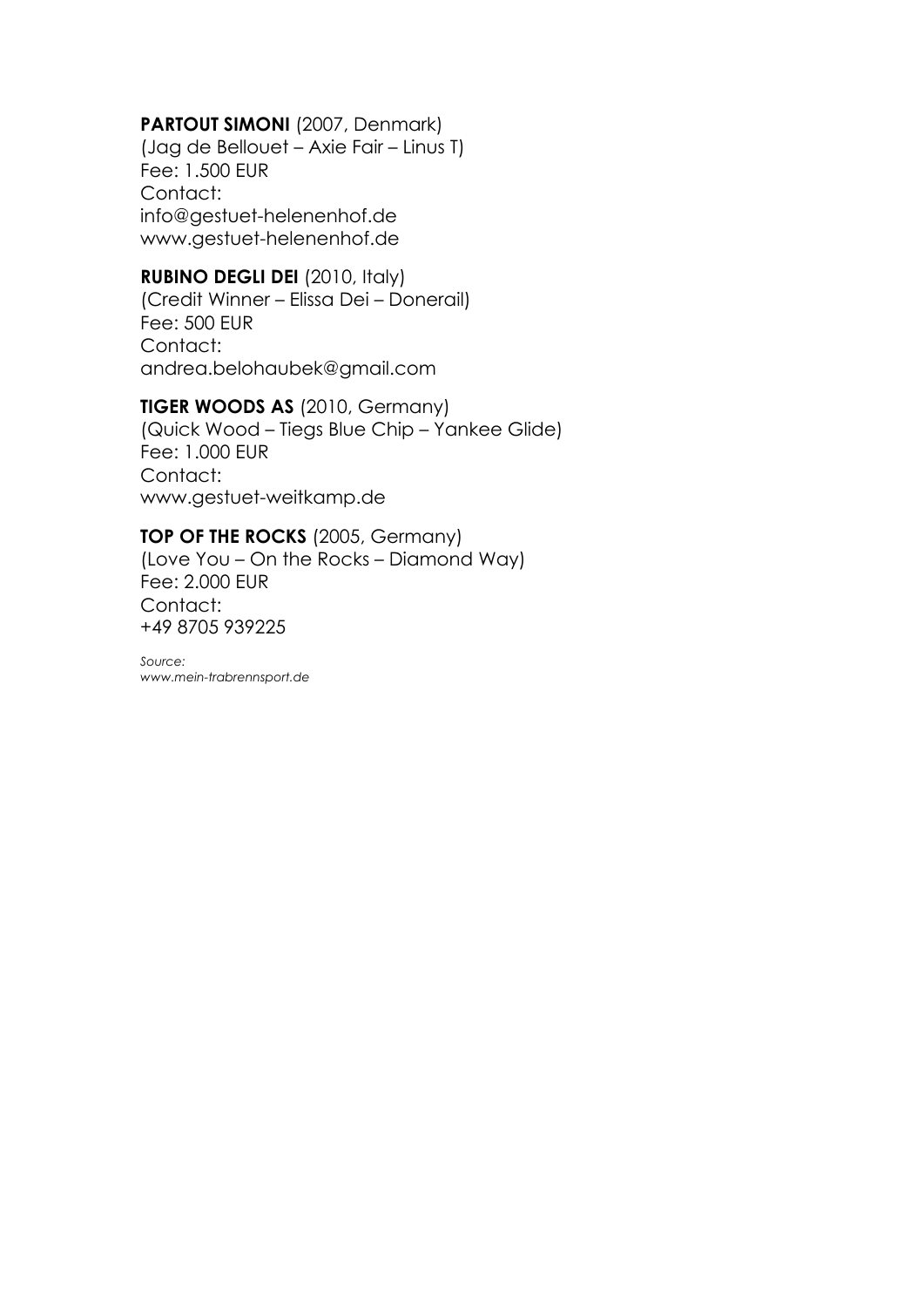# **HUNGARY (UNGARN)**

**BROIDI** (2011, Finland) (Archduke Kemp – Ripley – Ride The Night)

**CALYPSO CAPAR** (1999, Italy) (Supergill – Foxyn Rowdy – Rowdy Yankee)

**CHELSEA BOKO** (2009, Sweden) (Chocolatier – Kelsea Boko – Joie de Vie) Contact: +36 92375003

**COM MUSCLE** (1998, Sweden) (J R Broline – Com Estancia – Pythagoras)

**CONNECTING PEOPLE** (2004, USA) (Andover Hall – Giant Motion – Giant Victory)

**DUNDEE** (2005, Finland) (Smooth Blend – Julie Nibs – Gus Lobell)

**KADOR** (2004, Hungary) (Zador – Ditta Nevi – Grundy's Ebony)

**MASTERPIECE** (2006, Hungary) (Tony Oaks – Fairplay – Witsend's Speedy)

**MAXIMUS LINDY** (2003, USA) (Conway Hall – Athenas Lucky Girl – Tagliabue)

**MERENGO** (2006, Hungary) (Belami – Derengo – Endless Sands)

**MIGUEL DUHAMEL** (2005, USA) (Angus Hall – Clarice Marie – Balanced Image)

**MILLIONDOLLAR LUX** (2006, Italy) (Ganymede – Dadaumpa Jet – Supergill)

**ROYAL RIPPLE** (2000, USA) (S J's Photo – Royal Font – Royal Prestige)

**WHAT A MAN** (2001, Sweden) (Conway Hall – Kirin Lobell – Speedy Crown)

**YOUP LUCSWOLLE** (2005, Netherland) (Castleton Bass – Sorry Yoly – Huxtable Hornline)

*Source: www.ugeto.com*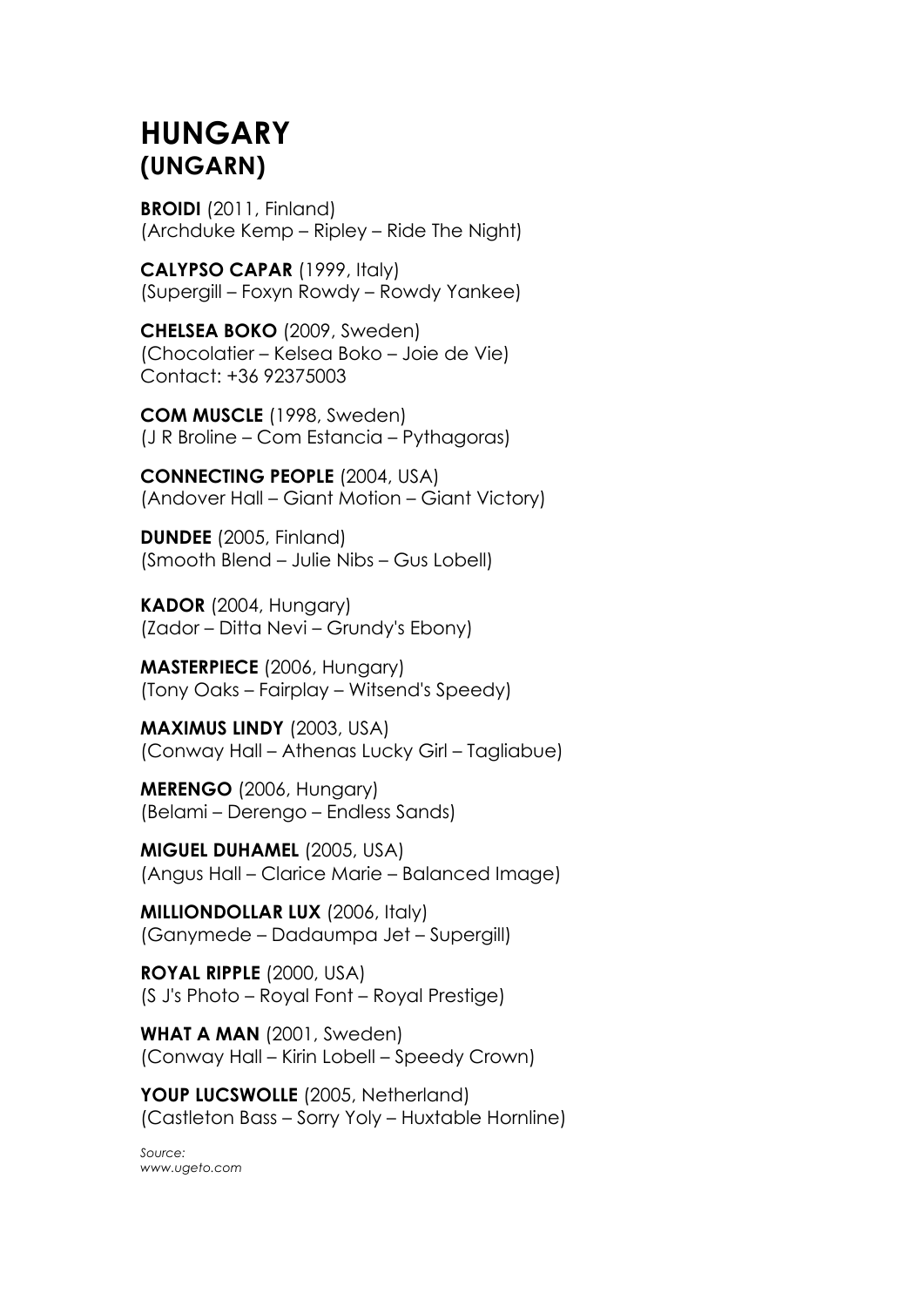# **ITALY (ITALIEN)**

# **ADRIAN CHIP** (2004, USA)

(Andover Hall – My Favorite Chip – Pine Chip) Fee: Private Contact: www.mariano.it

# **AMOUR D'OCAGNES** (2007, The Netherlands)

(Diamant Gede – Naomi November – Viking Kronos) Fee: Private Contact: scuderiaferrarahorses@gmail.com

# **CHAPEAU** (2009, Germany)

(Love You – Crown Tess – Crowntron) Fee: 1.500 EUR Contact: www.allevamentotieppo.it

**COKSTILE** (2013, Norway) (Quite Easy – Joystile – Coktail Jet) Fee: Private Contact: Santese srl +39 324 6920079

# **DAGUET RAPIDE** (2000, Italy)

(Pine Chip – Hangone – Workaholic) Fee: Private Contact: Allevamento Folli srl +39 348 5618848

# **DONTYOUFORGETIT** (2010, USA)

(Cantab Hall – Solveig – Yankee Glide) Fee: Private Contact: nellocanf@yahoo.it

# **ECHO DEI VELTRI (2001, Italy)**

(Waikiki Beach – Pamela Stra – Ghendero) Fee: 500 EUR Contact: www.echodeiveltri.it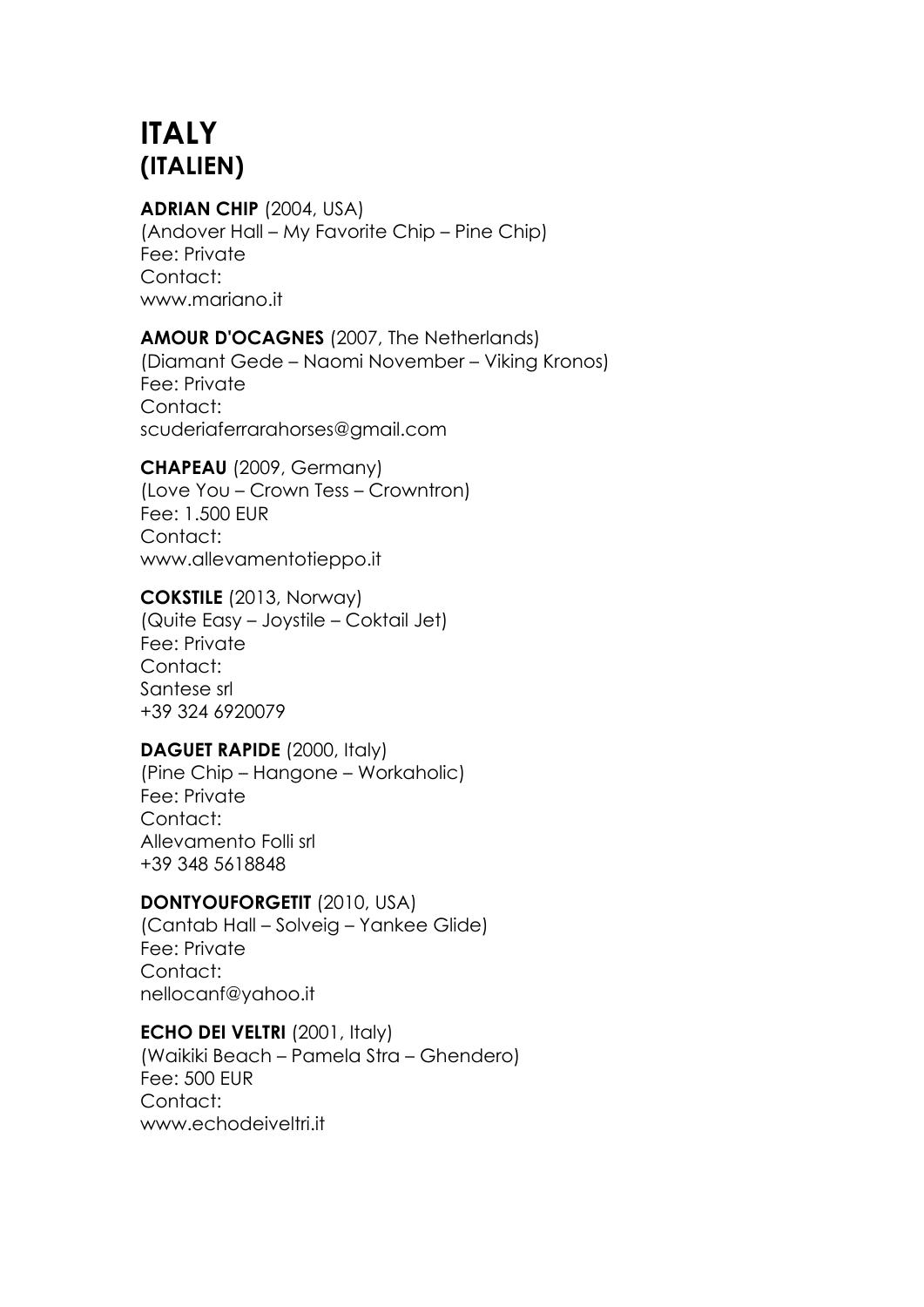# **EXPLOIT CAF (2001, Italy)**

(Toss Out – Vailoet Caf – Friendly Face) Fee: Private Contact: La Piaggia srl info@lapiaggia.eu

# **GAMBLING BI** (2003, Italy)

(Supergill – USA di Jesolo – Dance Marathon) Fee: Private Contact: Orsetta srl +43 340 5497039

# **GLOBAL MANHATTAN** (2007, Sweden)

(Love You – Devilish Yankee – Yankee Glide) Fee: Private Contact: allevamento@allevamentoboss.it

# **GRANON VEDEQUAIS** (2016, France)

(Brillantissime – Sestriere – Cezio Josselyn) Fee: Private Contact: Allevamento Folli srl +39 348 5618848

# **IDEALE LOUIS** (2004, Italy)

(Lemon Dra – Volperossa Louis – Park Avenue Joe) Fee: Private Contact: idealelouis@virgilio.it

# **JULIUS DEL RONCO** (2006, Italy)

(Viking Kronos – Cynthia del Ronco – Sugarcane Hanover) Fee: Private Contact: mare.vincenzo@libero.it

# **LANGDON GRIF** (2005, Italy)

(Varenne – Meadowbranch Nan – Pine Chip) Fee: Private Contact: azipuntoverde@gmail.com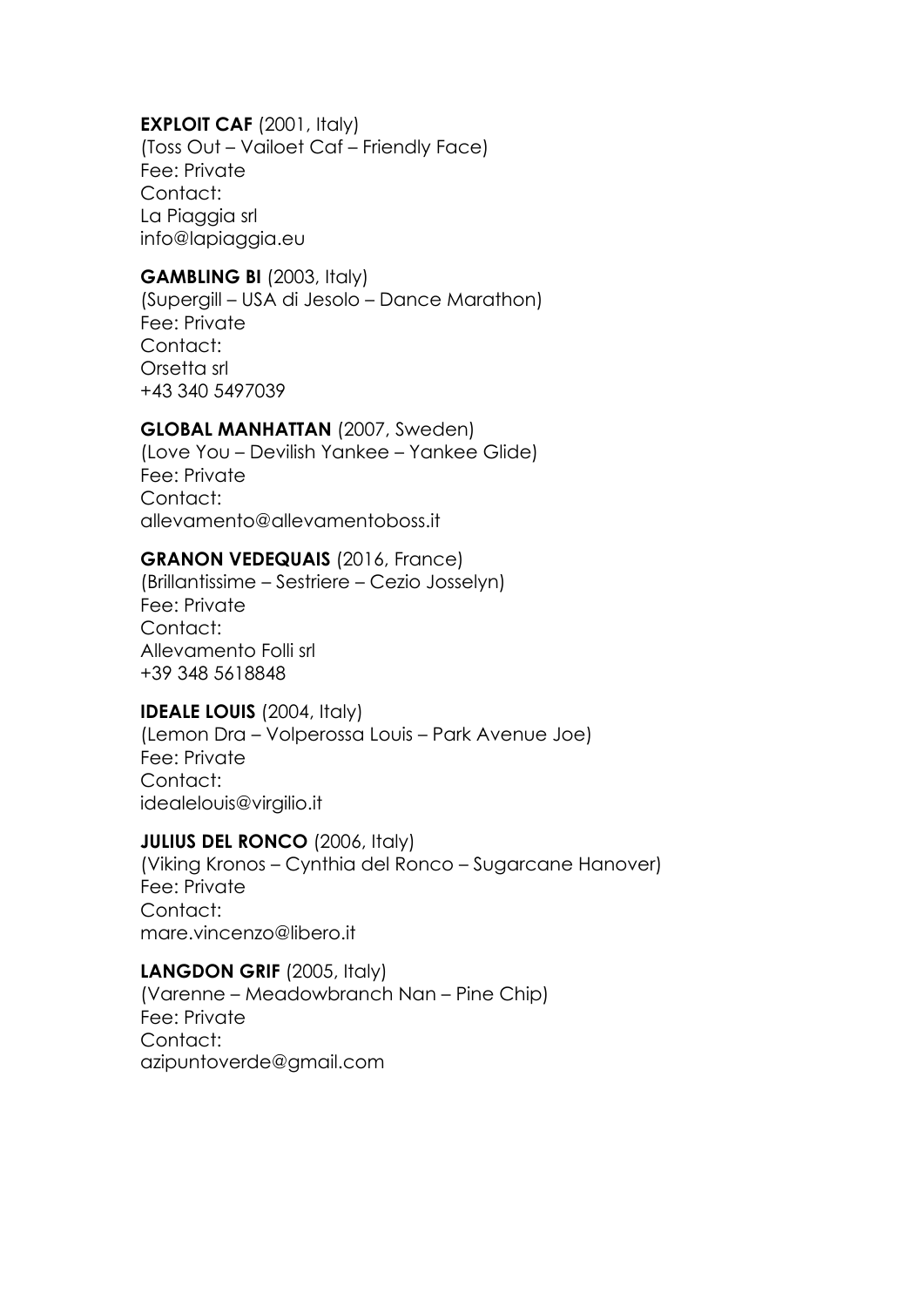# **LIBECCIO GRIF** (2005, Italy)

(Andover Hall – Southwind Val – Pine Chip) Fee: 1.500 EUR Contact: Allevamento Valentinia +39 348 8923991

# **LOONEY TUNES** (2005, Italy)

(Ganymede – Defi de la Roche – Park Avenue Joe) Fee: 1.250 EUR Contact: eponavet2014@gmail.com

**LOTAR BI** (2005, Italy) (Toss Out – Laforet Park – Quick Pay) Fee: 700 Contact: info@altopstalloni.it

# **LOVE MATTERS** (2013, USA)

(Explosive Matter – Lotsa Love – Andover Hall) Fee: Private Contact: Allevamento Folli srl +39 348 5618848

# **MACK GRACE SM** (2006, Italy)

(CC's Chuckie T – Armbro Grace SM – Armbro Goal) Fee: 2.000 EUR Contact: Allevamento Grifone info@allevamentogrifone.it

# **MAGO D'AMORE** (2006, Italy)

(Lemon Dra – Do It Wise – Donerail) Fee: Private Contact: www.magodamore.it

# **MANOFMANYMISSIONS** (2008, USA)

(Yankee Glide – Armbro Vanquish – Garland Lobell) Fee: 5.000 EUR Contact: Agr. Biasuzzi srl paola@allevamentobiasuzzi.it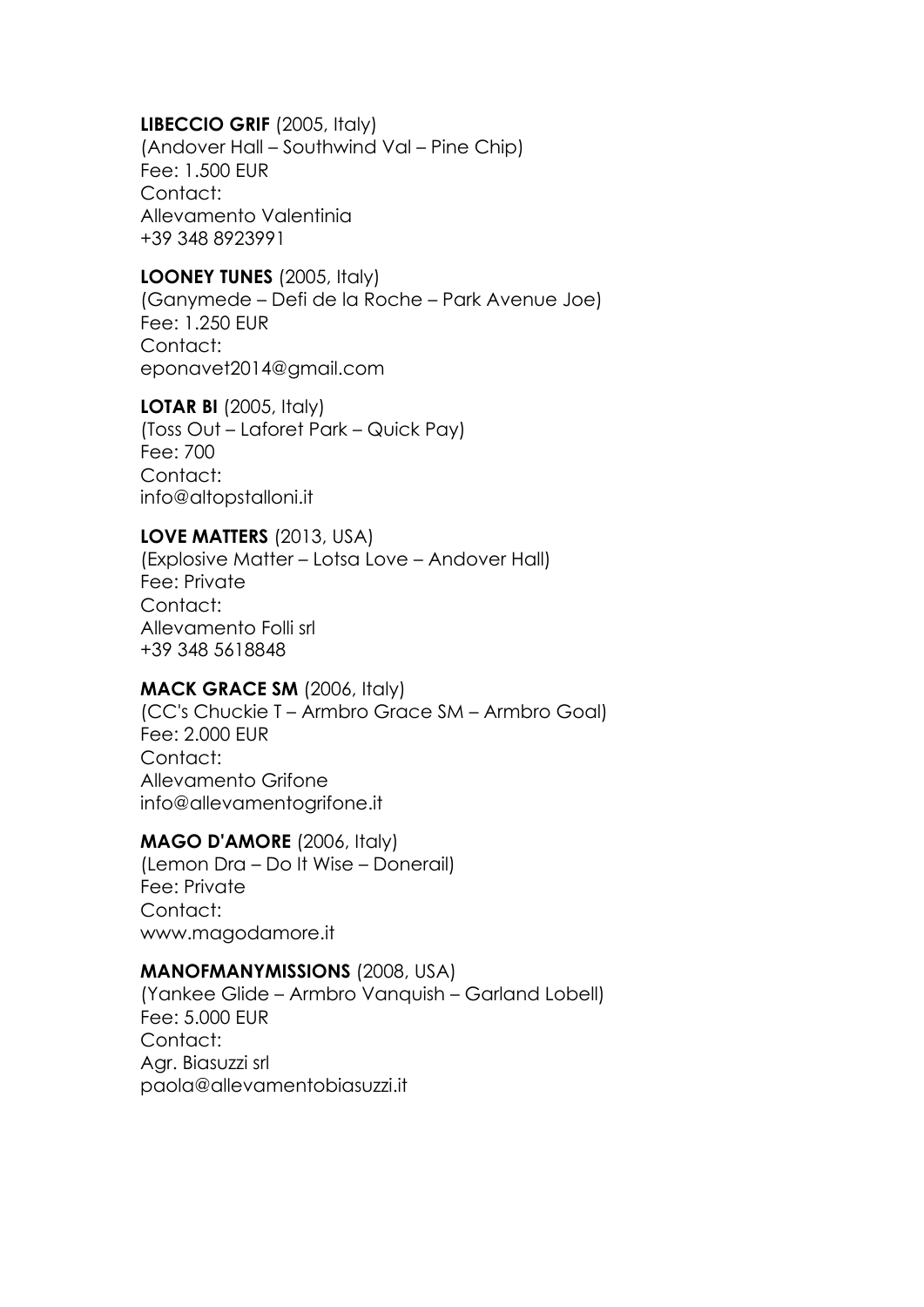**MERCKX OK** (2006, Italy)

(Pine Chip – Zibbia Jet – Valley Victory) Fee: Private Contact: azipuntoverde@gmail.com

# **MOSES ROB** (2006, Italy)

(Ganymede – Etoile Rob – Friendly Face) Fee: Private Contact: nellocanf@yahoo.it

# **NAD AL SHEBA** (2007, Italy)

(Windsong's Legacy – Divina Dei – Diamond Way) Fee: Private Contact: La Piaggia srl info@lapiaggia.eu

# **NAPOLEON** (2005, USA)

(Credit Winner – Growth Spurt – Sugarcane Hanover) Fee: Private Contact: www.mariano.it

# **NAPOLEON BAR** (2007, Italy)

(Varenne – Dalmazia – Coktail Jet) Fee: Private Contact: all.luise@alice.it

# **NAPOLEONE LANS** (2007, Italy)

(Uronometro – Bunuel di Piaggia – Record OK) Fee: Private Contact: i.vecchi@libero.it

# **NEGRESCO MILAR** (2007, Italy)

(CC's Chuckie T – Birmaniaz – Record OK) Fee: 600 EUR Contact: nellocanf@yahoo.it

**NESTA EFFE** (2007, Italy) (Naglo – Etna Sec – Viking Kronos) Fee: Private Contact: pmhorse@yahoo.com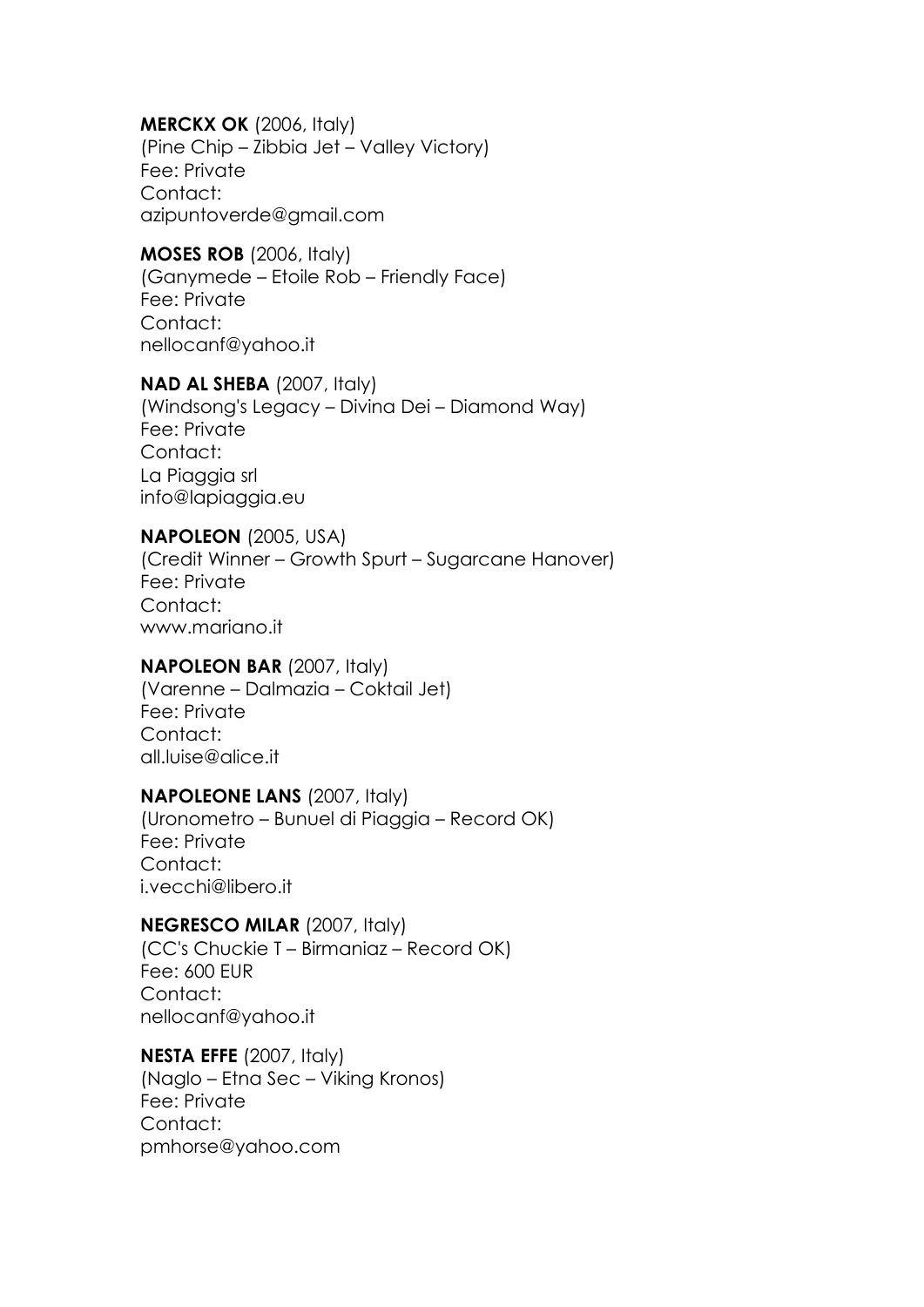**OASIS BI** (2008, Italy) (Toss Out – Up Front JM – Self Possessed) Fee: Private Contact: Allevamenti Toniatti www.allevamentitoniatti.it

**OLMO HOLZ** (2008, Italy) (Uronometro – Veuve du Kras – Park Avenue Joe) Fee: Private Contact: nellocanf@yahoo.it

**ORIENT HORSE** (2008, Italy) (Abano As – Irma del Rio – Viking Kronos) Fee: Private Contact: carla.bresciani@unipr.it

**OROPURO BAR** (2008, Italy) (Love You – Ubatuba Oaks – Armbro Goal) Fee: 4.000 EUR Contact: Allevamento Le Fontanette www.lefontanette.it

**OWEN CR** (2008, Italy) (Cantab Hall – Boemia CR – Lemon Dra) Fee: Private Contact: Allevamenti Toniatti www.allevamentitoniatti.it

**PACE DEL RIO** (2009, Italy) (Varenne – Urbem d'Asolo – Ata Star L.) Fee: Private Contact: www.allevamentotieppo.it

**PASCIA LEST** (2009, Italy) (Varenne – Superior's Sun – Diamond Way) Fee: 3.500 EUR Contact: allevamentoserenissima@yahoo.com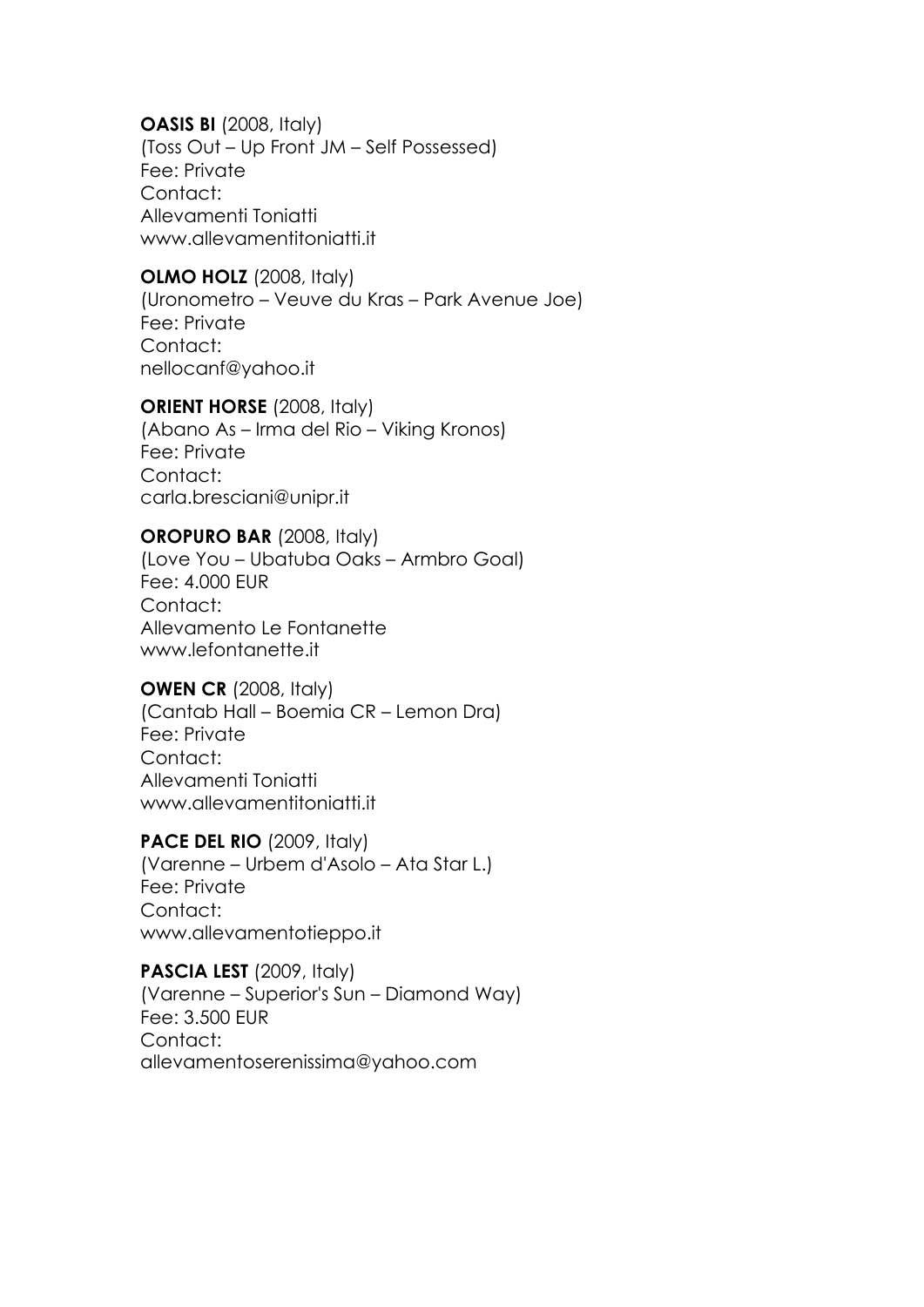# **PICK KRONOS** (2009, Italy)

(Cantab Hall – Crown Kronos – Supergill) Fee: 1.200 EUR Contact: Allevamento Valentinia +39 328 2514404

#### **RE ITALIANO UR** (2010, Italy)

(Ganymede – Dark Lux SM – Park Avenue Joe) Fee: Private Contact: Orsetta srl +39 3381967088

#### **REVEN D'AMOUR** (2005, Sweden)

(Revenue – Melody d'Amour – Super Arnie) Fee: 3.000 EUR Contact: www.runbreeding.it

#### **RINGOSTARR TREB** (2010, Italy)

(Classic Photo – Farsalo d'Egral – Supergill) Fee: 3.500 EUR Contact: Allevamento Le Fontanette www.lefontanette.it

# **ROD STEWART** (2010, Italy)

(Love You – Valley Lane – Lindy Lane) Fee: 2.500 EUR Contact: +39 3389936886

# **ROYAL BLESSED** (2010, Italy)

(Varenne – Ivory Kronos – Viking Kronos) Fee: 1.000 EUR Contact: royalblessed@libero.it

# **SANTIAGO D'ETE** (2011, Italy)

(Daguet Rapide – Love Me Tender – Supergill) Fee: 1.200 EUR Contact: Allevamento Le Fontanette nellocanf@yahoo.it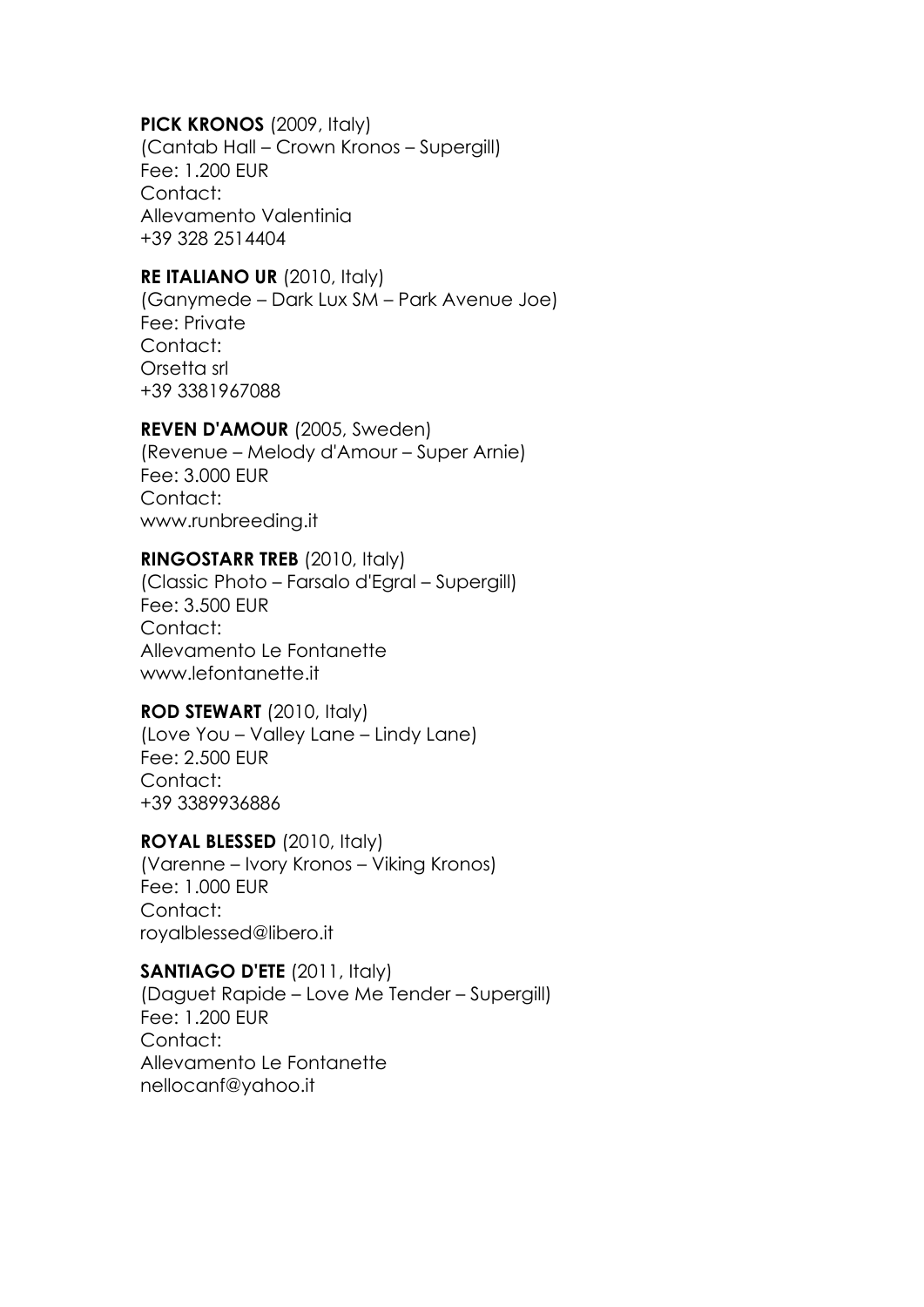**SCEICCO** (2011, Italy) (Look de Star – Iuta – Viking Kronos) Fee: Private Contact: Allevamento Le Fontanette www.runbreeding.it

**SPECIALESS** (2011, Italy) (Ganymede – Emma Dra – Indro Park) Fee: Private Contact: Allevamento Le Fontanette nellocanf@yahoo.it

**SUGAR REY** (2011, Italy) (Look de Star – Aurora Bo Reale – Indro Park) Fee: Private Contact: Allevamento Le Fontanette p.merlo@aafvg.it

**TANGO NEGRO** (2012, Italy) (Infinitf – Lisetta Real – Lemon Dra) Fee: Private Contact: Allevamento Le Fontanette +39 9936886

# **TANO FOHLE SM** (2012, Italy)

(Ganymede – Fohle BSM – Sugarcane Hanover) Fee: 1.000 EUR Contact: Allevamento Le Fontanette www.lapiaggiaippica.it

**TEDO FKS** (2012, Italy) (Love You – Fuschini d'America – Yankee Paco) Fee: Private Contact: Allevamento Le Fontanette nellocanf@yahoo.it

# **TESORO DEGLI DEI** (2012, Italy)

(Igor Font – Isabella Dei – Pine Chip) Fee: 1.000 EUR Contact: www.lapiaggiaippica.it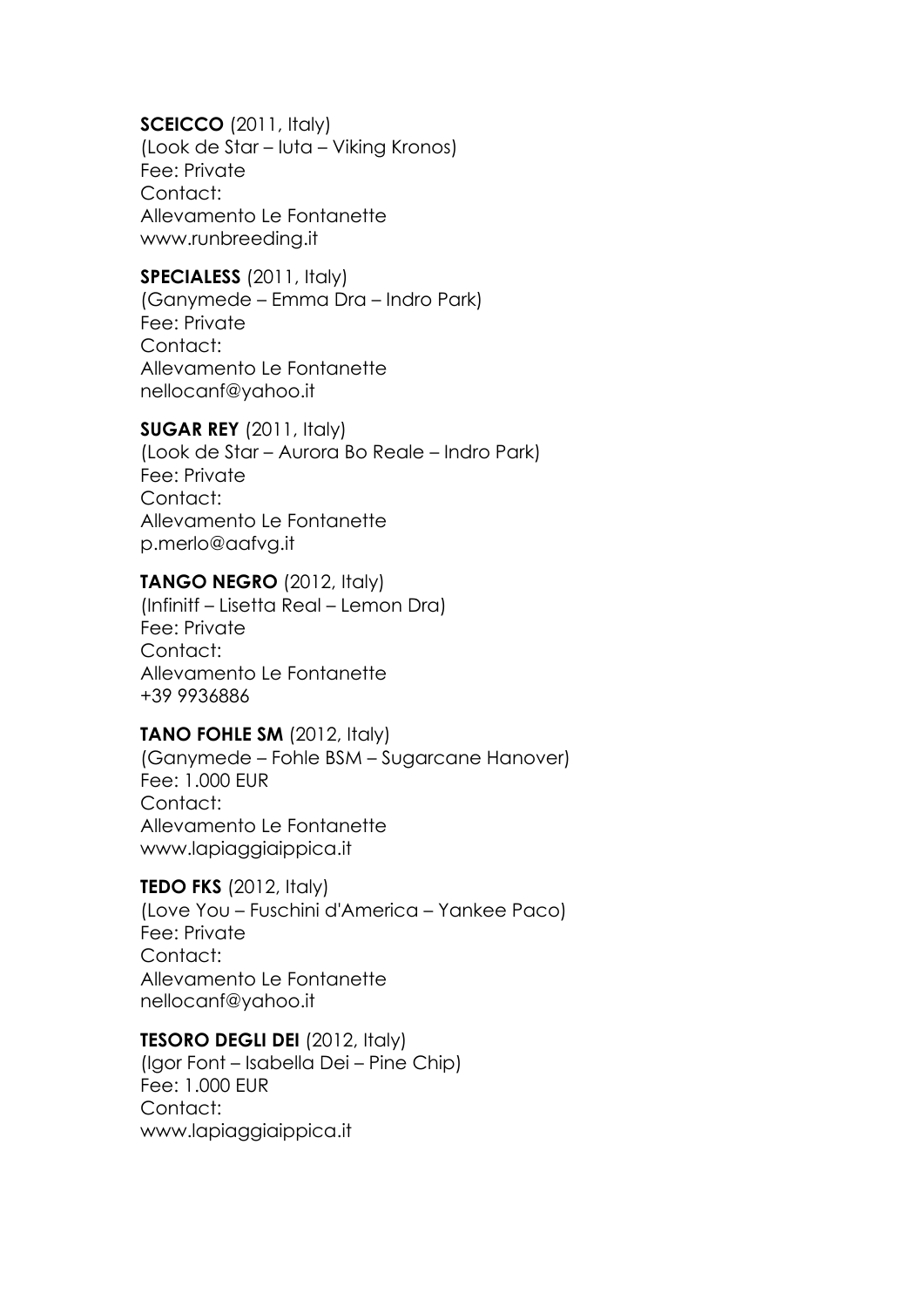**TIMONE EK** (2012, Italy) (Mr. Vic – Gemona – Lemon Dra) Fee: 1.500 EUR Contact: www.lapiaggiaippica.it

#### **TOBIAS DEL RONCO** (2012, Italy)

(Love You – Leonor del Ronco – Supergill) Fee: Private Contact: mare.vicenzo@libero.it

**TROLLEY** (2013, USA) (Donato Hanover – Lakeside Bridge – Duke Of York) Fee: 3.000 EUR Contact: allevamentoserenissima@yahoo.com

**TWISTER BI** (2012, Italy)

(Varenne – Lorraine Bi – Lemon Dra) Fee: Private Contact: Allevamenti Toniatti www.allevamentitoniatti.it

#### **UNICORNO SLM** (2013, Italy)

(Love You – CL Brightness – King Conch) Fee: 1.200 EUR Contact: Allevamento Valentinia +39 3488923991

**VARENNE** (1995, Italy) (Waikiki Beach – Ialmaz – Zebu) Fee: 6.000 EUR to 8.500 EUR Contact: Varenne Futurity srl info@varenne-official.com

**VITRUVIO** (2014, Italy) (Adrian Chip – Tigre OM – Zebu) Fee: Private Contact: www.mariano.it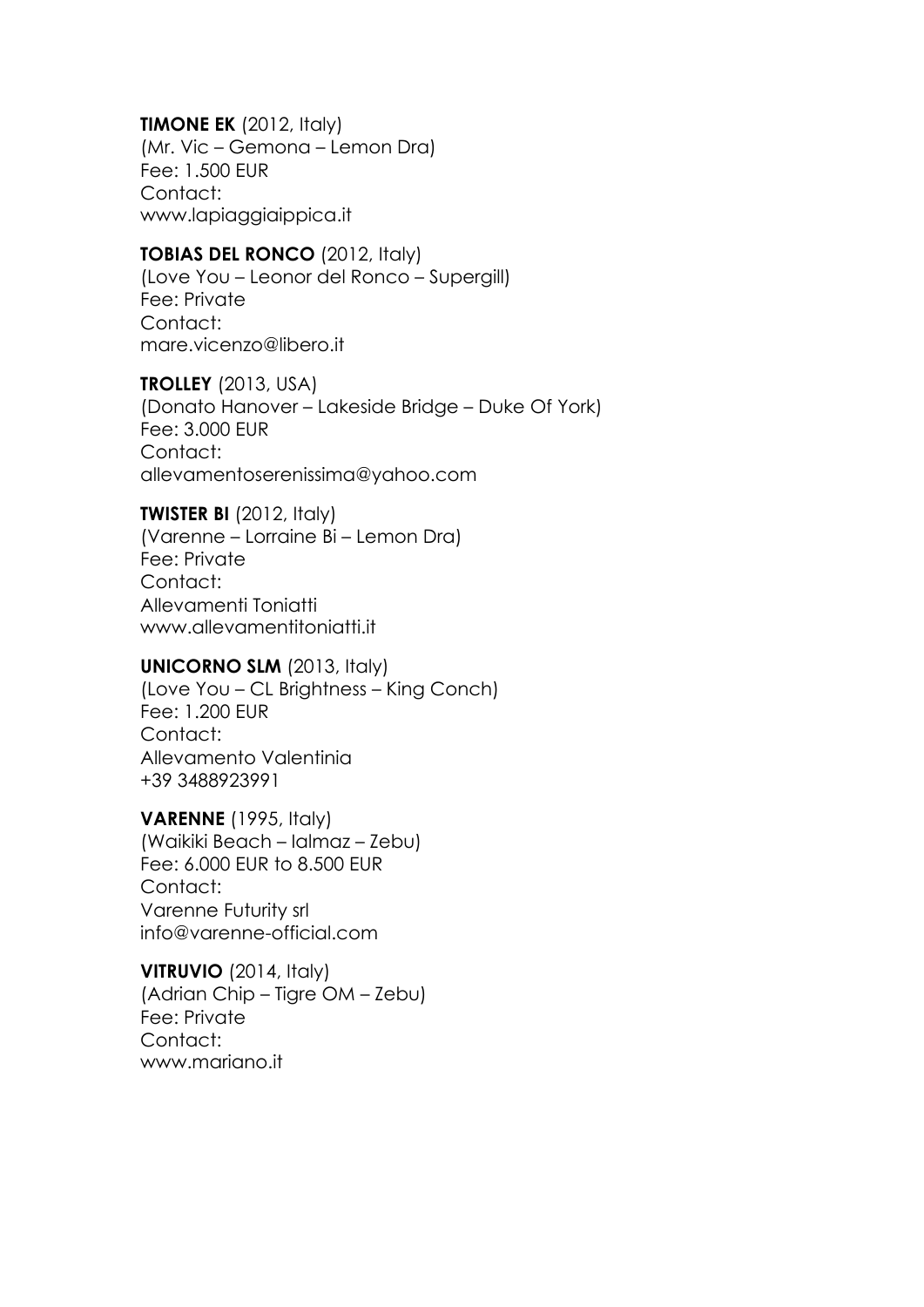**ZACON GIO** (2015, Italy) (Ruty Grif – May Glade Font SM – Yankee Glide) Fee: Private Contact: Allevamenti Toniatti www.allevamentitoniatti.it

**ZARENNE FAS** (2015, Italy) (Varenne – Miss Muscle Fas – Muscles Yankee) Fee: Private Contact: Allevamenti Folli srl info@trotstallions.it

*Source: www.anact.it*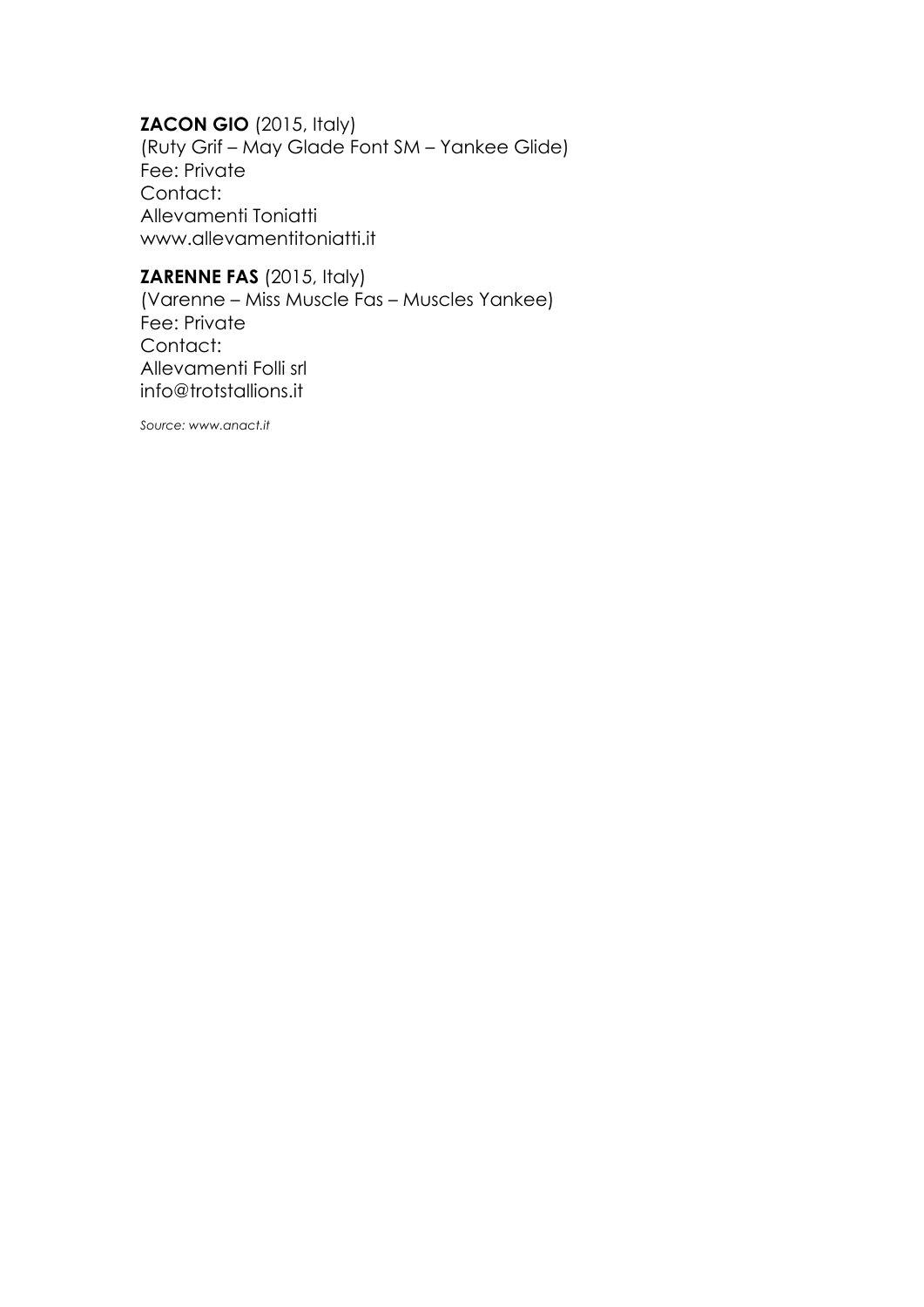# **NEW ZEALAND (NEUSEELAND)**

# **BACARDI LINDY** (2003, USA)

(SJ's Photo – Rum Boogie – Valley Victory) Fee: 2.000 NZD Contact: noel@goharness.co.nz

# **EN SOLITAIRE** (2013, France)

(Ready Cash – Ushuaia Wood – Love You) Fee: 1.500 NZD Contact: jamie@harasdestrotteurs.com.au

# **IMPERIAL COUNT** (2008, USA)

(Angus Hall – Miss Imperial – Imperial Victory) Fee: 1.500 NZD Contact: grantanddi@amuri.net

# **MAJESTIC SON** (2003, Canada)

(Angus Hall – Celtic Contessa – King Conch) Fee: 5.000 NZD Contact: alabar@alabar.co.nz

# **MARCOOLA** (2012, New Zealand)

(Sundon – Arabess – Grant Our Wishes) Fee: 2.500 NZD Contact: admin@nevelerstud.co.nz

# **ONE OVER DA MOON** (2010, New Zealand)

(Majestic Son – One Over Kenny – Sundon) Fee: 2.500 NZD Contact: admin@waieyrefarm.co.nz

**PEAK** (2007, Denmark) (Ganymede – Elegant Lady – Sugarcane Hanover) Fee: 2.500 NZD Contact<sup>.</sup> alabar@alabar.co.nz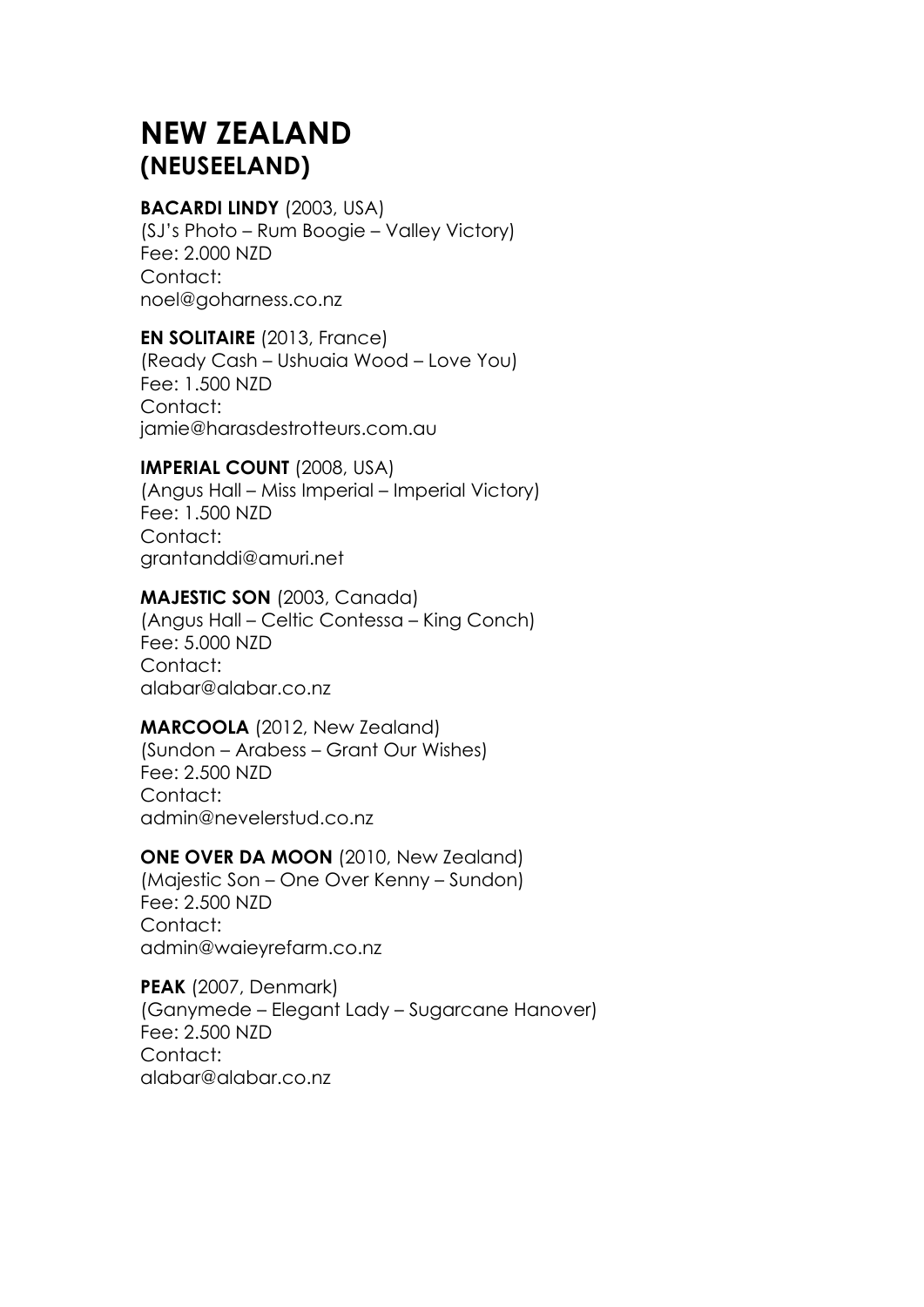# **ROYAL ASPIRATIONS** (2009, New Zealand)

(Monarchy – Aspiring Gal – Sundon) Fee: 1.500 NZD Contact: grantanddi@amuri.net

# **SPEEDING SPUR** (2011, New Zealand)

(Pegasus Spur – Della's Speed – Chiola Hanover) Fee: 2.500 NZD Contact: stacey@woodlandsstud.co.nz

# **SUPERFAST STUART** (2005, Canada)

(Kadabra – Great Expectations – Garland Lobell) Fee: 1.500 NZD Contact: m.heenan@farmside.co.nz

# **WATERLOO SUNSET** (2009, New Zealand)

(Sundon – Inspire) Fee: 800 NZD Contact: +64 021 244 2254

*Source: Brett Coffey*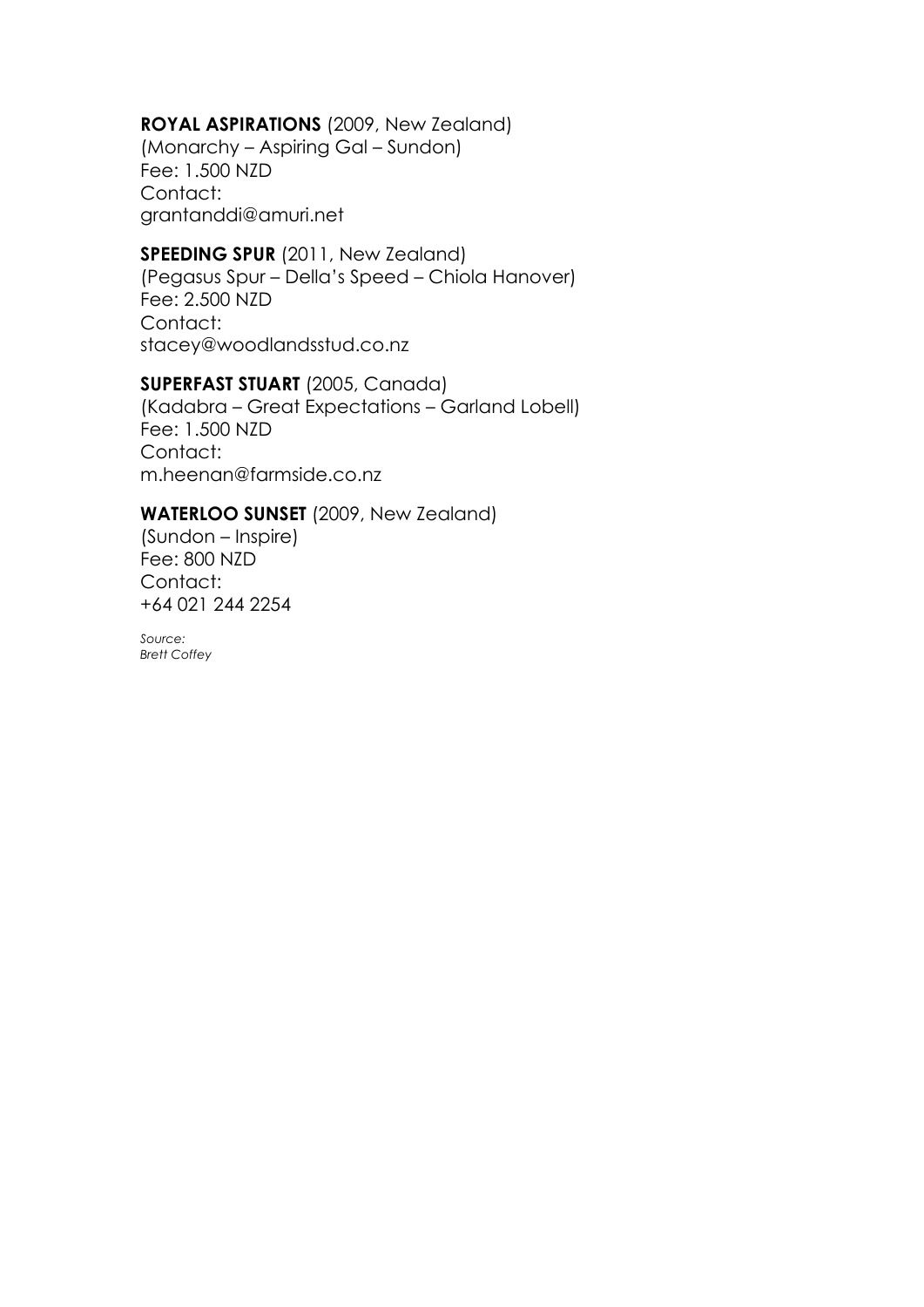# **NORWAY (NORWEGEN)**

#### **BORN IN THE U.S.A.** (2013, Norway)

(Muscle Hill – Cristina Rose – Chocolatier) Fee: 2.000 NOK + 15.000 NOK Contact: Harald Kvåle +47 957 33 828

# **BROADWAY LEGS** (2008, USA)

(Broadway Hall – Classical Flirt – Yankee Glide) Fee: 2.000 NOK + 10.000 NOK Contact: Atle Gustav Hoel +47 413 18 065

# **CECENA ÅS** (2002, Sweden)

(Ganymède – Rimini As – Mack Lobell) Fee: 3.000 NOK + 12.000 NOK Contact: www.asakhest.no post@asakhest.no

# **EL DIABLO BR** (2012, Norway)

(Muscle Hill – Fiery Chip – Pine Chip) Fee: 3.000 NOK + 18.000 NOK Contact: www.holtangaard.com

**PAPAGAYO E** (2010, Norway) (Coktail Jet – Ann Speedy T. – Speedy Tomali) Fee: 3.000 NOK + 12.000 NOK Contact: www.papagayoe.no ragnhild@papagayoe.no

**PATENT LEATHER** (2015, USA) (Broadway Hall – Designable – Earl) Fee: 2.500 NOK + 12.000 NOK Contact: www.spangberg.no

*Source: Div. www*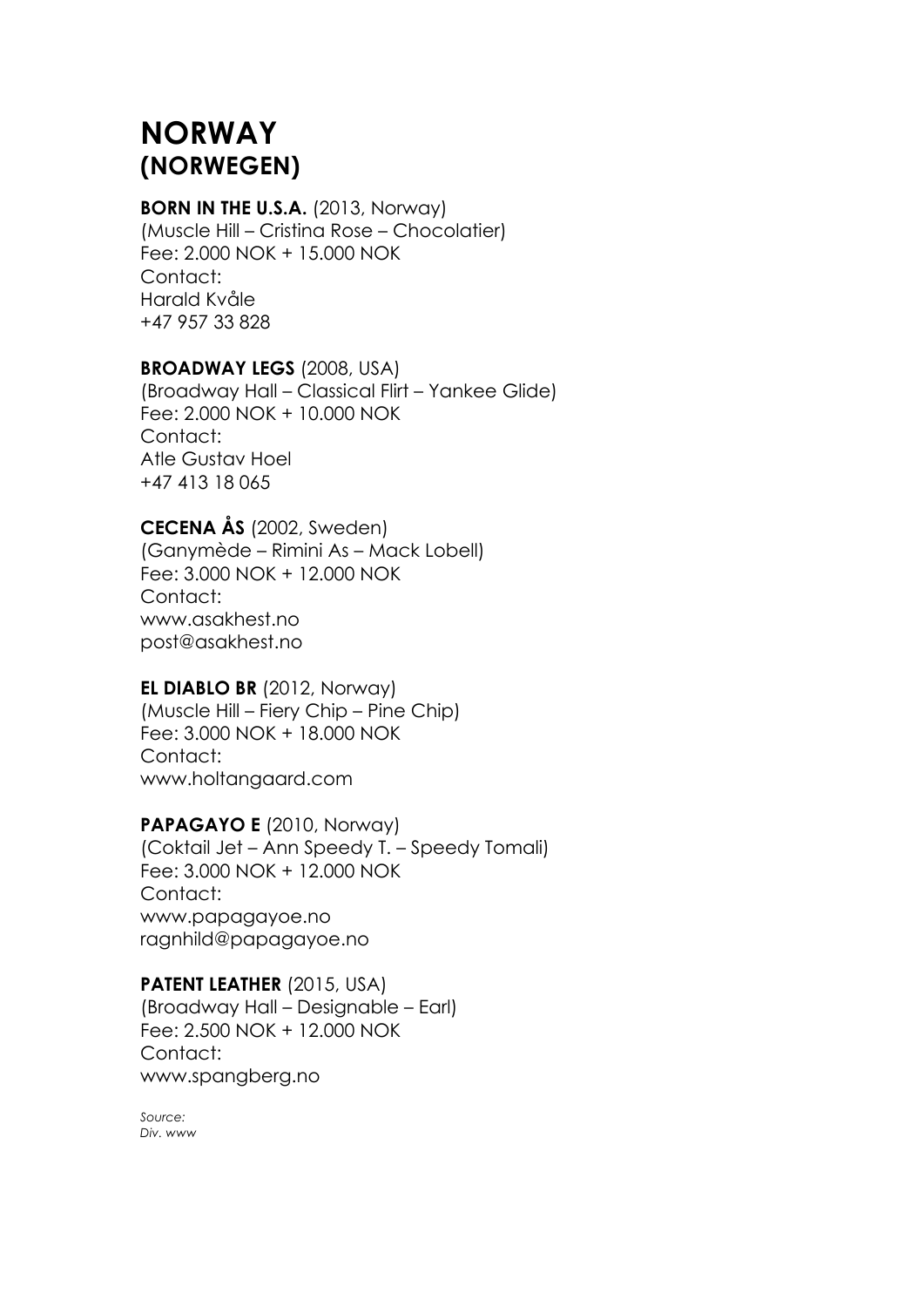# **NORTH AMERICA (USA & CANADA)**

**ANDOVER HALL** (1999, USA) (Garland Lobell – Amour Angus – Magna Force) Fee: 6.000 USD Contact: www.hanoverpa.com hanover@hanoverpa.com

# **ARCHANGEL** (2009, USA)

(Credit Winner – Michelles's Angel – Andover Hall) Fee: 7.500 CAD Contact: www.winbakfarm.com

# **BAR HOPPING** (2013, USA)

(Muscle Hill – Cocktail Hour – Credit Winner) Fee: 8.500 USD Contact: www.hanoverpa.com hanover@hanoverpa.com

# **BREAK THE BANK K** (2007, USA)

(Revenue – American Misty – American Winner) Fee: 5.000 USD Contact: www.hagemeyerfarms.com

# **CANTAB HALL** (2001, USA)

(Self Possessed – Canland Hall – Garland Lobell) Fee: 15.000 USD Contact: www.hanoverpa.com hanover@hanoverpa.com

# **CAN'T AFFORD IT** (2015, USA)

(Cantab Hall – Nothing But Moni – Credit Winner) Fee: 2.500 USD Contact: www.walkerstandardbreds.com

# **CENTURION ATM** (2012, USA)

(S J's Caviar – Ens Tag Session – Tagliabue) Fee: 3.000 USD Contact: www.kentuckianafarms.com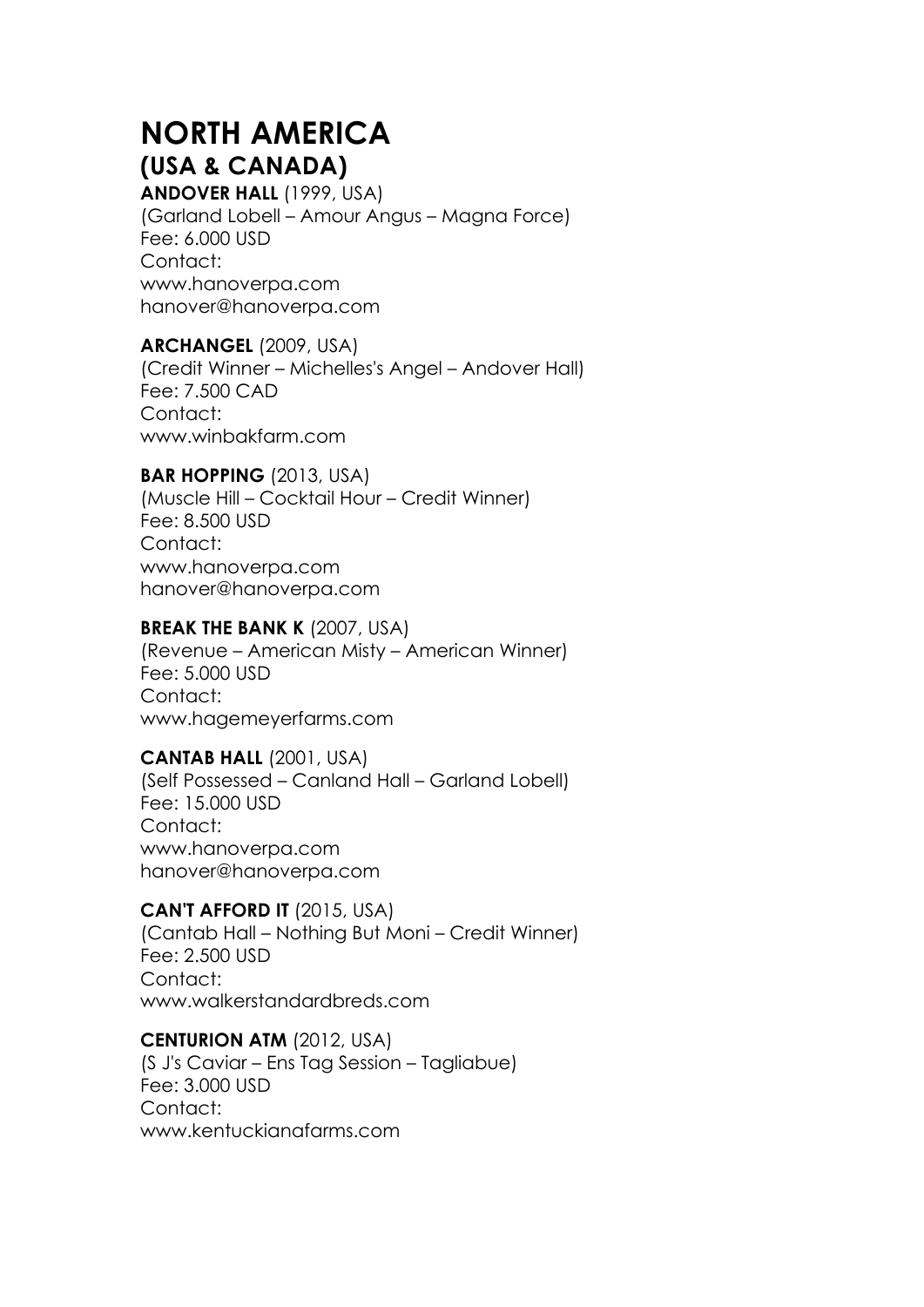# **CRAZY WOW** (2012, USA)

(Crazed – No Pain No Gain – Mr Vic) Fee: 3.000 USD Contact: bookings@diamondcreekfarm.com

# **CREDIT WINNER** (1997, USA)

(American Winner – Lawn Tennis – Armbro Goal) Fee: Private Treaty Contact: www.bluechipfarms.com

# **DEVIOUS MAN** (2012, USA)

(Credit Winner – Miss Garland – Garland Lobell) Fee: 4.000 USD Contact: www.bluechipfarms.com

# **DONT LET 'EM** (2016, USA)

(Muscle Hill – Passageway – Angus Hall) Fee: 3.500 USD Contact: ivylane@maplenet.net

# **DOVER DAN** (2014, USA)

(Andover Hall CR Kay Suzie – Royal Troubador) Fee: 3.500 USD Contact: ivylane@maplenet.net

# **E L TITAN** (2011, USA)

(Muscle Hill – Courtney Hall – Garland Lobell) Fee: 6.000 USD Contact: www.bluechipfarms.com

# **ENTERPRISE** (2014, USA)

(Chapter Seven – She's Gone Again – S J's Caviar) Fee: 4.500 USD Contact: www.dublinvalleyfarms.com

# **FATHER PATRICK** (2011, USA)

(Cantab Hall – Gala Dream – Enjoy Laved) Fee: 17.500 USD Contact: bookings@diamondcreekfarm.com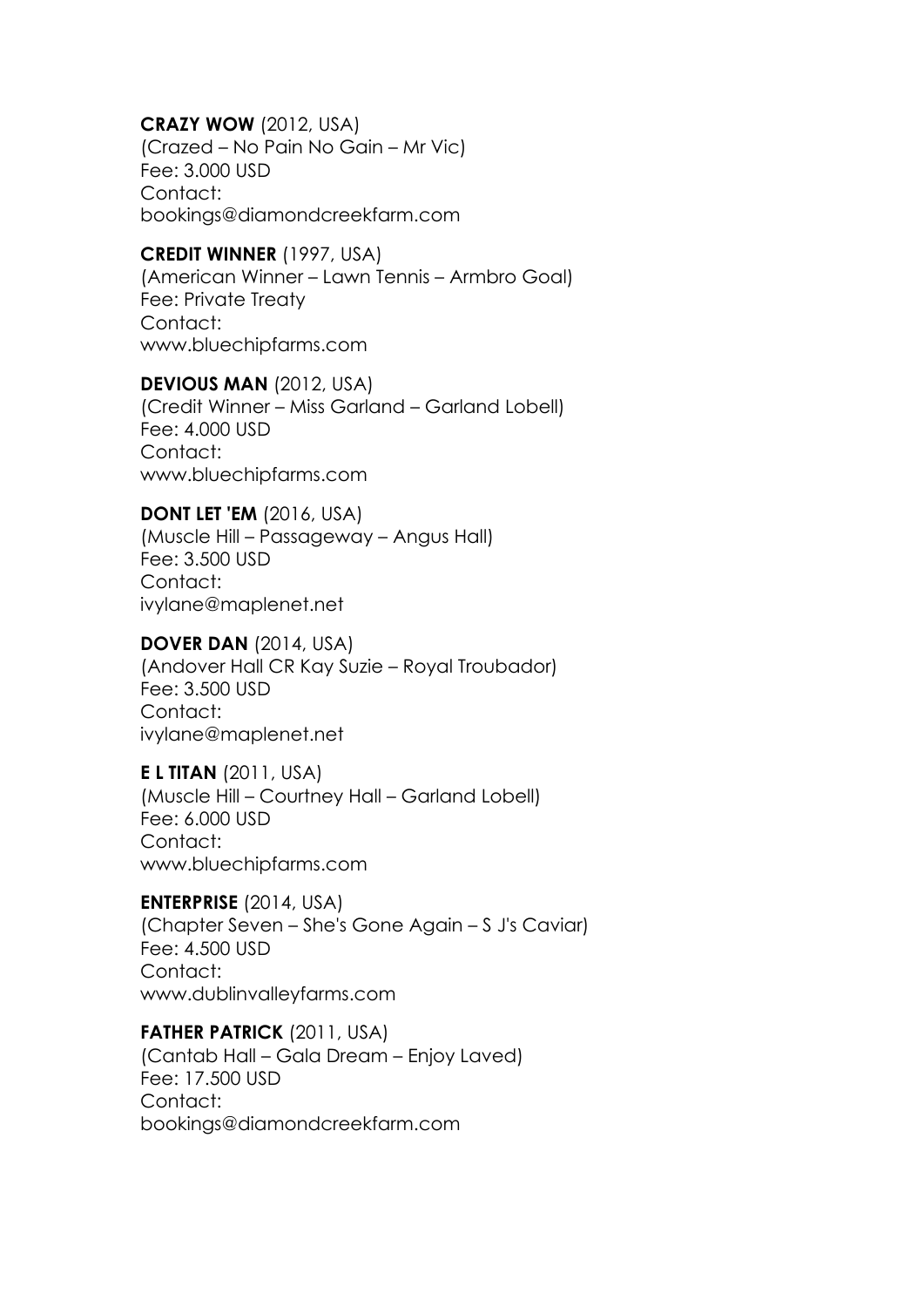# **FIFTYDALLARBILL** (2015, USA)

(Swan For All – CR Dixie Chic – Royal Troubador) Fee: 5.000 USD Contact: Chapel Ridge Farm +1 260 710 1546

# **GIMPANZEE** (2016, USA)

(Chapter Seven – Steamy Windows – Muscle Massive) Fee: 30.000 USD Contact: bookings@diamondcreekfarm.com

#### **GLIDEMASTER** (2003, USA)

(Yankee Glide – Cressida Hanover – Mr Lavec) Fee: 3.000 CAD Contact: www.winbakfarm.com

#### **GREENSHOE** (2016, USA)

(Father Patrick – Designed To Be – Donato Hanover) Fee: 25.000 USD Contact: www.hanoverpa.com hanover@hanoverpa.com

#### **HELPISONTHEWAY** (2015, USA)

(Chapter Seven – Porque – Plesac) Fee: 5.000 USD Contact: Maple Lane Farm +1 260 417 0544

# **INTERNATIONAL MONI** (2014, USA)

(Love You – Moni Maker – Speedy Crown) Fee: 5.000 USD Contact: www.hanoverpa.com hanover@hanoverpa.com

#### **LONG TOM** (2014, USA)

(Muscle Hill – Ilia – Windsong's Legacy) Fee: 3.000 USD Contact: midlandacres@prodigy.net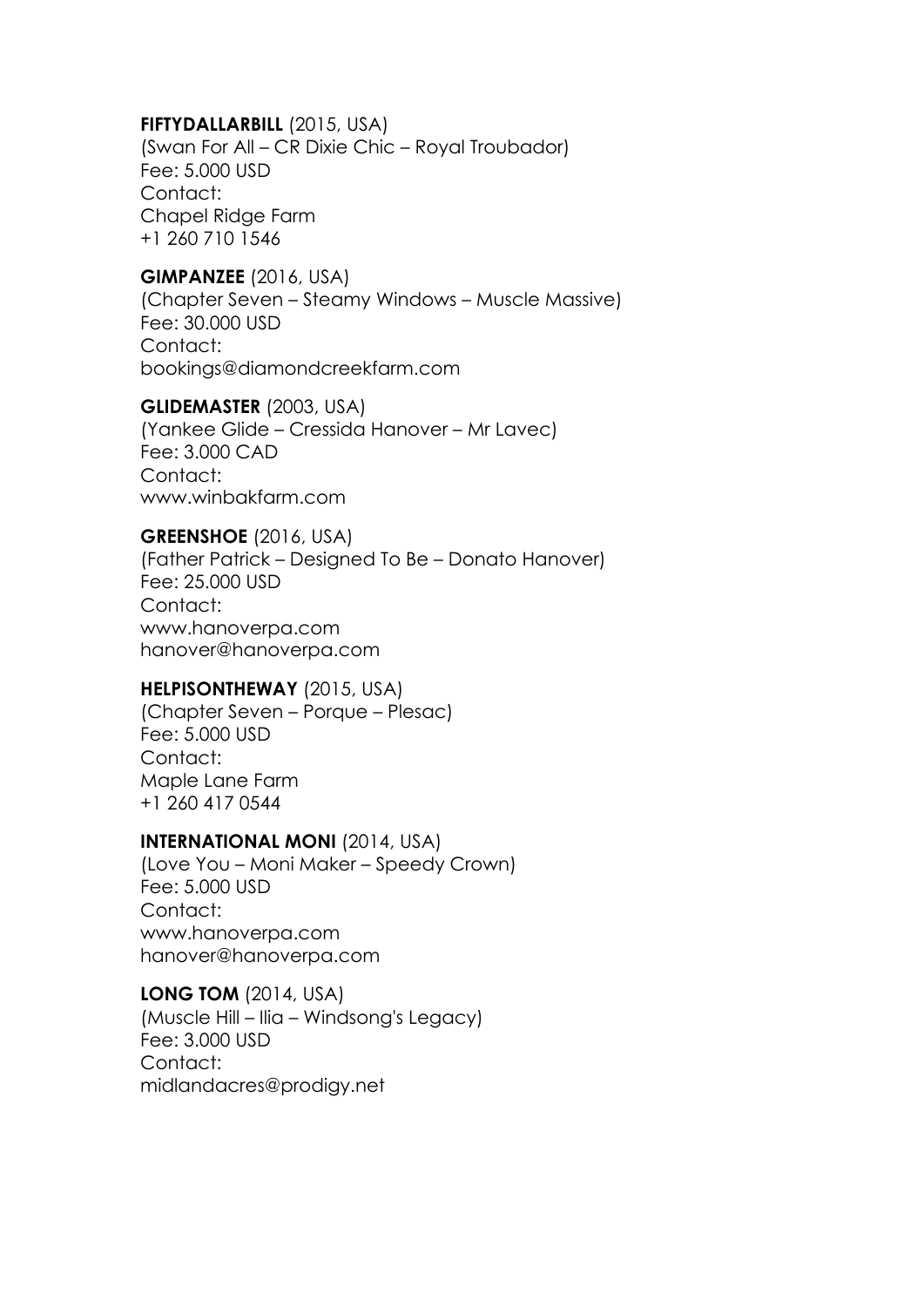**MARSEILLE** (2016, USA) (Muscle Hill – Order By Wish – Cantab Hall) Fee: 3.000 USD Contact: www.sugarvalleyfarmstallions.com

#### **MET'S HALL** (2015, USA) (Cantab Hall – Met's Inn – Mutineer) Fee: 5.500 USD Contact: www.winbakfarm.com

#### **MUSCLE DIAMOND** (2012, USA)

(Muscle Hill – Windylane Hanover – Lindy Lane) Fee: 4.000 USD Contact: www.coolwindsfarm.com

#### **MUSCLE MASS** (2005, USA)

(Muscles Yankee – Graceful Touch – Pine Chip) Fee: 10.000 USD Contact: www.tarahills.com

# **MUSCLE MASSIVE** (2007, USA)

(Muscles Yankee – Graceful Touch – Pine Chip) Fee: 4.000 USD Contact: www.victoryhillfarm.com

#### **MY MVP** (2009, USA)

(Cantab Hall – MExceed Expectation – Kadabra) Fee: 4.000 USD Contact: www.winbakfarm.com

#### **NEW JERSEY VIKING** (2014, USA)

(Muscle Hill – Hall Of Wishes – Braodway Hall) Fee: 2.500 USD Contact: www.horsefarm.illinois.edu

#### **NOTHING BUT CLASS** (2009, USA)

(Andover Hall – Bold Dreamer – Donerail) Fee: 2.500 USD Contact: www.dublinvalleyfarms.com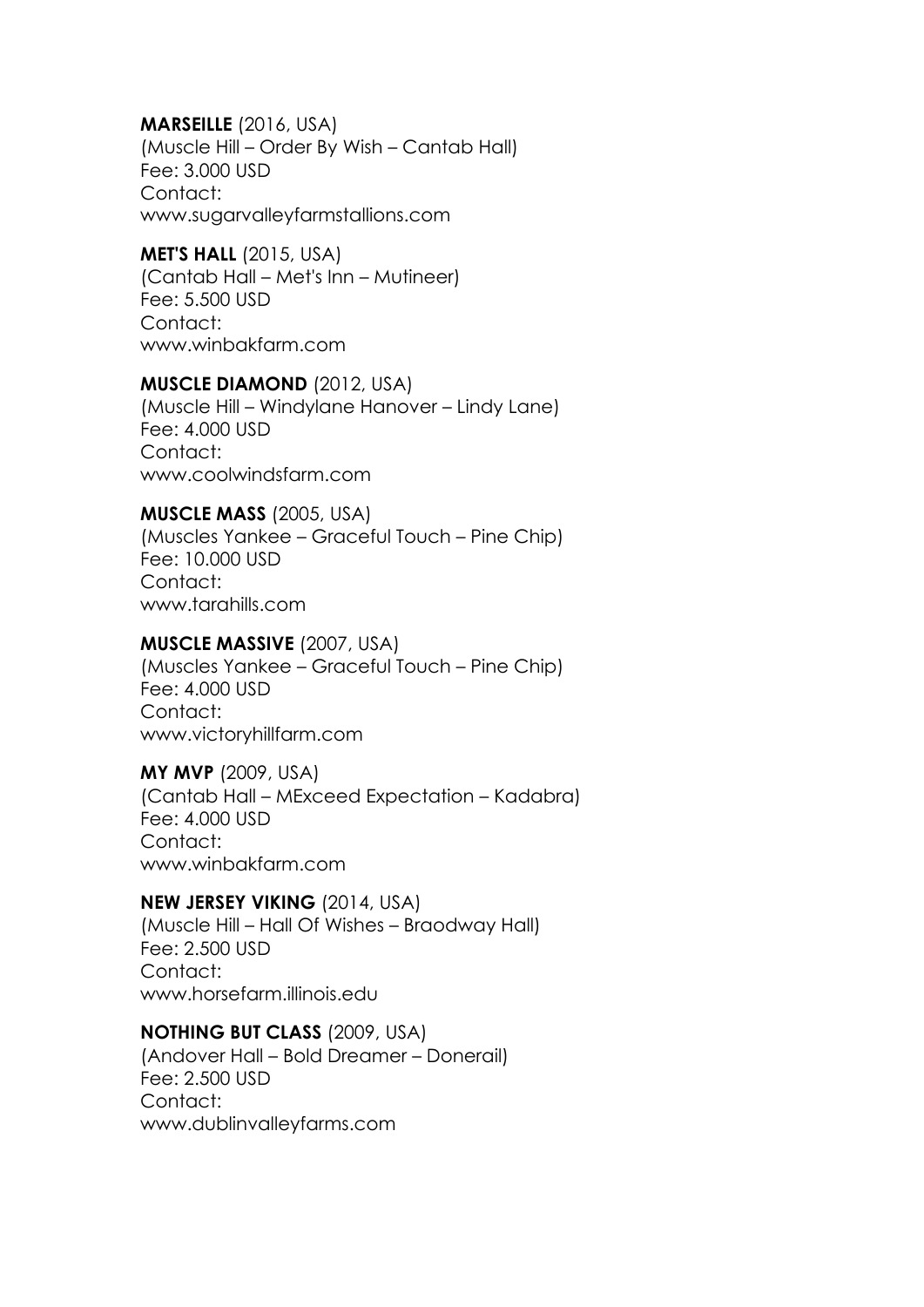# **PASTOR STEPHEN** (2008, USA)

(Cantab Hall – Gala Dream – Enjoy Lavec) Fee: 7.500 USD Contact: premieracres@gmail.com

#### **PROPULSION** (2011, USA)

(Muscle Hill – Danae – Andover Hall) Fee: 9.500 USD Contact: deovolentefarms.com

**SIX PACK** (2015, USA) (Muscle Mass – Pleasing Lady – Cantab Hall) Fee: 10.000 USD Contact<sup>.</sup> deovolentefarms.com

#### **SOUTHWIND FRANK** (2013, USA)

(Muscle Hill – Flawless Lindy – Cantab Hall) Fee: Private Treaty Contact: bookings@diamondcreekfarm.com

#### **SWAN FOR ALL** (2006, USA)

(Andover Hall – Swan Lake – Lindy Lane) Fee: 6.000 USD Contact: www.victoryhillfarm.com

#### **SWAN IN A MILLION** (2008, USA)

(Andover Hall – Swan Lake – Lindy Lane) Fee: 3.500 USD Contact: Chapel Ridge Farm +1 260 710 1546

# **TACTICAL LANDING** (2015, USA)

(Muscle Hill – Southwind Serena – Varenne) Fee: 15.000 USD Contact: Southwind Farm of New Jersey +1 609 737 9067

# **THE BANK** (2012, USA)

(Donato Hanover – Lantern Kronos – Viking Kronos) Fee: 5.000 CAD Contact: www.winbakfarm.com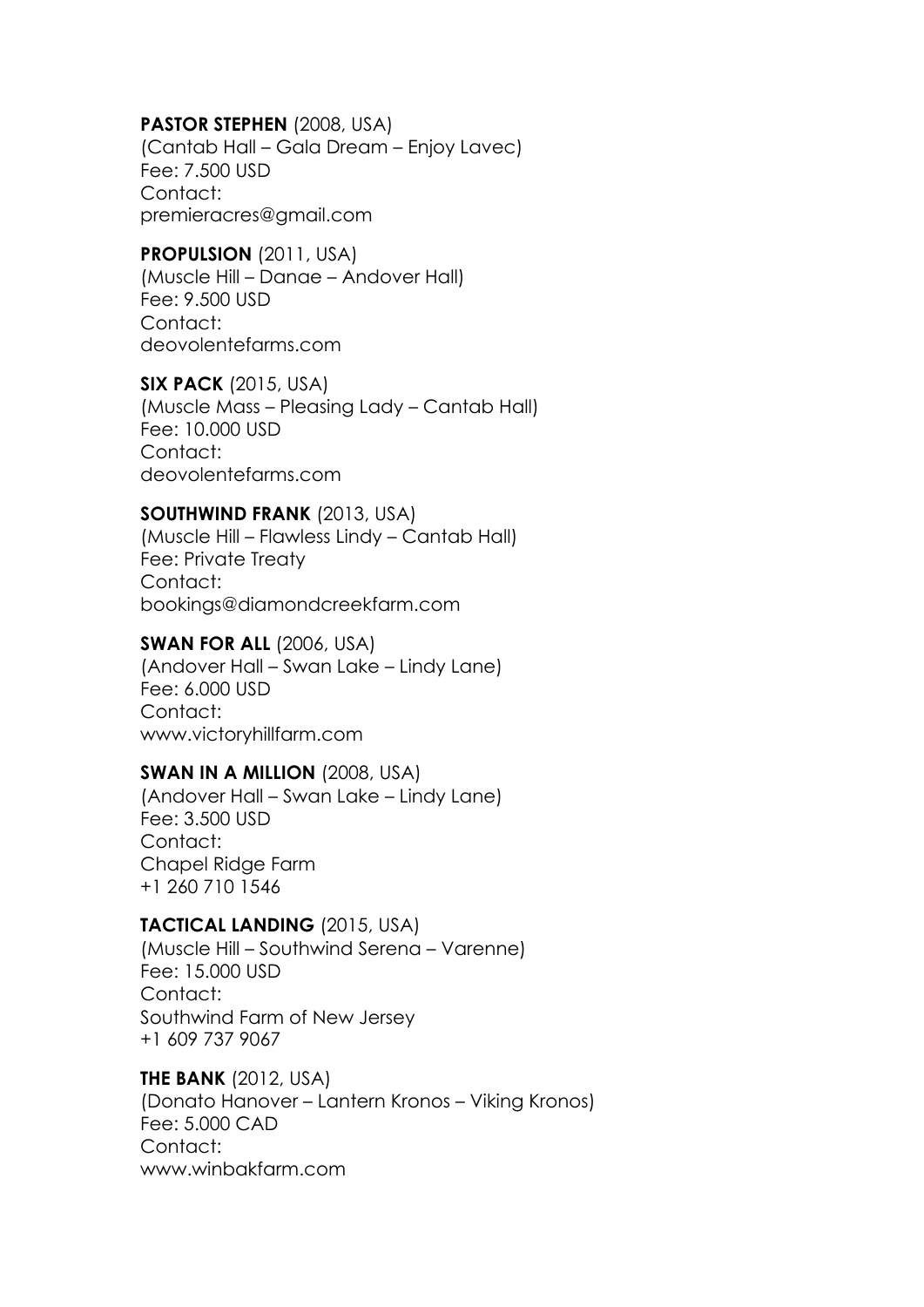**TRIXTON** (2011, USA) (Muscle Hill – Emilie Cas EL – Garland Lobell) Fee: 7.500 USD Contact: www.winbakfarm.com

#### **UNCLE PETER** (2009, USA)

(Cantab Hall – Victory Treasure – Cantab Hall) Fee: 5.000 USD Contact: www.hickorylanefarm.com

**VOLSTEAD** (2011, USA) (Cantab Hall – Madame Volo – Yankee Glide) Fee: 4.500 USD Contact: www.dublinvalleyfarms.com

**WALNER** (2014, USA) (Chapter Seven – Random Destiny – Ken Warkentin) Fee: 20.000 USD Contact: www.preferredequine.com/horse/walner

**WHAT THE HILL** (2014, USA) (Muscle Hill – K T Cha Cha – Angus Hall) Fee: 7.000 USD Contact: www.hickorylanefarm.com

#### **YOU KNOW YOU DO** (2015, USA)

(Muscle Hill – You Want Me – Credit Winner) Fee: 4.000 USD Contact: www.victoryhillfarm.com

*Source: www.ustrotting.com*

# **CANE RUN** FARM<sup>T</sup>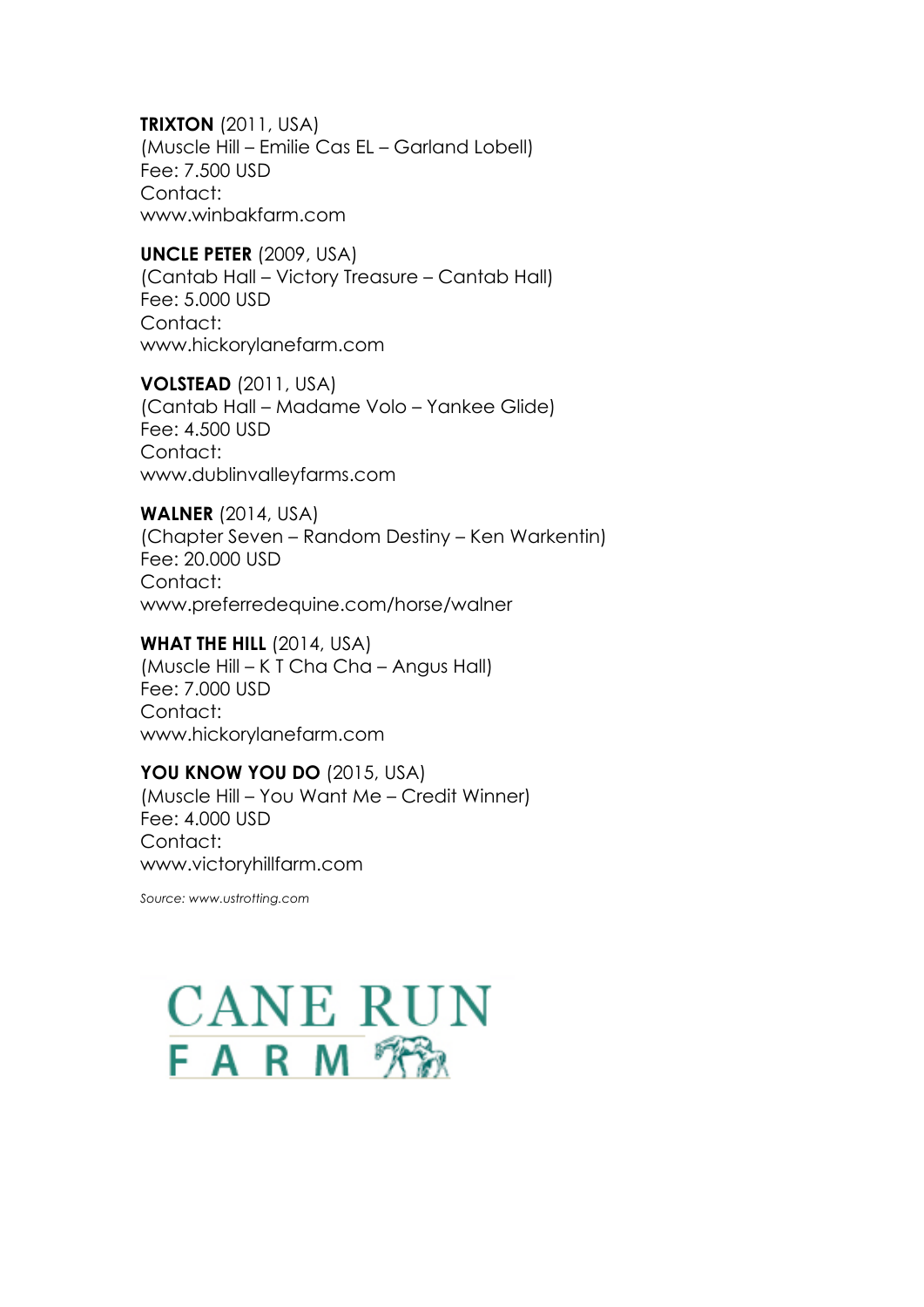# **SLOVENIA (SLOWENIEN)**

# **ALWAYS KING** (2010, France)

(Love You – Pearl Queen – Carpe Diem) Fee: 450 EUR Contact: vito.sadl@gmail.com

# **BANKER HALL** (1998, USA)

(Balanced Image – B Cor Jazzette – Jazz Cosmos) Contact: ris.conji@gmail.com

# **EL NINO** (2001, Italy) (Stallone Jet – Pop Gun – ABC Freight) Contact: zvonco.osterc@gmail.com

**ICELAND** (2004, Sweden) (Scarlet Knight – Grandezza Ri – Probe) Contact: tomo.gill@siol.net

# **IMPETO GRIF** (2004, Italy)

(Varenne – Meadowbranch Nan – Pine Chip) Contact: tomo.gill@siol.net

# **LEGENDARY LOVER K** (1997, USA)

(Armbro Goal – Legendary Love – Speedy Somolli) Contact: tomo.gill@siol.net

**MOB MUSCLE** (2001, USA) (Muscles Yankee – Meadow Hush – Arndon) Contact: www.facebook.com/grega.petek.9

**SOLEIL DU FOSSE** (2006, France) (Jag de Bellouet – Fortune de Fosse – Neric Barbes) Contact: zvonco.osterc@gmail.com

**UP FRONT LARRY** (2004, USA) (Andover Hall – Ate The Towel – Valley Victory) Contact: ris.conji@gmail.com

*Source: www.zveva-kasaka-centrala.sl*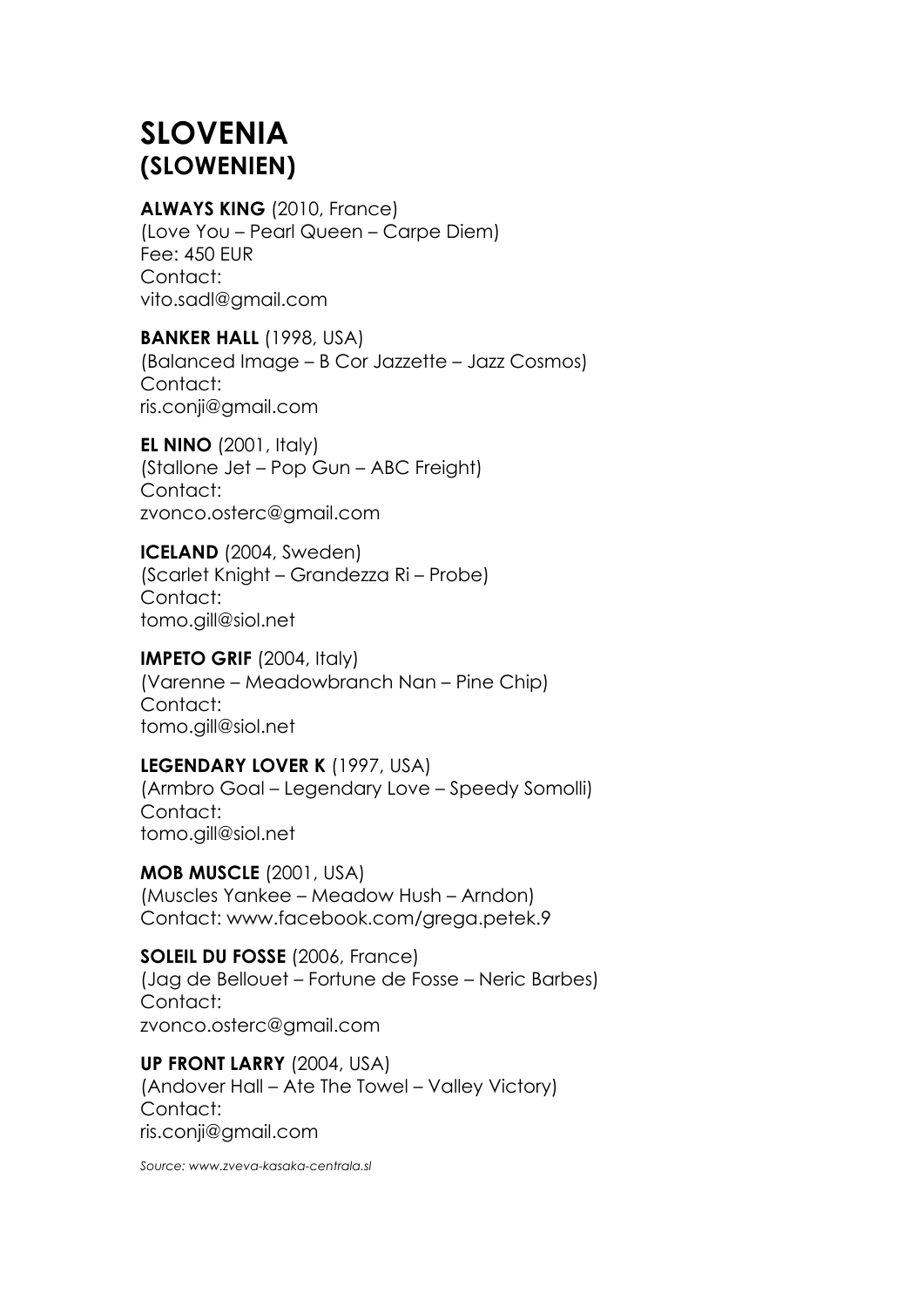# **SWEDEN (SCHWEDEN)**

# **CALL ME KEEPER** (2010, Sweden)

(Pine Chip – Eliza Keeper – Credit Winner) Fee: 17.000 SEK Contact: arneng@stallzet.se

# **CANEPA HANOVER** (2012, USA)

(Muscle Hill – Cressida Hanover – Mr Lavec) Fee: 38.000 SEK Contact: tommy@broline.se

# **CASH GAMBLE** (2011, Sweden)

(Ready Cash – No Way Back – Viking Kronos) Fee: 28.000 SEK Contact: loftadalens@gmail.com

# **CHOCOLATIER** (2003, USA)

(Credit Winner – Maple Frosting – Valley Victory) Fee: 65.000 SEK Contact: menhammar@menhammar.com

# **CLASSIC PHOTO** (2002, USA)

(S J's Photo – Classic Winner – American Winner) Fee: 22.000 SEK Contact: info@vasterbo.com

# **CRUZADO DELA NOCHE** (2012, USA)

(Muscle Massive – Alidade – Credit Winner) Fee: 28.000 SEK Contact: info@courant.se

# **DALEY LOVIN** (2011, USA)

(Conway Hall – Dreamsrmadeofthis – Dream Vacation) Fee: 17.000 SEK Contact: arneng@stallzet.se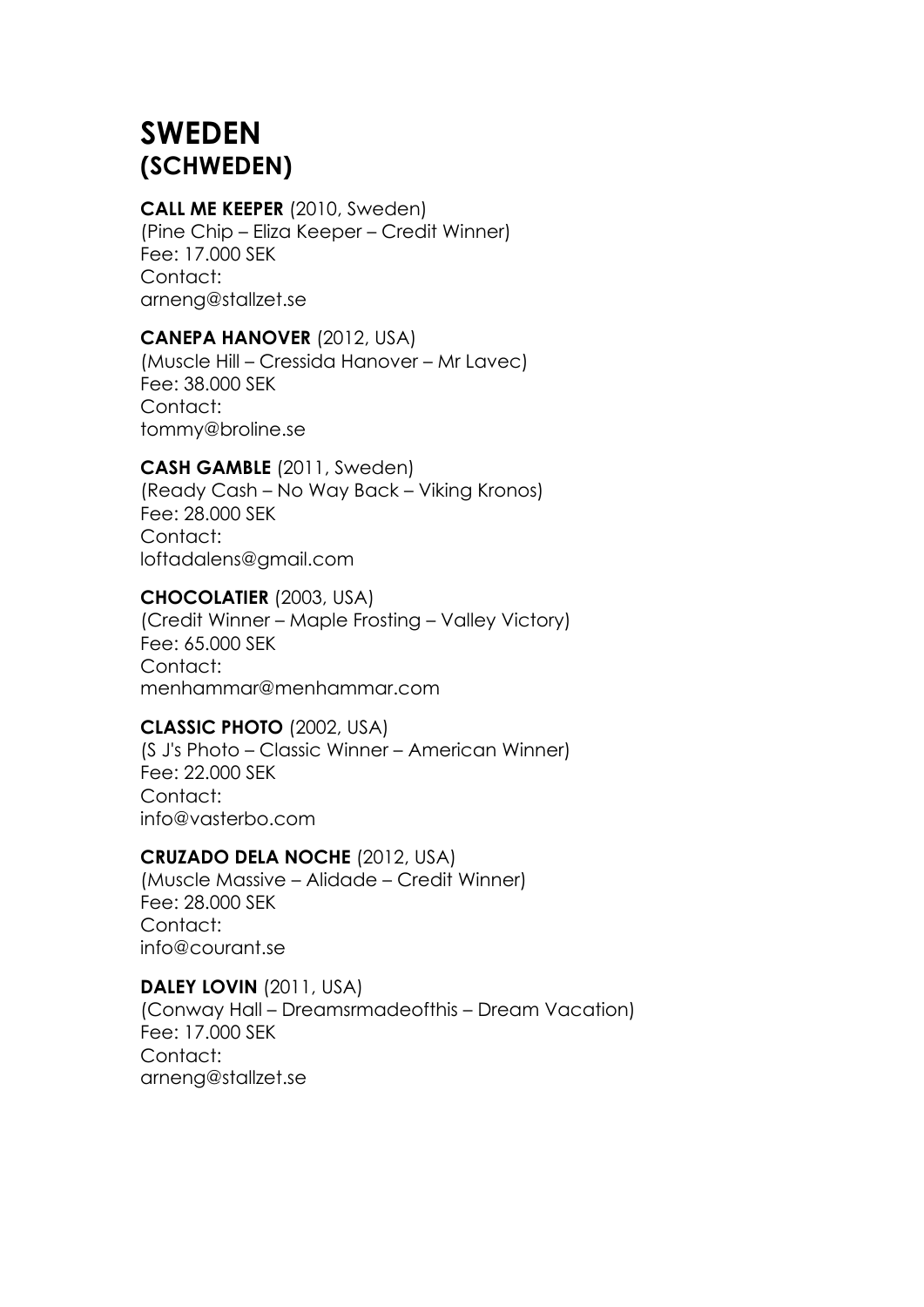# **DAY OR NIGHT IN** (2012, Sweden)

(Muscle Hill – Elle America – Buvetier d'Aunou) Fee: 31.000 SEK Contact: info@offspringab.com

# **DJALI BOKO** (2010, Sweden)

(Ready Cash – Lucky Lavec – Pine Chip) Fee: 33.000 SEK Contact: info@kolgjini.se

#### **DOCTOR DOXEY ZENZ** (2013, Sweden)

(Donato Hanover – Elaine Kronos – Viking Kronos) Fee: 23.000 SEK Contact<sup>.</sup> www.monstertrav.se

#### **DONATO HANOVER** (2004, USA)

(Andover Hall – D.Train – Donerail) Fee: 55.000 SEK Contact: tommy@broline.se

#### **EL MAGO PELLINI** (2009, Sweden)

(Chocolatier – My Intuition – Andover Hall) Fee: 24.000 SEK Contact: info@vasterbo.com

# **EXECUTIVE CAVIAR** (2014, Sweden)

(S J's Caviar – La Belle Lady – Conway Hall) Fee: 24.000 SEK Contact: www.skramstastuteri.com

#### **EXPLOSIVE MATTER** (2006, USA)

(Cantab Hall – Fireworks Hanover – Muscles Yankee) Fee: 55.000 SEK Contact: tommy@broline.se

# **FABULOUS WOOD** (2015, France)

(Ready Cash – Qualita Bourbon – Love You) Fee: 6.000 EUR Contact: info@valneviken.se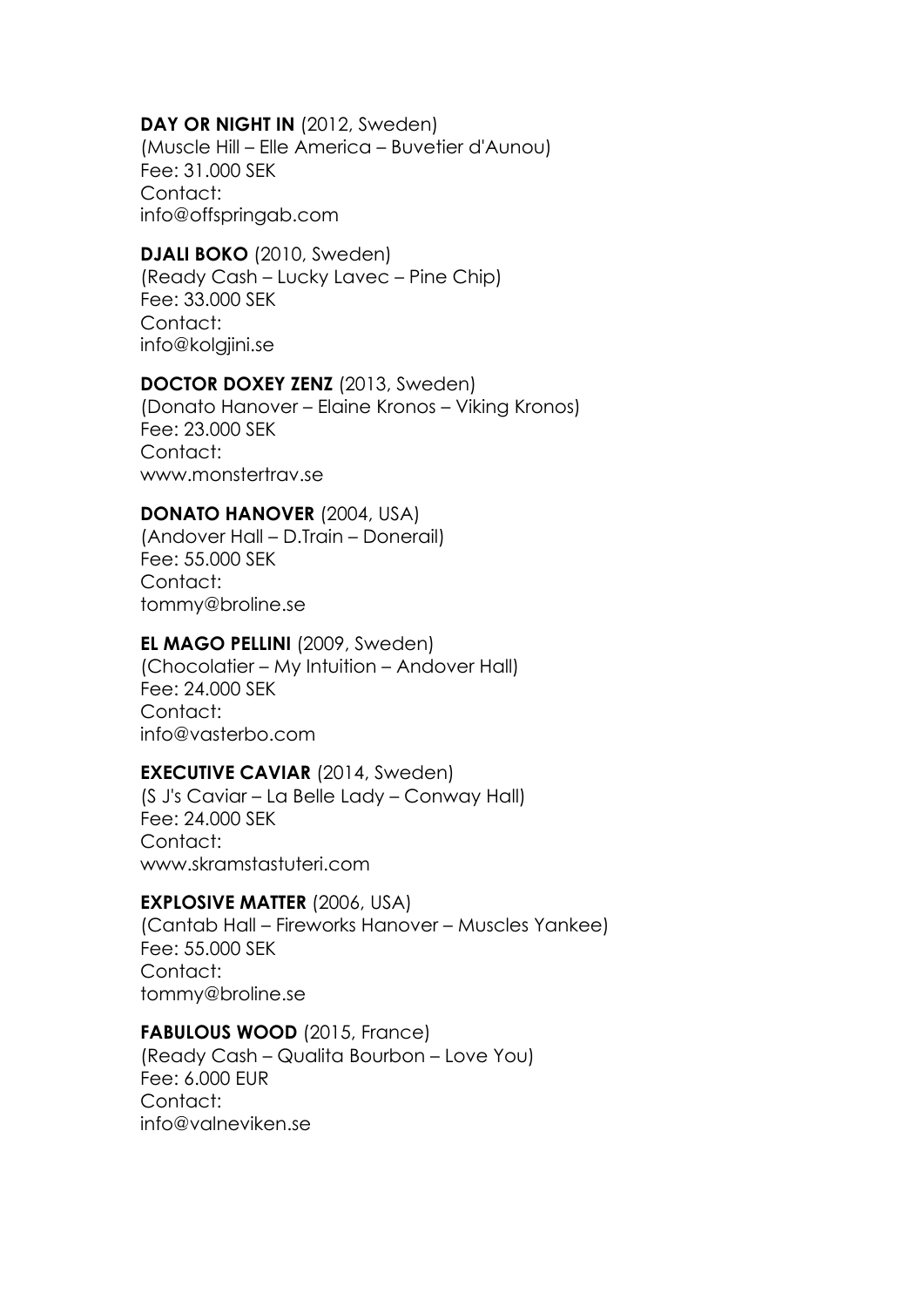#### **FOURTH DIMENSION** (2015, USA)

(Chapter Seven – Corazon Blue Chip – Muscle Hill) Fee: 55.000 SEK Contact: menhammar@menhammar.com

#### **FROM ABOVE** (1998, Sweden)

(Zoot Suit – A Gift From Heaven – Armbro Goal) Fee: 35.000 SEK Contact: menhammar@menhammar.com

#### **GOOGOO GAAGAA** (2009, USA)

(Cams Rocket – Kora's Trotter – Veeba Rova) Fee: 70.000 SEK Contact<sup>.</sup> tommy@broline.se

#### **HARD LIVIN** (2007, USA)

(S J's Caviar – Affinity – Victory Dream) Fee: 27.000 SEK Contact: arneng@stallzet.se

#### **HAYDEN HANOVER** (2015, USA)

(Somebachsomewhere – Hana Hanover – Western Hanover) Fee: 49.000 SEK Contact: info@monstertrav.se

#### **KEN WARKENTIN** (2002, USA)

(Yankee Glide – Jambo – Tagliabue) Fee: 25.000 SEK Contact: tommy@broline.se

#### **KING CITY** (2011, USA)

(Muscle Hill – Creamy Mimi – Conway Hall) Fee: 15.000 SEK Contact: stalletell@gmail.com

#### **MAGIC TONIGHT** (2009, USA)

(Andover Hall – Miss Possessed – Self Possessed) Fee: 22.000 SEK Contact: info@bjorkhagastuteri.se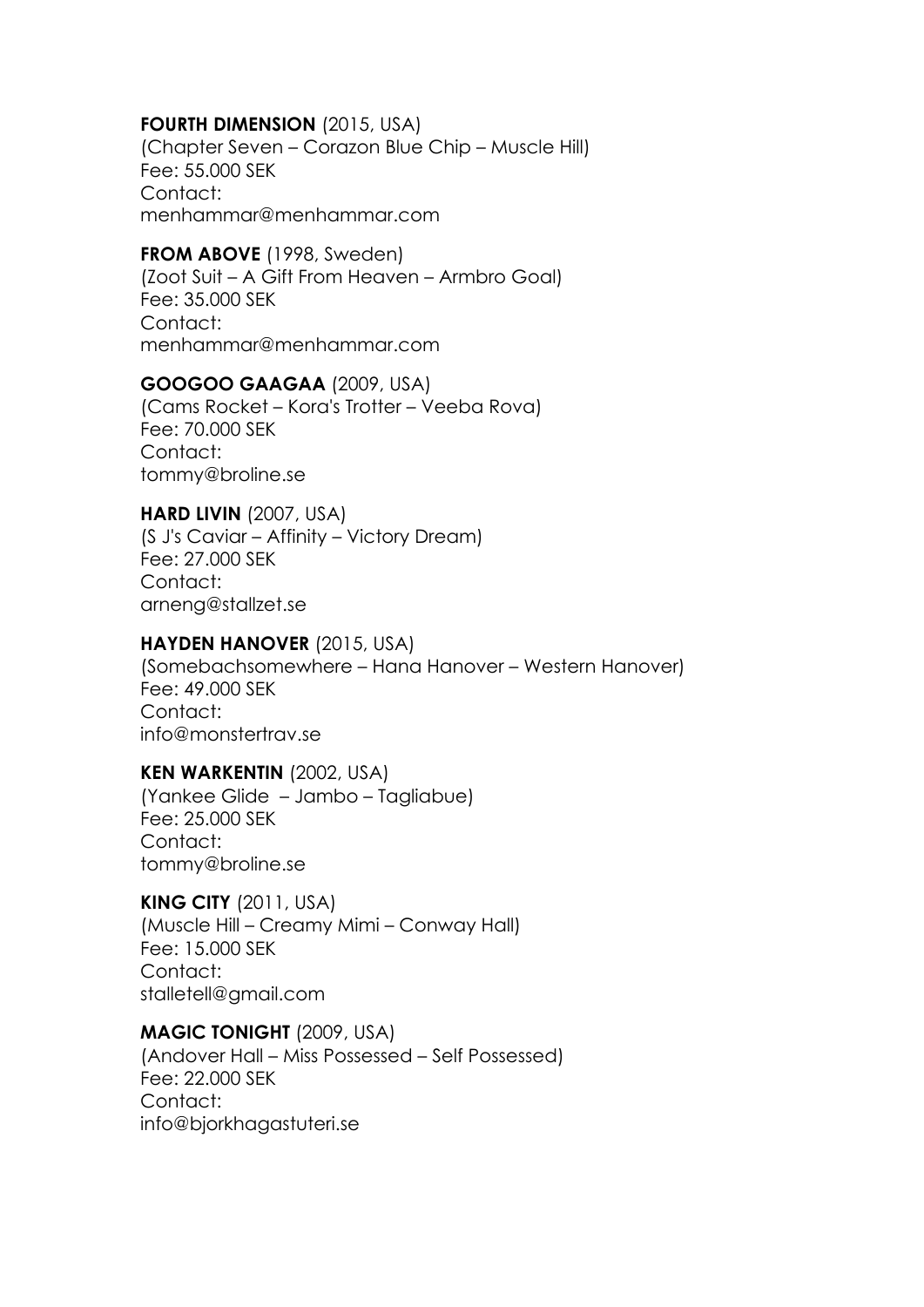# **MAHARAJAH** (2005, Sweden)

(Viking Kronos – Chili Khan – Giant Chill) Fee: 90.000 SEK Contact: mehammar@menhammar.com

#### **MAKE IT HAPPEN** (2005, USA)

(Conway Hall – Meadowbranch Magic – Valley Victory) Fee: 23.000 SEK Contact: kontoret@norrbysateri.se

#### **MELLBY VIKING** (2008, Sweden)

(Viking Kronos – Naomi de Lou – Extreme Dream) Fee: 15.000 SEK Contact<sup>.</sup> kabergcecilia@gmail.com

#### **MISTER J.P.** (2012, Sweden)

(Taurus Dream – Baghdad Dream – Yankee Glide) Fee: 42.000 SEK Contact: info@vasterbo.com

# **MOSAIQUE FACE** (2019, Sweden)

(Classic Photo – Iona L.B. – Supergill) Fee: 28.000 SEK Contact: info@kolgjini.se

# **NUNCIO** (2011, USA)

(Andover Hall – Nicole Isabelle – Lindy Lane) Fee: 80.000 SEK Contact: menhammar@menhammar.com

# **ONE TOO MANY** (2007, Sweden)

(Viking Kronos – Bourbon Eyes – Smokin Yankee) Fee: 23.000 SEK Contact: menhammar@menhammar.com

#### **ORECCHIETTI** (2007, Sweden) (From Above – Canneloni – Mack Lobell) Fee: 15.000 SEK Contact: menhammar@menhammar.com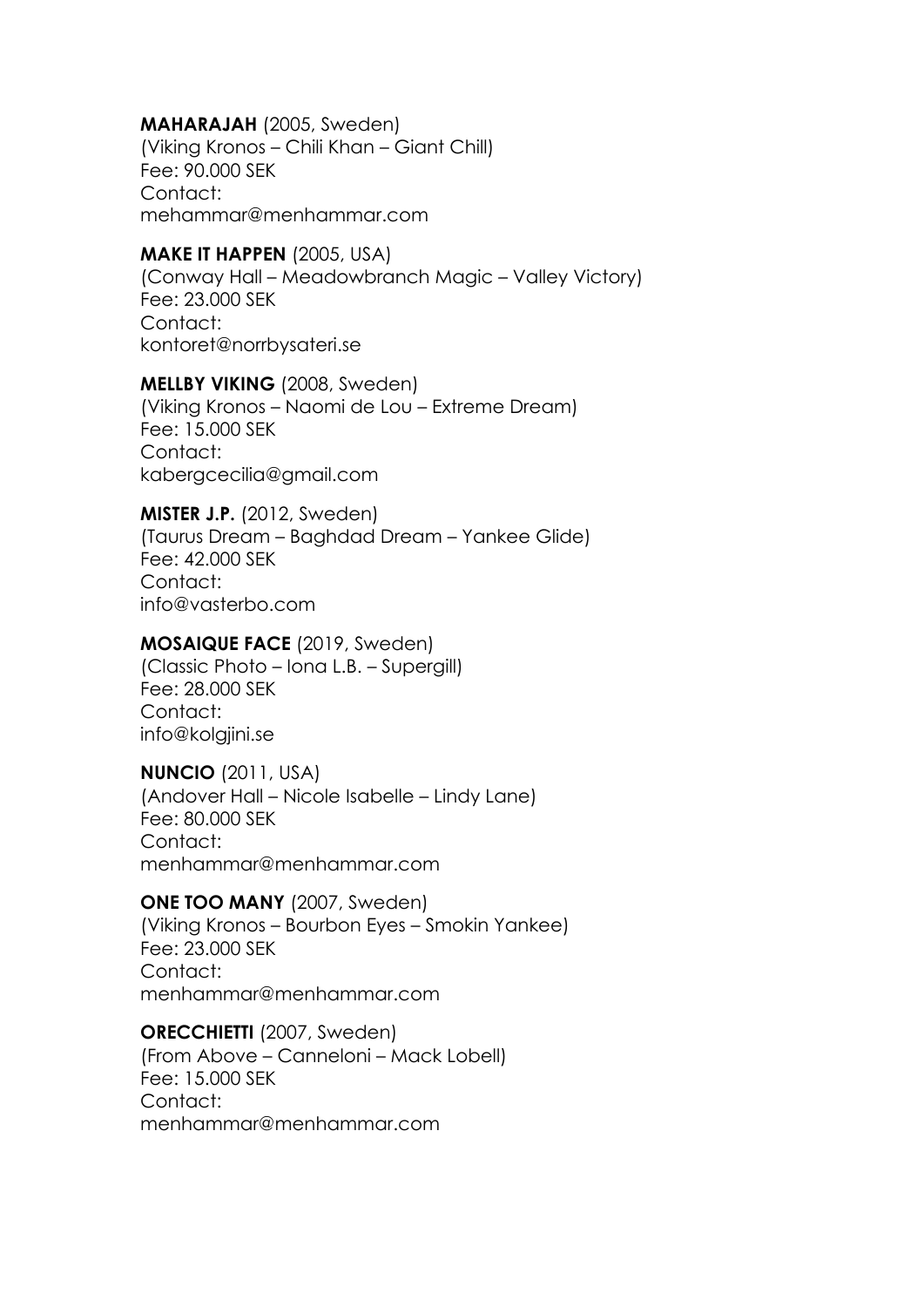# **PANNE DE MOTEUR** (2008, Sweden)

(Credit Winner – Jalopy – Donerail) Fee: 45.000 SEK Contact: menhammar@menhammar.com

# **PERFECT SPIRIT** (2014, USA)

(Andover Hall – Good Common Cents – Kadabra) Fee: 32.000 SEK Contact: skramsta.stuteri@telia.com

**POWER** (2016, Sweden) (Googoo Gaagaa – La Vici – Orlando Vici) Fee: 45.000 SEK Contact: tommy@broline.se

#### **QUITE EASY** (2004, USA)

(Andover Hall – Marita's Victory – Valley Victory Fee: 24.000 SEK Contact: tommy@broline.se

#### **READLY EXPRESS** (2012, Sweden)

(Ready Cash – Caddie Dream – Viking Kronos) Fee: 110.000 SEK Contact: menhammar@menhammar.com

# **RAJA MIRCHI** (2007, Sweden)

(Viking Kronos – Dame Lavec – Quito de Talonay) Fee: 65.000 SEK Contact: info@kolgjini.se

# **SAUVEUR** (2010, Sweden) (Echo – Operah Bob – Easy Lover) Fee: 12.000 SEK Contact: +46 070 266 29 01

#### SEBASTIAN K. (2006, Sweden) (Korean – Gabriella K. – Probe)

Fee: 15.000 SEK Contact: bernie@knutsson.se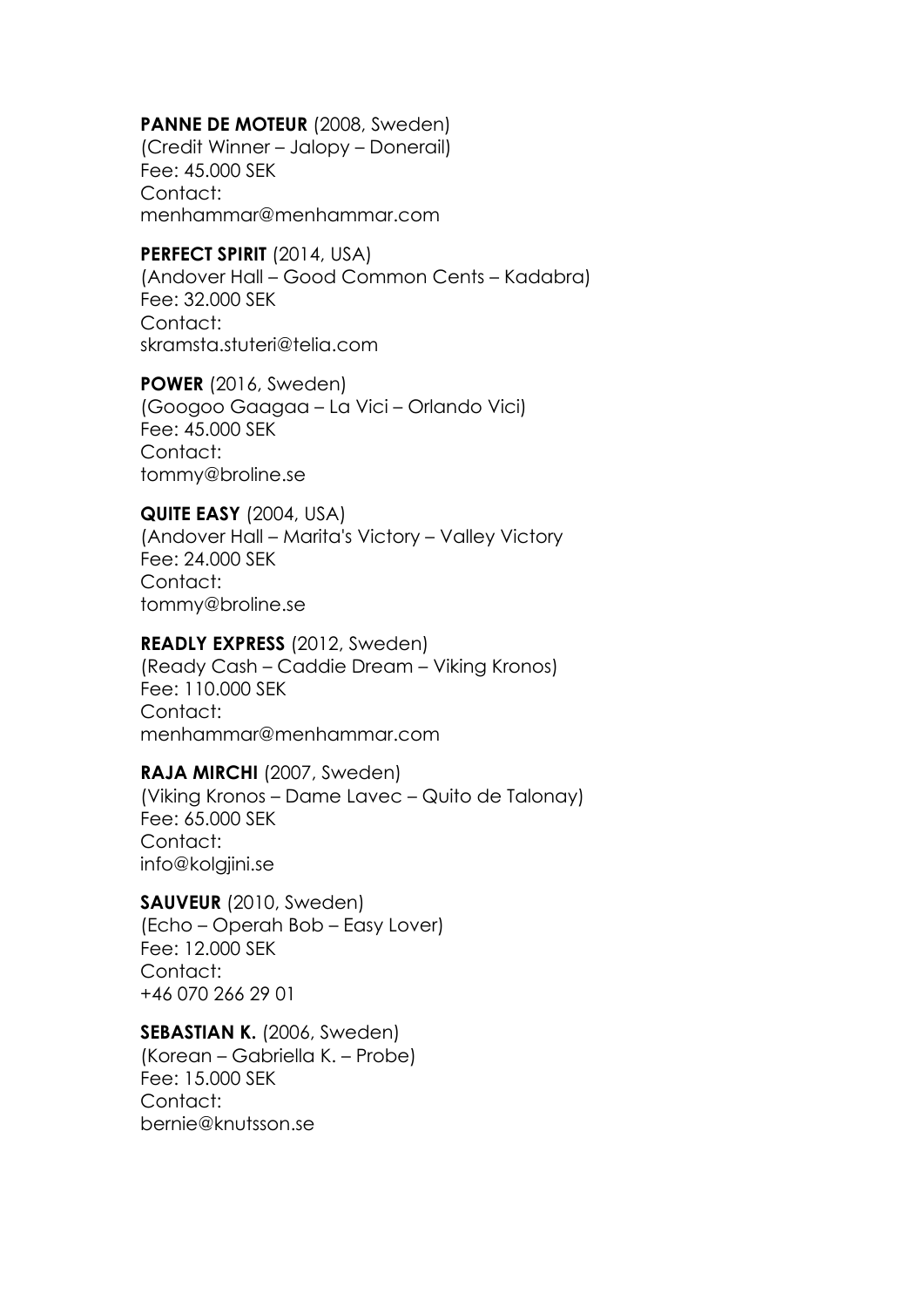# **S J'S CAVIAR** (1998, USA)

(S J's Photo – Spawning – TV Yankee) Fee: 74.000 SEK Contact: brodda@brodda.se

# **SPARTAN KRONOS** (2011, Italy)

(Muscle Hill – Dame Kronos – King Conch) Fee: 28.000 SEK Contact: kontoret@norrbysateri.se

#### **TAE KWON DEO** (2015, USA)

(Muscle Hill – Brigham Dream – Kaisy Dream) Fee: 65.000 SEK Contact: info@kolgjini.se

#### **TOBIN KRONOS** (2012, Italy)

(Muscle Hill – Zamia F.C. – Sugarcane Hanover) Fee: 28.000 SEK Contact: arneng@stallzet.se

#### **TRADERS** (2012, Italy)

(Ready Cash – Graziella – Giant Cat) Fee: 54.000 SEK Contact: brodda@brodda.se

# **UNCLE LASSE** (2012, USA)

(Donato Hanover – Solveig – Yankee Glide) Fee: 68.000 SEK Contact: skramsta.stuteri@telia.com

# **WHO'S WHO** (2014, Sweden)

(Maharajah – Reality Pride – From Above) Fee: 35.000 SEK Contact: menhammar@menhammar.com

*Source: www.sulkysport.se*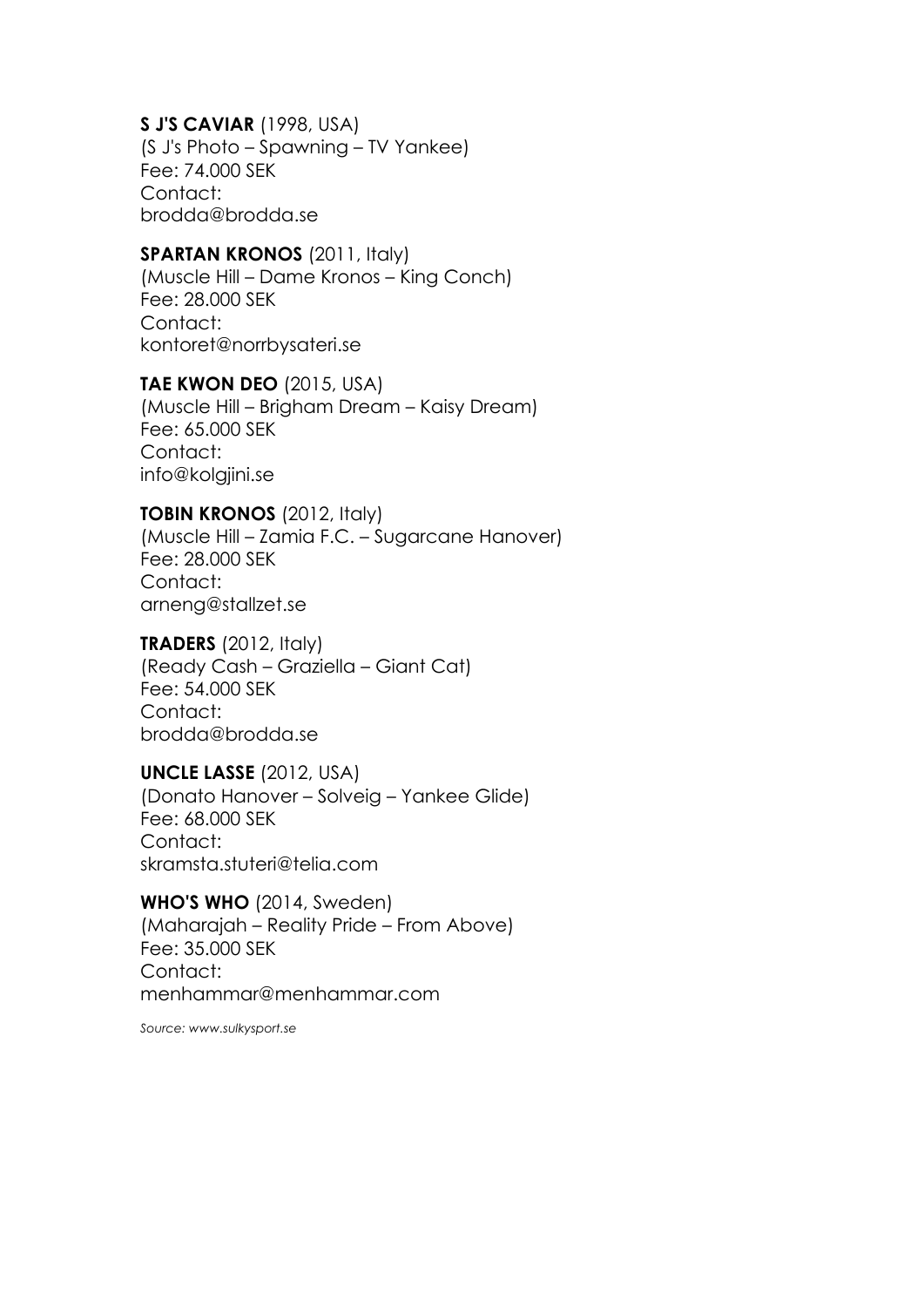# **THE NETHERLANDS (NIEDERLANDE)**

# **WELLINO BOKO** (2003, The Netherlands) (Express Ride – Floradalie – Minou du Donjon) Fee: 1.900 EUR Contact: Ace Stables +31 6 53913311

**VIRGILL BOKO** (2003, Sweden) (Express Ride – Ineke P Boko – Rule The Wind) Fee: 1.400 EUR Contact: www.dekstationesthervandevelde.nl

**YARRAH BOKO** (2005, Sweden) (Coktail Jet – Big Blue Kitten – Pine Chip) Fee: 2.400 EUR Contact: www.bokostables.com

*Source: www.ndr.nl*

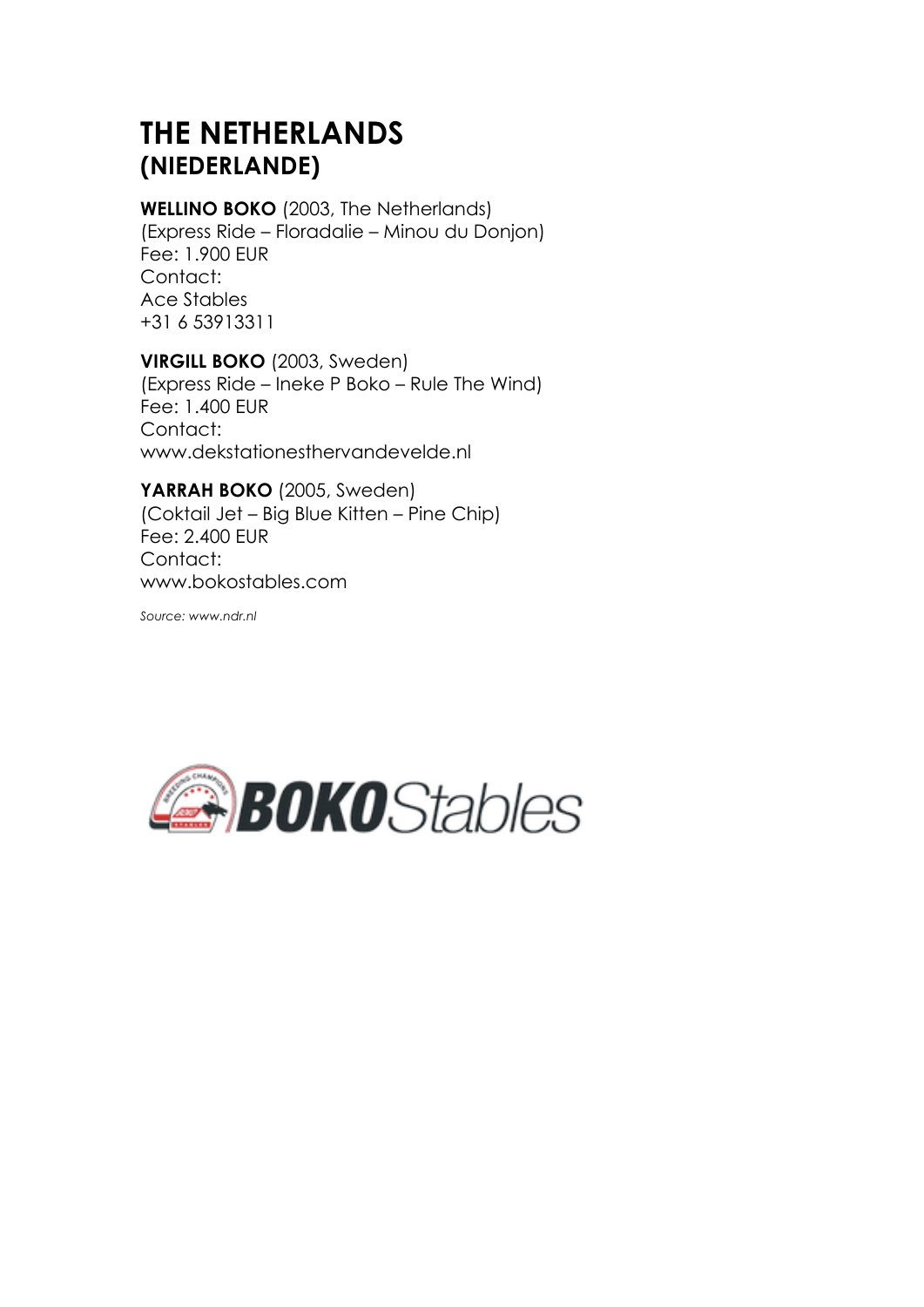# *Useful links to pedigrees, records and earnings:*

*www.classicfamilies.com www.sukoposti.net www.worldwidepedigree.com*

# *Special Thanks for their kind help:*

*John Bootsman Elizabeth Caldwell Brett Coffey Claes Freidenvall Andreas Gruber Michael Hinger Mikkel Stub Jorgensen John Peck Truls Pederson Gabriel Petrik Vito Sadl*